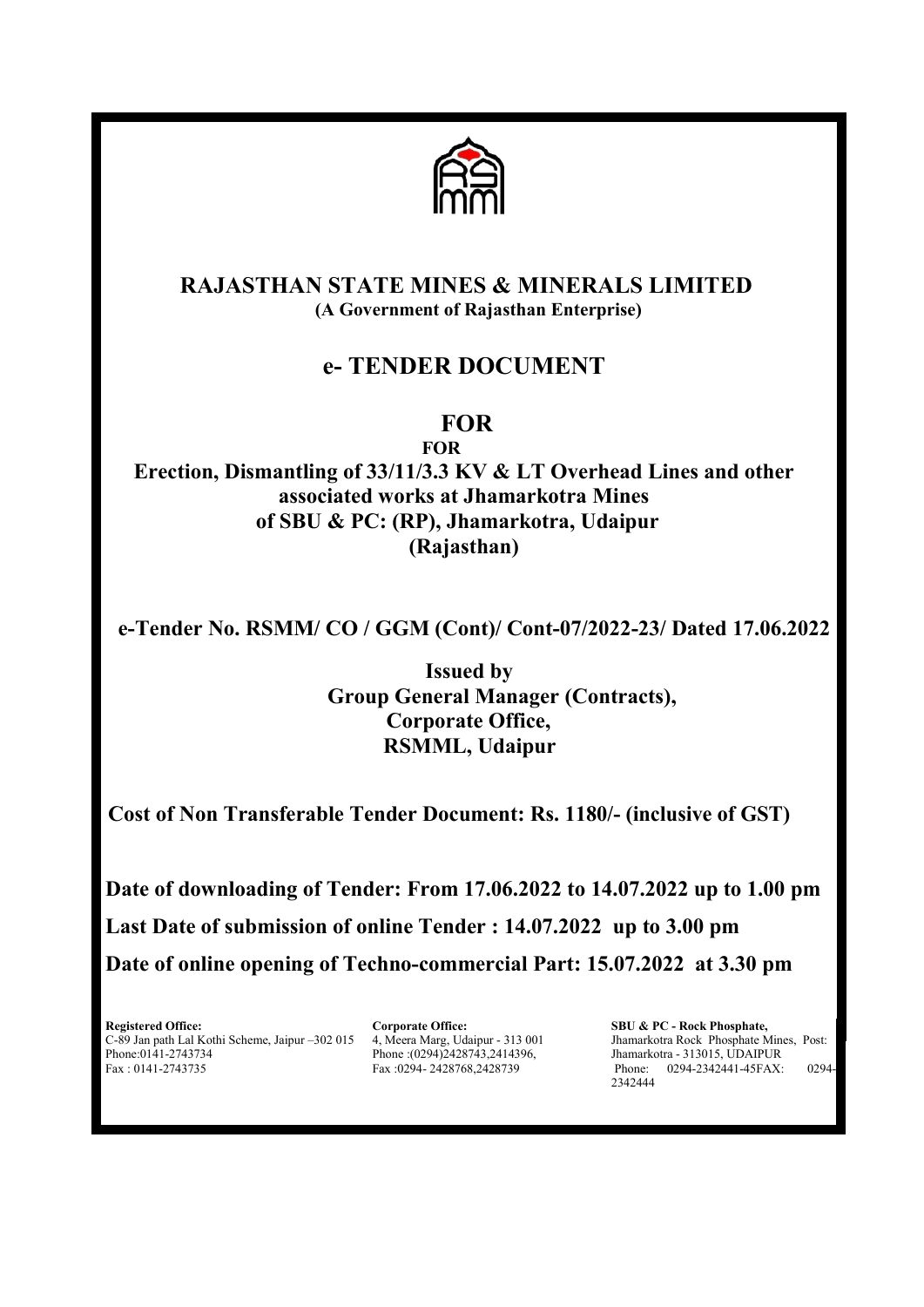

# RAJASTHAN STATE MINES & MINERALS LIMITED

(A Government of Rajasthan Enterprise)

Corporate Office : 4, Meera Marg. Udaipur (Raj)

Phone : 0294-2427177, 2428763-67,2803519 fax 0294-2428768,2428739

Email: contractsco.rsmml@rajasthan.gov.in

Ref. no :-RSMM/CO / GGM(Cont)/Cont-07/22-23 Dated: 17.06.2022

# NOTICE INVITING TENDER

Online tender are invited in electronic form through https://eproc.rajasthan.gov.in for following works from Competent Individual /Firm/Companies:-

| <b>Brief Description</b>                                                                                                             | Contract<br>period                      | Earnest Money (Rs.)                         |  |
|--------------------------------------------------------------------------------------------------------------------------------------|-----------------------------------------|---------------------------------------------|--|
| Erection, Dismantling of 33, 11, 3.3 KV $&LT$<br>overhead lines and other associated works at<br>Jhamarkotra mines of SBU $& PC(RP)$ | Two Years                               | $60,000/$ -                                 |  |
| Cost of tender document is Rs. 1180/- (Inclusive of GST) by cash/Demand Draft/Pay                                                    |                                         |                                             |  |
| Order/Banker's Cheque, in favour of "RSMM Ltd." Payable at Udaipur                                                                   |                                         |                                             |  |
| Processing Fee                                                                                                                       | Rs. 500/- payable by DD in favour of MD |                                             |  |
|                                                                                                                                      | RISL, payable at Jaipur                 |                                             |  |
| Period of downloading of documents                                                                                                   |                                         | From 17.06.2022 to 14.07.2022 up to 1.00 pm |  |
|                                                                                                                                      |                                         |                                             |  |
| Last Date & Time of online Submission of offer                                                                                       |                                         | Dated 14.07.2022 up to 3.00pm,              |  |
|                                                                                                                                      |                                         |                                             |  |
| Date of opening of Techno Commercial                                                                                                 | Dated 15.07.2022                        | at 3:30 pm, at C.O.                         |  |
| offer                                                                                                                                | Udaipur                                 |                                             |  |

The tenderer shall be pre-qualified on the basis of the following criteria:

- i) Tenderer should have minimum turnover of Rs. 15.00 Lac in any one of the last three preceding financial years i.e. 2018-19, 2019-20 & 2020-21 in tenderers name.
- ii) The tenderer should possess valid A-class Electrical Contractor Licence issued by the Electrical Inspector, Govt. of Rajasthan.

Tender is to be submitted online at https://eproc.rajasthan.gov.in in electronic form as prescribed in the tender form. Tender fees & processing fees will not be refunded in any case.

The Bidder should go through the website http://eproc.rajasthan.gov.in and the link "help for contractors"," information about DSC', FAQs' and bidders manual kit" to know the process for submitting the electronic bids at website. The complete bid document has been published on the website https://eproc.rajasthan.gov.in for the purpose of downloading.

The uploaded bid document shall be considered valid for participation in the bid process subject to submission of required cost of tender document, e-Tendering processing fee & EMD and the same shall be reached to the office of undersigned on or before the time specified for online submission of tender.

The tender shall be pre-qualified on the basis of documents furnished/uploaded along with Techno-commercial bid, duly attested copy of audited balance sheet for the year 2018-19, 2019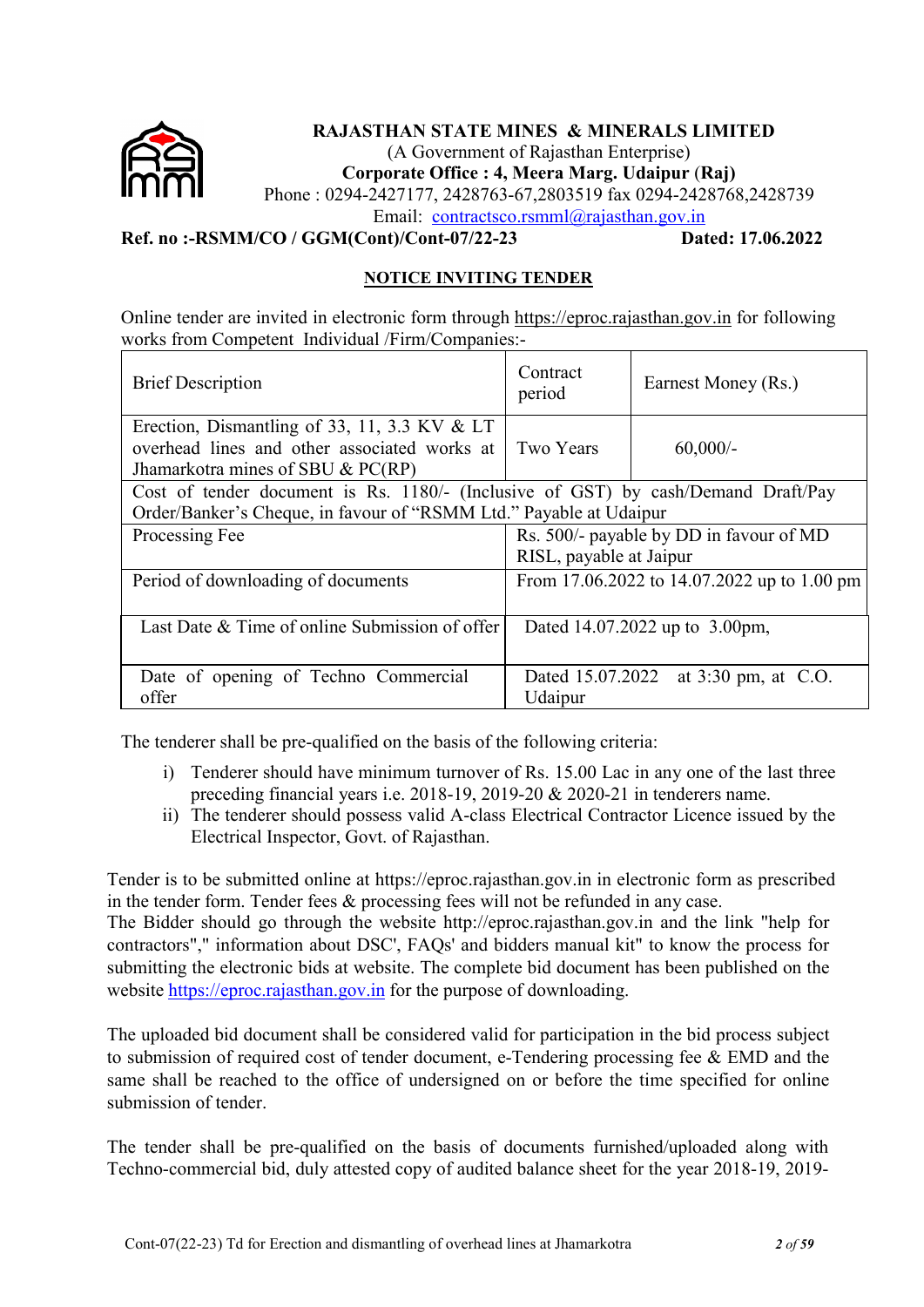20 & 2020-21 in support of turnover and a valid copy of A-class Electrical contractor license should be submitted in support of above. The decision of the company will be final and binding in this regard.

It is to be noted that, in case of Company registered under Companies Act, turnover of the Company shall only be considered. The Company reserves its right to call for any additional information so as to check the eligibility of the tenderer.

Joint ventures/consortium/partnership are allowed to participate in this tender subject to the joint/several responsibility, in such cases the turnover of lead partner/member will be considered.

The price bid of only those bidders shall be opened who qualify in technical bid as per criteria laid in tender & only qualified bidders will be informed about price bid opening.

The tenderer who has earlier been awarded contract by the company for any job  $\&$  which they have abandoned or not accepted the work order awarded in their favour or contract has been suspended/terminated by the company for breach of conditions or banned shall not be eligible to participate in this tender during the currency of suspension/banned period.

Offers furnished through any other mode shall not be considered. RSMML will not entertain any claim on account of postal delay/non-receipt. It also reserves the right to reject/cancel any or all tenders without assigning any reason whatsoever.

# Group General Manager (Contracts)

Note: The tenderers are advised to keep visiting our website till due /extended due date of tender for corrigendum/ addendum, if any, to the tender.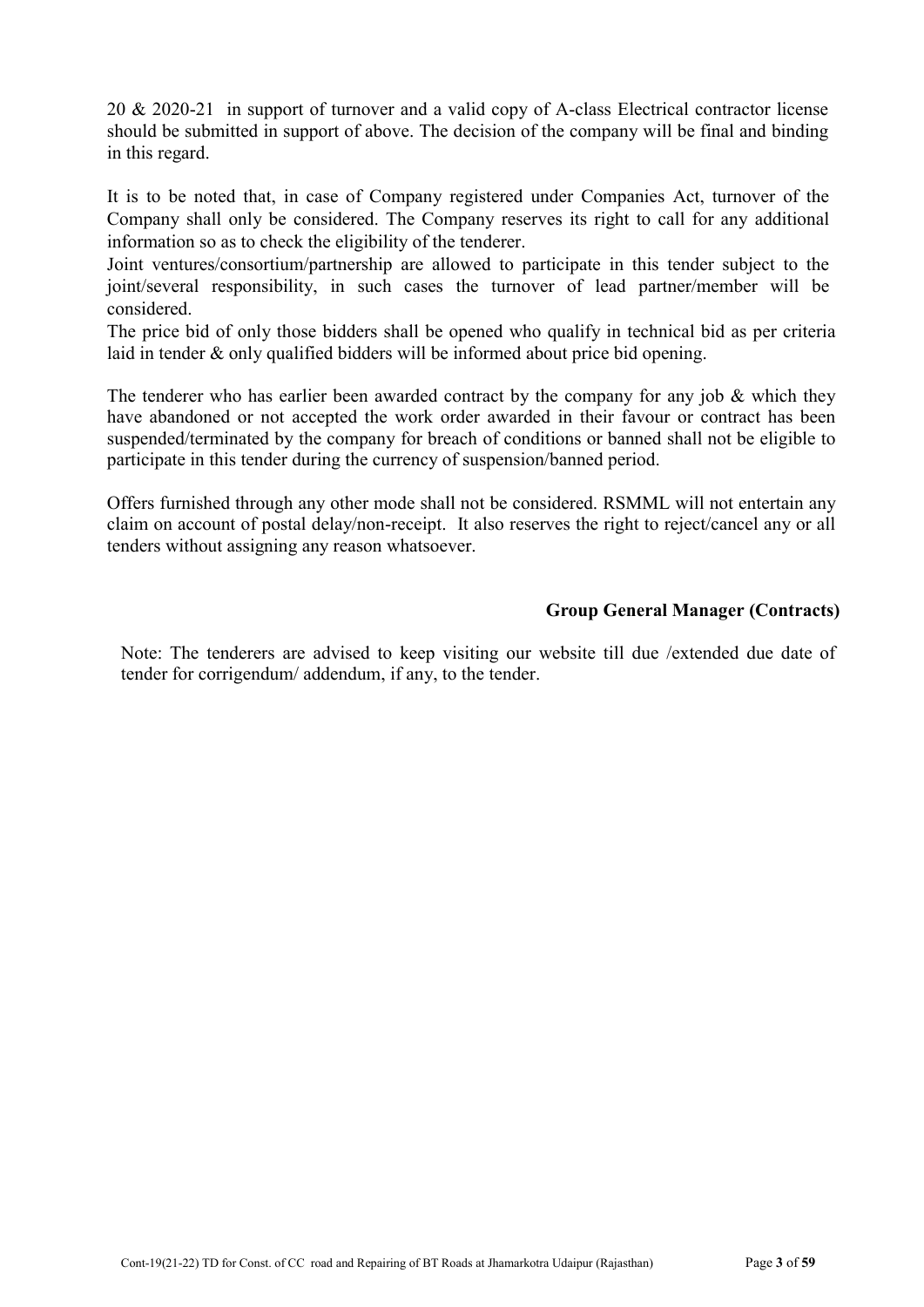# SECTION -II DEFINITIONS, INTERPRETATIONS

# 2.0 **DEFINITIONS:**<br>2.1 In the contract (as

- In the contract (as hereinafter defined) the following words and expression shall have the meaning hereby assigned to them, except where the context otherwise requires.
- 2.1.1 "Agent" shall mean the Agent for Jhamarkotra Mines so notified by the company in this behalf.
- 2.1.2 "Alteration/Variation order" means, any order given in writing by the Engineer-In-Charge to the Contractor from time to time to effect Alteration/Variation from given Scope of Work. Such an order will be without any financial implication to the Company.
- 2.1.3 "Approved" shall mean approved in writing by the Company/Engineer-In-Charge.
- 2.1.4 "Appointing Authority," wherever the expression is used shall mean the Managing Director of the Company.
- 2.1.5 "RSMML" or "COMPANY" shall mean "Rajasthan State Mines & Minerals Limited," having its registered office at C-89/90, Janpath, Lal Kothi Scheme Jaipur (Rajasthan) and Corporate Office at 4, Meera Marg, Udaipur (Rajasthan) including its successors and assignees or its representatives authorised to act on its behalf for the purpose of contract.
- 2.1.6 "Contract Document" shall mean collectively drawings, plans, specifications, agreed variations, if any and other documents constituting the tender and acceptance thereof.
- 2.1.7 "Contractor" shall mean the person or persons, firm or company, whose tender has been accepted by the Company and shall include his/its/their legal representatives, administrators, successors and executors.
- 2.1.8 "Contract" shall mean the agreement between the Company and the Contractor for execution of the work/s including therein all documents such as invitation to tender, instructions to Contractor, general conditions of contract, special conditions of contract, job specification, general requirements, time schedule for completion of work, drawings, letter of acceptance /telegram awarding the work, alteration/variation order, agreed variations, if any etc. Any subsequent changes made in any of these documents, would be deemed to be a part of the Contract.
- 2.1.9 "Completion Certificate" shall mean the certificate to be issued by the Engineer-in-Charge when the work/s have been completed to his satisfaction as per terms of the contract.
- 2.1.10 "Contract Rate" or "Schedule Rate" or "Tendered Rates" or "Rate of remuneration" means rate entered in figures and words in schedule/s by the Contractor and accepted by the Company as payable to the Contractor for execution /performance of all contractual obligations.
- 2.1.11 "Commencement of work" shall be reckoned from the date of issue of letter of acceptance including the stipulated mobilization period.
- 2.1.12 "Engineer-in-Charge" shall mean the Officer so designated for the overall supervision, coordination, direction and administration of the contract work from time to time by the Company and shall also include the Head of SBU & PC – Rock Phosphate.
- 2.1.13 "Managing Director/Management" shall mean the Managing Director of Rajasthan State Mines and Minerals Limited.
- 2.1.14 " Group General Manager (contract)" shall mean the Group General Manager (Contract) of RSMML or his successor in the office so designated by the Company.
- 2.1.15 "Head of SBU & PC Rock Phosphate" shall mean Group General Manager for the SBU & PC - Rock Phosphate of RSMML or his successor in the office so designated by the Company.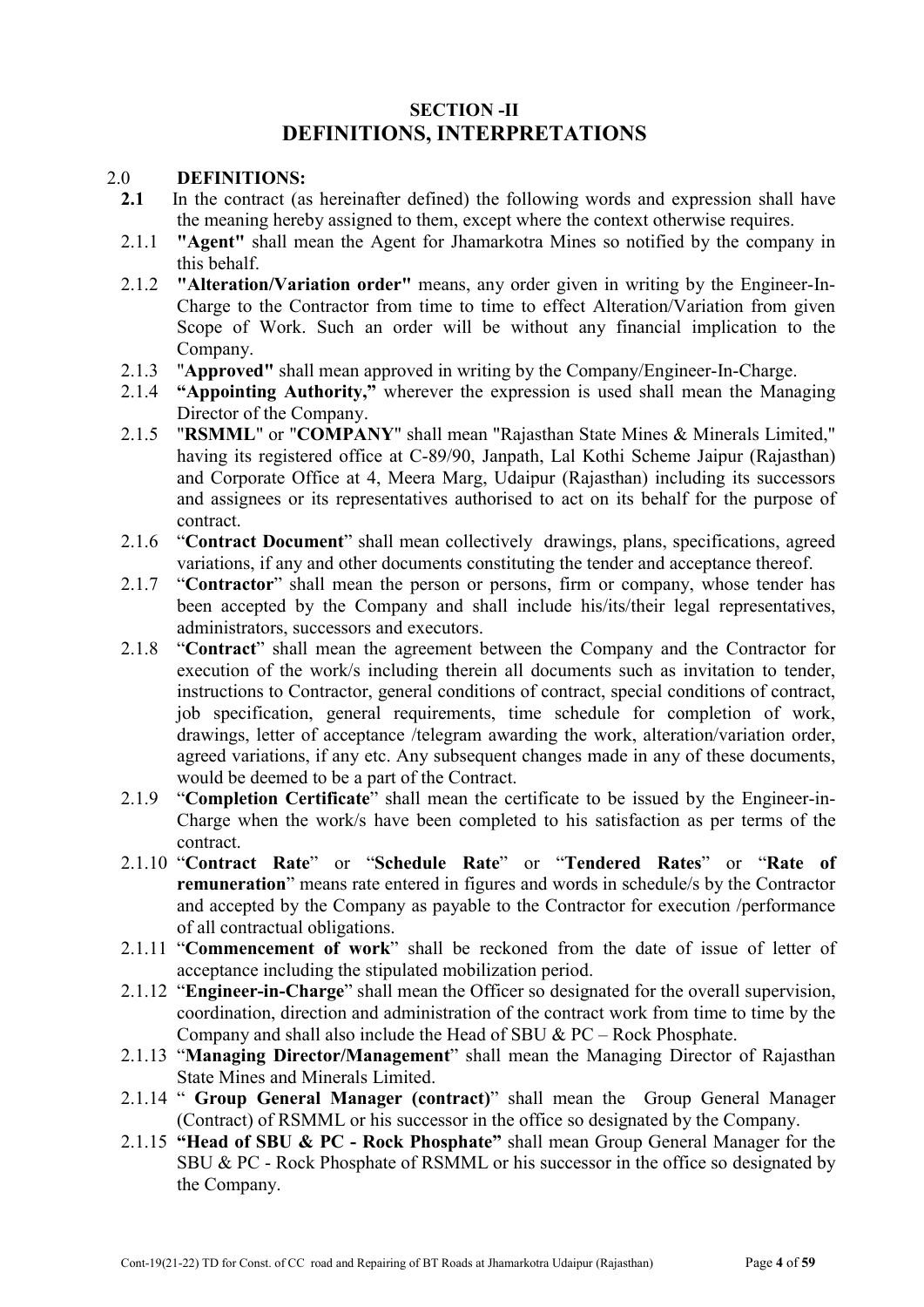- 2.1.16 "Mines Manager" shall mean the Mining Engineer so designated under Mines Act, 1952 for different Rock Phosphate Mines of the Phosphate Division of Rajasthan State Mines and Minerals Limited.
- 2.1.17 "Letter of Acceptance" shall mean intimation by a letter/telegram to Contractor that his/its tender has been accepted, in accordance with the provision contained in the letter/telegram.
- 2.1.18 "Mines" shall mean Jhamarkotra Rock Phosphate Mines & Kanpur Group of Mines of the Company under SBU & PC Rock Phosphate situated in the district of Udaipur.
- 2.1.19 "Notice in writing or written notice" shall mean a notice written, typed or printed sent (unless delivered personally or otherwise proved to have been received) by registered post to the last known business address or registered/Head/local office of the addressee and shall be deemed to have been received in the ordinary course of post.
- 2.1.20 "Site" shall mean the land or other place on, under, in or through which the work/s are to be carried out and other land or place or area/s provided by the Company for the execution of the contract.
- 2.1.21 "Specifications" shall mean directions, various technical specifications, provisions and requirements attached to and referred to in the contract, which pertain to the method and manner of performing the work/s and the materials to be furnished /used required to be used/consumed and/or provided for executing work/s as may be amplified or modified by the Company or the Engineer-in-Charge from time to time and notified/ communicated to the Contractor during the course of performance of this contract and provide for the unforeseen conditions or in the best interest of the work/s. It shall also include the latest addition including all agenda or corrigenda or relevant rules, regulations , regulation codes.
- 2.1.22 "Tender" shall mean the offer submitted by the Contractor against this inquiry for acceptance by the Company.
- 2.1.23 "Temporary Works" shall mean and include all temporary work/s of every kind for the execution of the main work as incidental and ancillary thereto.

# 2.2 INTERPRETATIONS:

- 2.2.1 Wherever it is mentioned that the Contractor shall do or perform or cause to be done certain work/s or provide certain facilities or discharge certain obligation/s or make certain provision/s etc. it is expressly agreed and understood that each and every such work/s, facility, obligation/s or provisions etc. shall be made and/or provided by the Contractor and liability discharged to the satisfaction of the Company at the cost and consequences of the Contractor.
- 2.2.2 Several clauses and documents forming the contract are to be taken as mutually explanatory. Should there be any discrepancy, inconsistency, error or omission in the contract or for any of the matter/s, the same shall be referred to in writing by the Contractor to the Head of the SBU & PC- Rock Phosphate of the Company whose interpretation/s, decision in writing shall be conclusive, final and binding on the Contractor.
- 2.2.3 All headings and marginal notes to the various clauses of the contract are solely for the purpose of giving a concise indication and not a summary of the contents thereof, and they shall never be deemed to be part thereof or be used in the interpretation or construction thereof, or of the provisions of the contract.
- 2.2.4 In the contract, unless otherwise stated specifically, the singular shall include the plural and vice versa, wherever the context so requires, the words importing person/s shall include incorporated companies, registered association, body of individuals or partnership firm.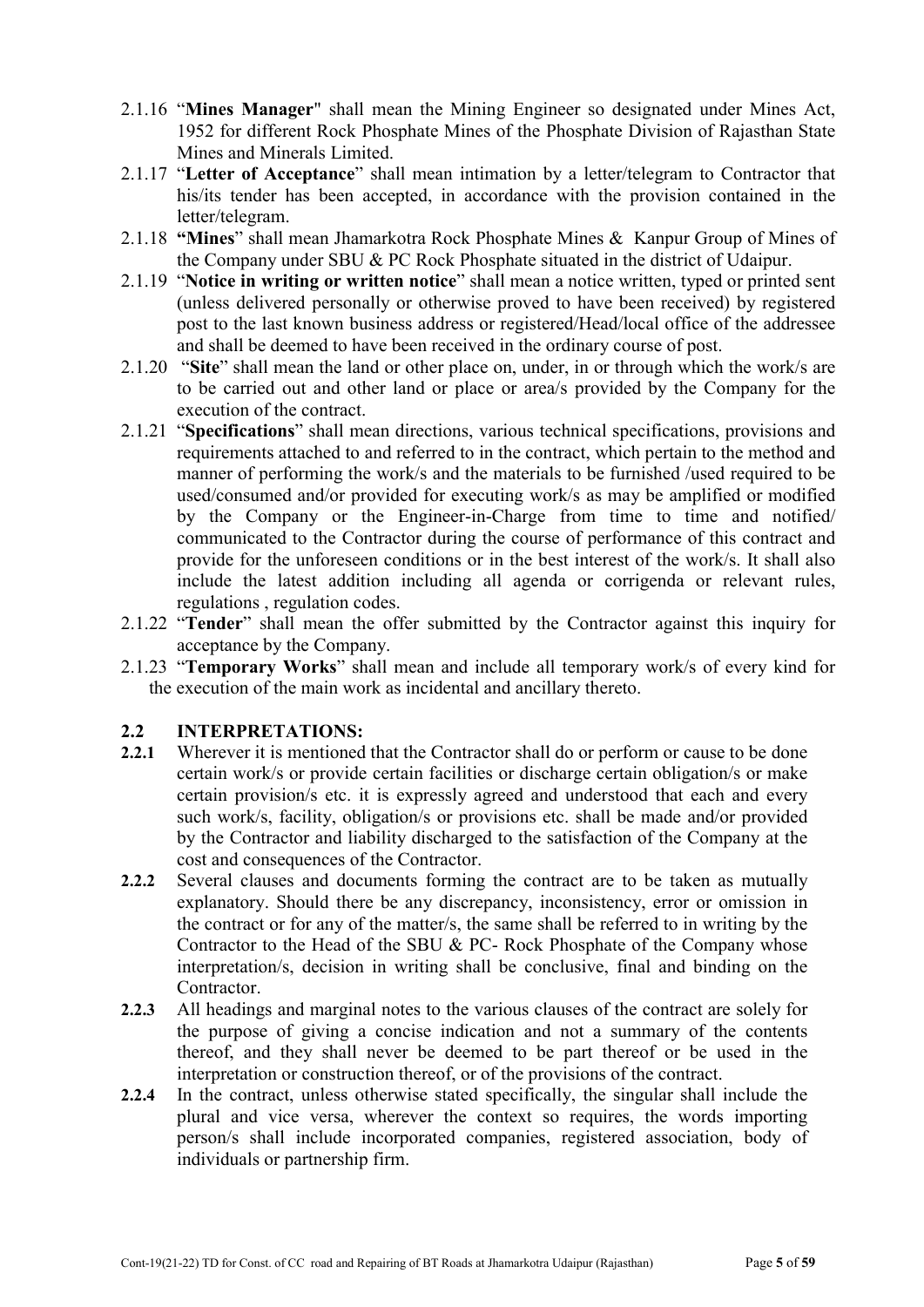- 2.2.5 General conditions of contract shall be read in conjunction with the Special Conditions of Contract, Specification of work and any other documents forming part of this contract wherever the context so requires.
- 2.2.6 Notwithstanding the sub-division/s of the various clauses of the contract into the separate parts/sections, every part of such shall be deemed to be supplementary to and complementary of each and every other part and shall be read with and into the contract so far as it may be practicable to do so.
- 2.2.7 Where any portion of the General Conditions of the contract is repugnant to or at variance with any provisions of the Special Conditions of Contract, then, unless a different intention appears, the provisions of Special Conditions of the contract shall be deemed to over-ride the provision of the General Conditions of the Contract and shall to the extent of such repugnancy or variations, prevail.
- 2.2.8 No Director or official or employee of the Company shall in any way be personally bound or liable for the acts or obligations of the Company under the contract or answerable for any default or omissions in the observance or performance of any of the acts, matters or things which are herein contained.
- 2.2.9 No verbal agreement or inference from conversation with any officer or employee of the Company either before, during or after the execution of the contract shall in any way affect or modify the terms or obligations contained herein.
- 2.2.10 No amendments to the contract shall be valid unless specifically made as an amendment to the contract and signed by the authorized representative of the parties.
- 2.2.11 The meaning of word enclose/submit of any documents shall generally means to upload the attested scanned copy of the same on e-procurement site unless clearly specified to send original document in physical form.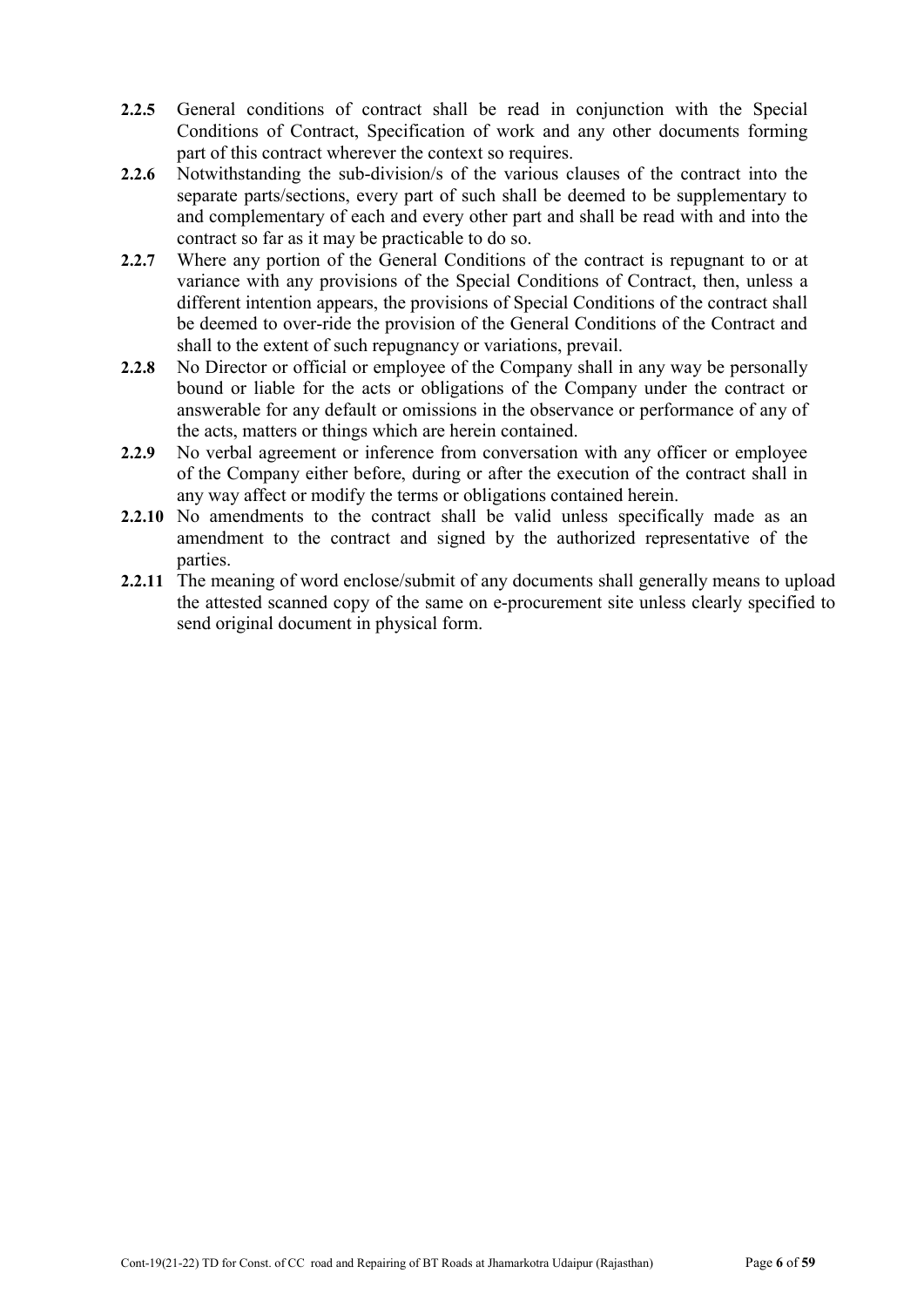### SECTION-III INSTRUCTIONS TO THE TENDERER

#### 3.1 Instructions to the Tenderer & General Conditions

- i. Tender is to be submitted online at https://eproc.rajasthan.gov.inin electronic form as prescribed in the tender form. Tender fees and processing fees will not be refunded in any case.
- ii. The Bidder should go through the website https://eproc.rajasthan.gov.inand the link "help for contractors"," information about DSC', FAQs' and bidders manual kit" to know the process for submitting the electronic bids at website. The complete bid document has been published on the website https://eproc.rajasthan.gov.in for the purpose of downloading. The uploaded bid document shall be considered valid for participation in the bid process subject to submission of required cost of bid document and e-Tendering processing fee.
- iii. All communications/correspondences/documents including the bid document should be physically signed, stamped on each page before uploading and also signed digitally by the designated authorized representative of the bidder.
- iv. A scanned copy of EMD, e-Tendering processing fee and cost of tender document must be enclosed along with the Technical Bid proposal failing which the bid will be summarily rejected.
- v. The DD towards the cost of tender document fees, Earnest Money deposit and processing fees along with original affidavits as per format of tender document should be kept in a sealed envelope addressed to Group General Manager (Contract), RSMML, Corporate Office, Udaipur. This envelope should be marked with NIT number & work, name and address of contractor, telephone number etc is to be written on the top for clarity. This envelope should be submitted in the office of the Group General Manager (Contract), RSMML, Corporate Office, Udaipur on or before the date and time as mentioned in the Notice Inviting Tender. The Company shall not be responsible for any postal delay. In case of non-receipt of same prior to the time of scheduled submission of tender, the offer of the tenderer shall be rejected.
- vi. The tenderer in quoting his rate, shall for all purpose, whatsoever, be deemed to have himself independently obtained all relevant and necessary information for the purpose of preparing his tender. The correctness or completeness of the details, given in the tender documents is not guaranteed. The tenderer is required to satisfy him in all respect, before the submission of offer.
- vii. The tenderer shall be deemed to have examined the tender document, to have obtained his own information in all matters whatsoever that might affect the carrying out of the works at the schedules rates and to have satisfied himself to the sufficiency of his tender. Any error in description or quantity or omission in the Contract Document shall not vitiate the contract or release the Contractor from executing the work comprised in the contract according to specifications at the scheduled rates. The tenderer is deemed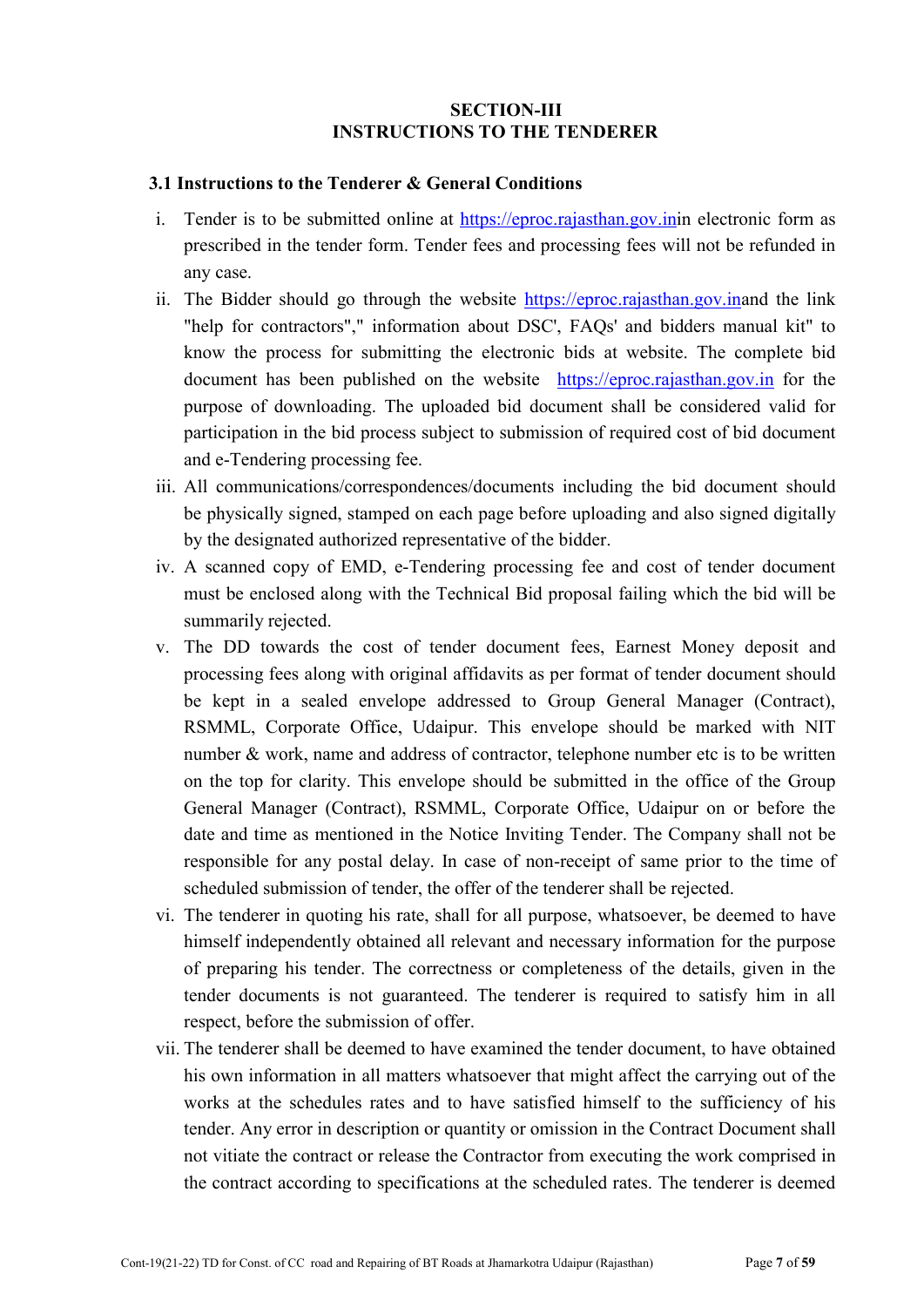to know the scope, nature and magnitude of the works and requirement of materials, equipment, tools and labour involved, wage structures, conditions of service of Company's staff/workmen doing similar and same type of work etc and as to what all works he has to complete in accordance with the contract documents irrespective of any defect, omissions or errors that may be found in the contract documents. The Contractor shall be deemed to have visited site and surroundings, to have satisfied himself to the working conditions at the site, availability of water, electric power, labour etc, transportation facilities, probable sites for labour accommodation and store go-downs etc and all other factors involved in the execution of works

viii. All the provisions of Rajasthan Transparency in Public Procurement Act and rules made there under and modification to be issued by the competent authority from time to time will automatically be ipso-facto applicable

# 3.2 Tender Procedure

- i. e-Tender portal https://eproc.rajasthan.gov.in shall be used for all procedure related to the bidding.
- ii. The prospective Bidders should register themselves in the e-Tender Portal and submit the Bids electronically through the e-Tender portal.
- iii. The Bidders are requested to download the e-Tender help manual and user manuals from the Portal for reference.
- iv. It is mandatory for the Bidders to possess a valid Digital Signature Certificate to complete the e- Tender Bid process as per the provisions of Government of India IT Act.
- v. The Technical Bid form and Price Bid form will be available in prescribed format for downloading. The registered Bidders can log into the e-Tender system and download the Bid Forms.
- vi. The Bid forms should be filled and submitted using the Digital Signature Certificates. The supporting documents as required in support of tender should be scanned and uploaded in the e-Tender system.
- vii. The Bid Form should not be changed or altered or tampered by the bidder. If the Bid form found tampered, the Bids will be summarily rejected.

#### 3.3 Tender Document Fee

The Tender document fee as mentioned in the NIT shall be paid by way of Cash/DD in favour of RSMML payable at Udaipur.

#### 3.4 e-tendering processing charges

a) For each and every Bid submitted, a non-refundable Processing charge Rs. 500/ should be paid by way of Demand Draft or Banker's Cheque drawn in favour of "MD RISL" payable at JAIPUR. The payment by way of Demand Draft or Banker's Cheque should be deposited physically at office of GGM (Contract), RSMML, Corporate office, 4, Meera Marg, Udaipur, Rajasthan-313001 on or before the date and time of submission of the Tender.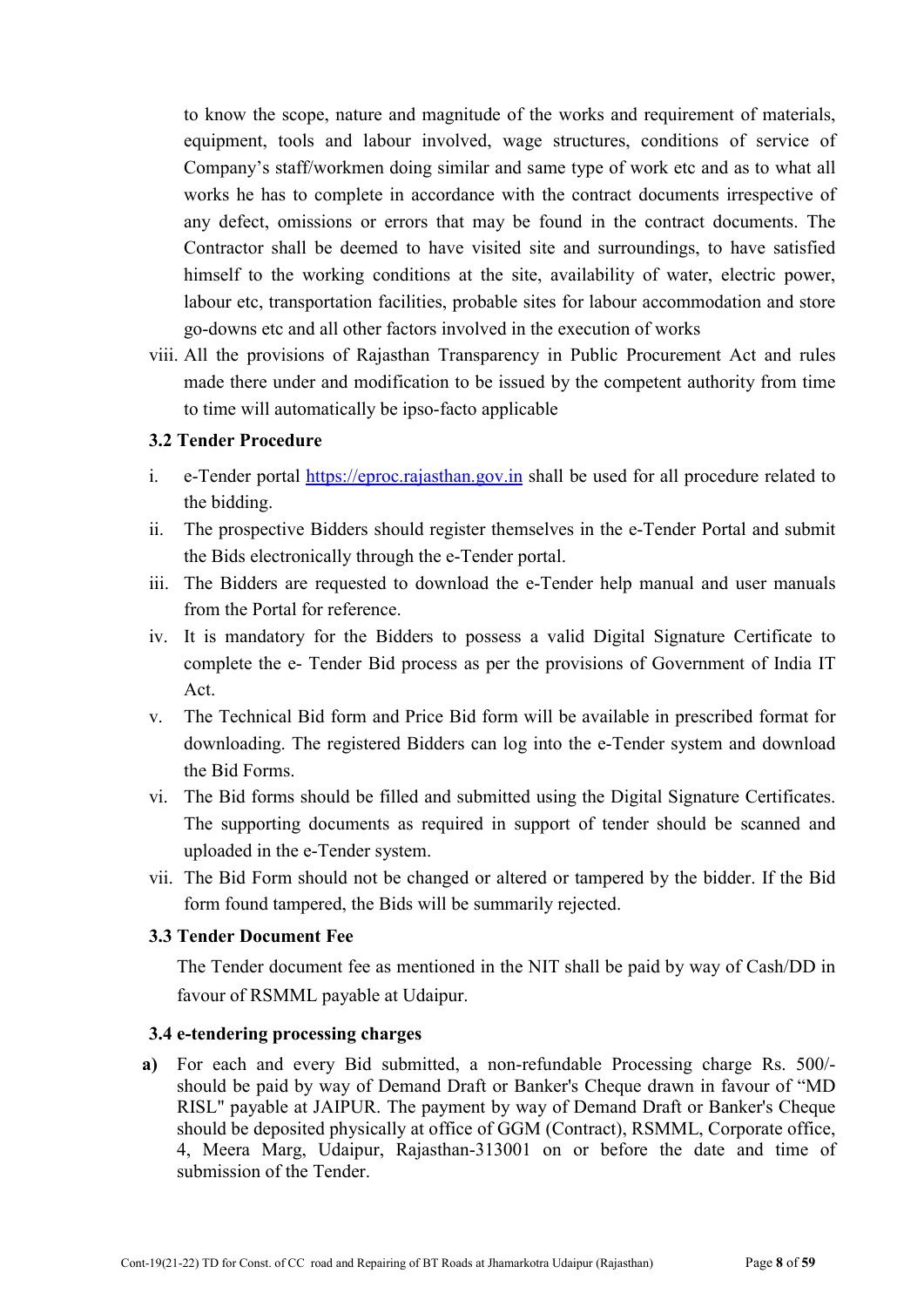- b) The payment particulars should be entered in the e-Tender Portal by the bidder while bidding.
- c) If any of the information committed in the e-Tender Bid does not match with physically submitted payment, RSMML reserves the right to reject the bid summarily.
- d) Even though the payment particulars are entered in the e-Tender portal, if the Bidder fails to submit the physical instrument prior to the scheduled date of submission of tender, their bid is liable for rejection.

# 3.5 ONE BID PER TENDERER

Each Tenderer shall submit only one Tender, either individually or as a partnership firm or a Private/Public limited Company or a co-operative society.

#### 3.6 COST OF BIDDING

The Tenderer shall bear all costs associated with the preparation and submission of his offer, and the company will in no case be responsible or liable for those costs, under any conditions.

#### 3.7 GENERAL INSTRUCTIONS FOR FILLING THE TENDER

- i. All uploaded document shall be digitally signed by the tenderer or by a person holding power of attorney authorizing him/her to sign on behalf of tenderer before submission of the tender.
- ii. Tender in which any of the particulars and prescribed information is missing or incomplete in any respect and/or prescribed conditions are not fulfilled may be liable for rejection.
- iii. Canvassing in connection with tenders is strictly prohibited for tenderers submitted by the tenderers, who resort to canvassing, will be liable for rejection.
- iv. Tenderers, in their own interest are advised to read the tender document completely and carefully, to avoid submission of incomplete bid. Tender in which any of the particulars and prescribed information is missing or incomplete in any respect and/or prescribed conditions are not fulfilled are liable for rejection, at the sole discretion of the Company.
- v. The Company takes no responsibility for delay, loss or non-receipt of required document sent through post/courier service. Offers through any other mode other than prescribed shall not be accepted.

### 3.8 CLARIFICATIONS OF CONTENTS OF TENDER DOCUMENT

- Should an intending tenderer require any clarification in connection with, or any point covered by, the tender documents, or as to any matter or thing to be done or not to be done by him in the event the contract for the work is awarded to him, he must submit a request for such clarification in writing so as to reach the Company at least seven days in advance of the last date fixed for submission of tender. Copies of any such clarifications furnished by the Company will be supplied to all other intending tenderer and such clarifications will constitute addenda/corrigenda to, and be read as part of the tender documents.
- ii. The Company will not be bound by any oral clarification or interpretation of the tender documents or of any matter or thing connected with works to be executed in accordance with the tender documents, which may be made in by any of its employee, representatives or agent.
- iii. Any neglect or failure on the part of the tenderer in obtaining necessary and reliable information upon the foregoing or any other matters affecting the contract shall not relieve him from any risks or liabilities or the entire responsibility from completion of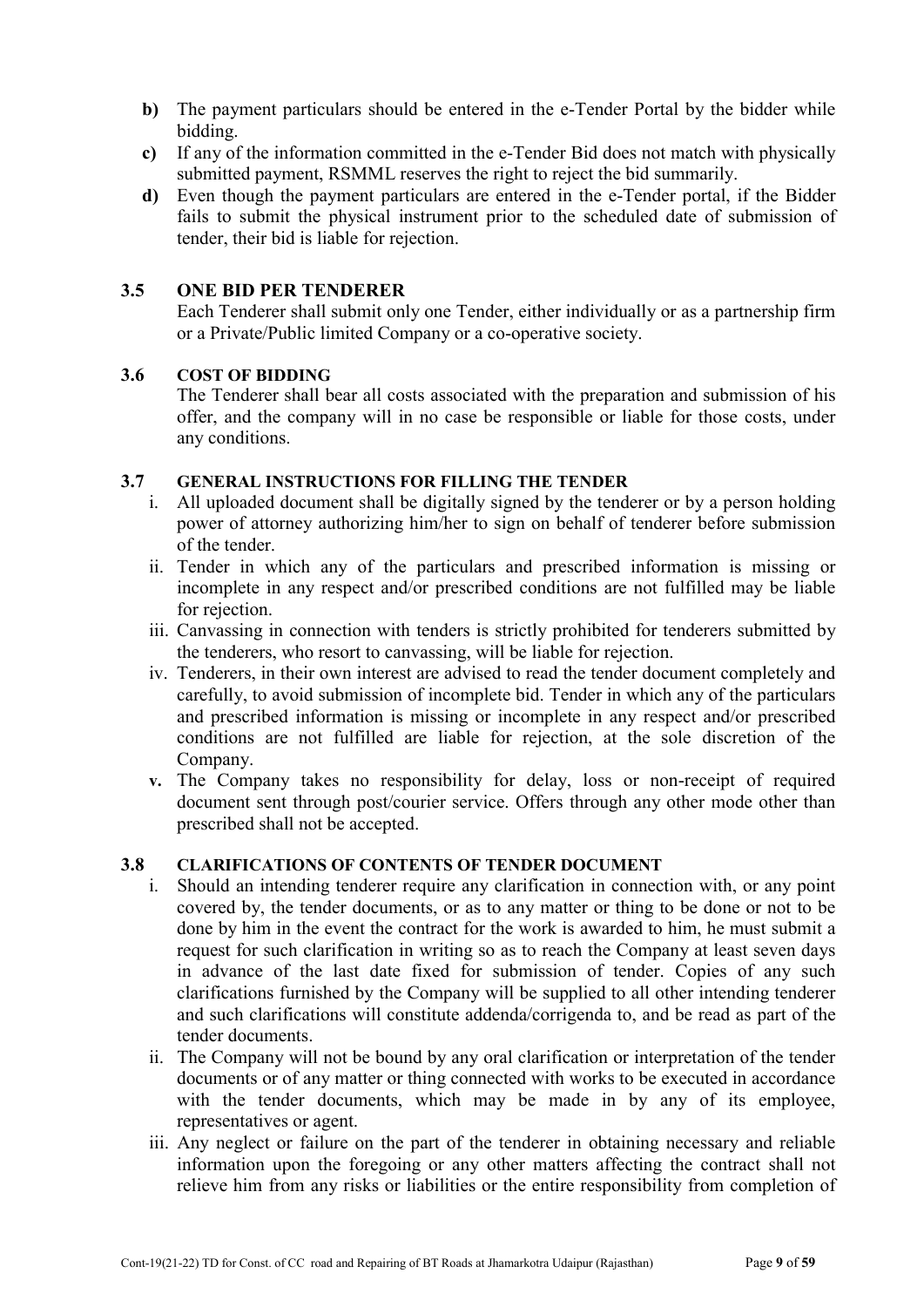the works at the scheduled rates and time in strict accordance with the contract documents.

#### 3.9 ADDENDA/CORRIGENDA

- i. Addenda/Corrigenda to Notice Inviting Tender or to this tender document may be issued to clarify documents or to reflect modification in the specifications or terms & conditions or scope of work or for any other reasons.
- ii. Addenda/corrigenda to these tender documents, if issued by the company, shall form an integral part of this tender document.

#### 3.10 CURRENCIES OF THE BID AND PAYMENT

The unit rates and prices shall be quoted by the tenderer entirely in Indian Rupees.

#### 3.11 SUBMISSION OF TENDERS

- A. The tenders shall be submitted online as prescribed above in the tender document. The *"Techno – commercial Bid"* should contain the following:
- i) Power of Attorney in favour of the authorised representative signing the tender, as required
- ii) Attested Certificate of Incorporation/Memorandum & Article of Association /Partnership deed duly certified by the by the Company Secretary/ Gezetted Officer/Notary Public/Magistrate as the case may be. In case the tenderer /contractor make any change in the constitution of the firm after submission of the offer; they shall have to inform the company at the earliest.
- iii) Copy of PAN card & GSTN Number.
- iv) Attested copy of the audited/CA certified Balance Sheet for the Financial Years prescribed in the tender conditions in support of the turn over.
- v) Copy of valid A-class Electrical Contractor License issued by the Electrical Inspector, Govt. of Rajasthan.
- vi) Undertaking that no condition is mentioned in Part II 'Price Bid' and conformation to the effect that the price quoted in part II 'Price Bid' of the tender will be firm. Even if any condition/s, other than like discounts, are mentioned those would be ignored, at the risk & cost of the tenderer
- vii) "Exceptions & Deviations statement" to be submitted by the tenderer in form -3 of tender document
- viii) Provident Fund Account Number of establishment and its effective date or undertaking as per annexure-C
- ix) Duly filled form 1 & 2 and annexure B and I of tender document.
- x) Undertaking/affidavit as per annexure D & F given in tender document.
- B. Tenderer must uploaded the documents duly attested by Gazetted Officer/Notary Public/Magistrate in support of above required details and any declaration given by the tenderer without requisite supportive documents will not be considered. It may be noted that the bid shall be examined on the basis of documents uploaded, as per above required details, furnished along with it. A tenderer shall be fully responsible for consequences including rejection of his tender or cancellation of the Contract if the required attested documents/attested copies of documents are not submitted/uploaded along with the techno-commercial bid or any information/document is found to be false/fabricated/misleading. The authorised signatory of the tenderer should put his signature along with its stamp on each page of the Techno-commercial bid and should also record the date.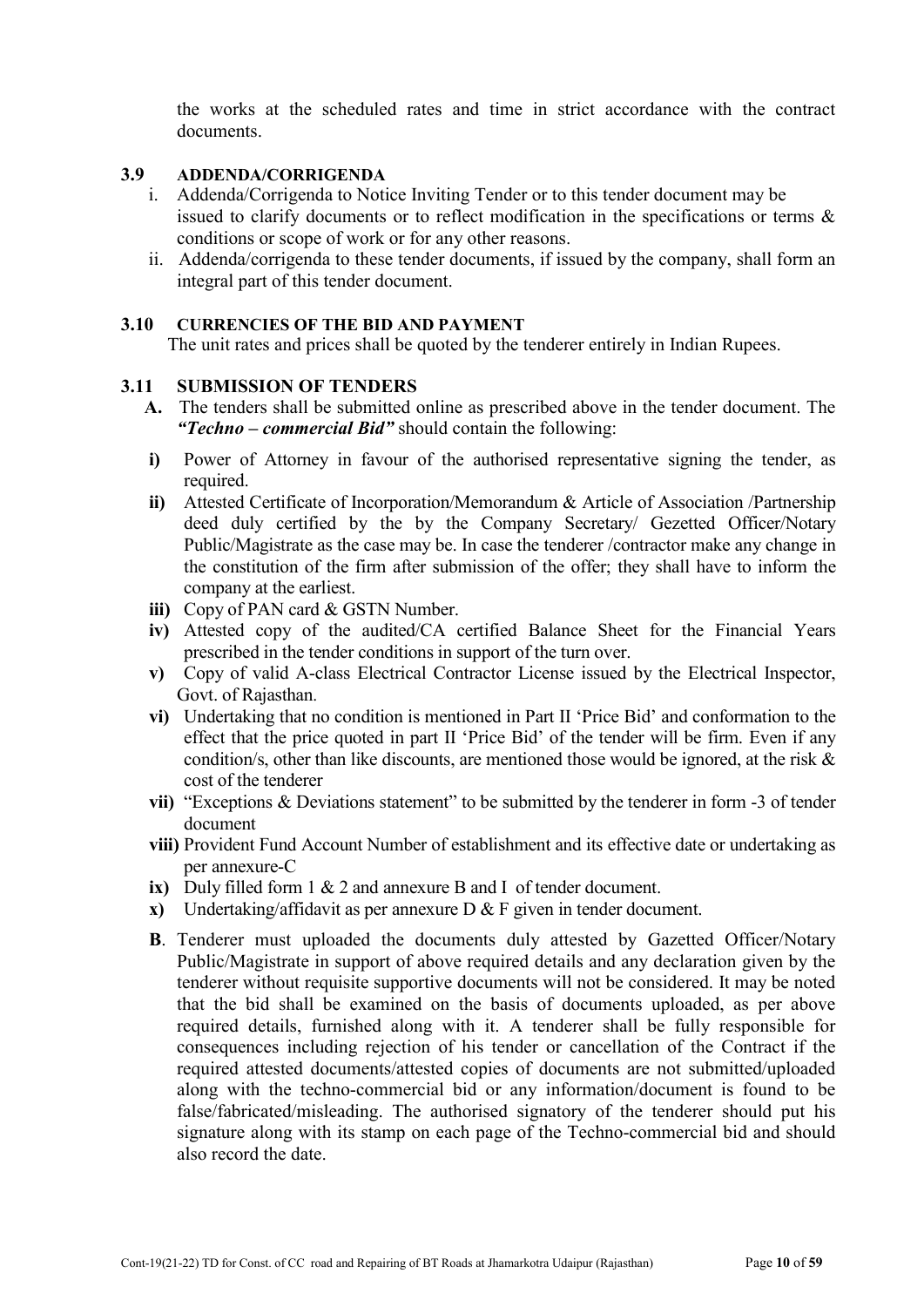# 3.12 PART-II Price Bid' (BOQ)

- (a) The 'Price Bid' shall be submitted online in the prescribed BOQ format only. It is suggested to the tenderer to read carefully the instructions mentioned in the Proforma at Form-4/ BOQ for quoting the price offer.
- (b) The rates are to be quoted in Rupees as per the price format.
- (c) While quoting the price under this part, the tenderer shall specifically confirm that the prices quoted are for the scope of work detailed in technical specification of the tender document.

# 3.13 DEADLINE FOR SUBMISSION OF BIDS

The Company may extend the deadline for submission of Bids by issuing an amendment, in which case all rights and obligations of the Company and of the Tenderers, which were previously subjected to the original deadline, will then be subjected to the new deadline.

# 3.14 LATE BIDS

No bid will be accepted by the Company after the deadline prescribed in NIT due to any reason whatsoever.

# 3.15 OPENING OF THE TENDER

- i. The Techno-Commercial Bid of the offer will be opened as per NIT .
- ii. If the date fixed for opening of tenders happens to be a holiday for any reason, the tenders will be opened on the next working day at the same time.

#### 3.16 EXCEPTIONS AND DEVIATION

Tenderers are advised to submit quotations based on the terms and conditions and specifications contained in the tender document and not to stipulate any deviations. Bids containing stipulations of deviation to the terms and conditions are liable to be ignored. In case it is absolutely unavoidable to deviate from tender conditions then the tenderers should mention the deviations at their risk of rejection only in the form 3. Deviations mentioned anywhere else in the bid shall be ignored without any consequences.

#### 3.17 BID SECURITY/ EARNEST MONEY DEPOSIT

- 1. The tenderer must pay Earnest Money/Bid Security deposit as per detailed out in NIT in the form of crossed demand draft in favour of "RSMML" and drawn on any nationalised/scheduled bank at Udaipur and the same shall be submitted as detailed above in original with technical bid, failing which the bid is liable to be rejected. No interest shall be paid by the company on the earnest money so deposited by the tenderer. The earnest money of the tenders whose bid is not found to be acceptable on the basis of pre-qualifying criteria and/or on evaluation of their techno-commercial bids will be refunded at the earliest. The earnest money of the tenderer who are technically successful but not awarded the work shall be refunded after issuance of LOA to successful tenderer. The earnest money deposited by the successful tenderer will be refunded after submission of SD if it is form of bank guarantee, if SD in form of cash then it will be appropriated towards a part of SD, but shall stand forfeited if the tenderer fails to furnish security deposit and/or fails to commence the work within stipulated period.
- 2. The earnest money of a tenderer shall be forfeited in the following cases:
	- i) If the tenderer withdraws or modifies the offer after submission of the tender within the validity period.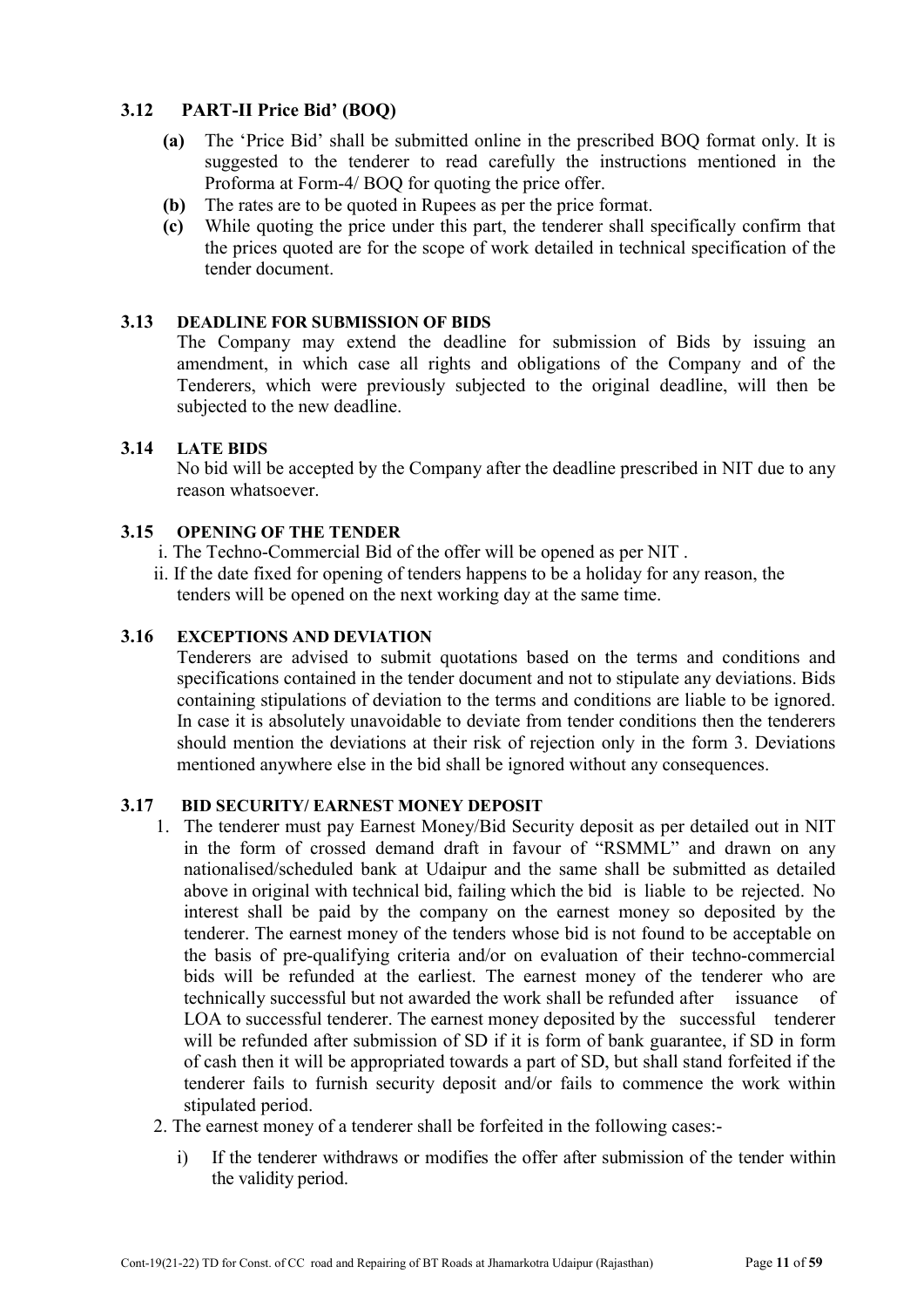- ii) If the tenderer does not submit the prescribed Bank Guarantee or Demand Draft as security deposit within one month of the date of work order/LOA issued in favour of tenderer.
- iii) If the tenderer does not execute the agreement, in the prescribed form within one month of the date of work order/LOA issued in favour of tenderer.
- iv) If it is established that the tenderer has submitted any wrong information/ forged documents along with the tender or thereafter.

#### 3.18 VALIDITY

Tender submitted by tenderer shall remain valid for acceptance for a period 120 days, from the date of opening of the tender (Part I of the offer). An offer with a validity period of less than 120days is liable to be rejected. The tenderer on its own shall not during the said period of 120days or in extended period cancel and/or withdraw his tender nor shall he make any variation therein. In case of tenderer revoking, cancelling, modifying and/or withdrawing his bid during the validity of bid, the earnest money deposited by him along with tender shall stand forfeited, and tender will not be considered further evaluation.

In exceptional circumstances, prior to expiry of the original time limit, the Company may request the tenderer to extend period of validity for a specified additional period. The request and the tenderer's responses shall be made in writing. A tenderer if agreeing to the request will not be required or permitted to modify his bid.

#### 3.19 EVALUTATION OF BIDS AND DETERMINATION OF RESPONSIVENESS

- (1) Prior to the detailed evaluation of Bids, the Company will determine whether each Bid:
	- i) Meets the eligibility criteria.
	- ii) Has been properly signed;
	- iii) Is accompanied by the required securities; and
	- iv) Is substantially responsive to the requirements of the Bidding documents.
- (2) A substantially responsive Bid is one, which confirms to all the terms, conditions, and specification of the Biding documents without material deviation or reservations. A material deviation or reservation is one:
	- i. Which affects in any substantial way the scope, quality, or performance of the work; and/or
	- ii. Which limits in any substantial way, inconsistent with the Bidding documents, the Company's right or the Bidder's obligation under the contract; and/or
	- iii. Whose rectification/acceptance would affect unfairly the competitive position of the other Bidders presenting substantially responsive Bids.

# 3.20 EVALUATION OF TECHNO-COMMERCIAL BID

- (i) The techno-commercial bids of substantially responsive tenderer's will be evaluated from all aspects. The RSMML reserves the right to assess the capability and competency of the tenderer based upon the information provided by the tenderer in the technocommercial bid and the information that may other wise be available to and/or gathered by the RSMML. The decision of the RSMML as to which tenderer is capable & competent to carry out the work shall be final. The tenderer should, therefore, see that
	- he has required level of technical, financial  $\&$  managerial competence  $\&$  experience before submitting the tender.
- (ii) If a Bid is not substantially responsive, the Company at its sole discretion may reject it. The tenderer shall be prepared to furnish clarification/information and attend meetings/discussion/ as required by the company from time to time.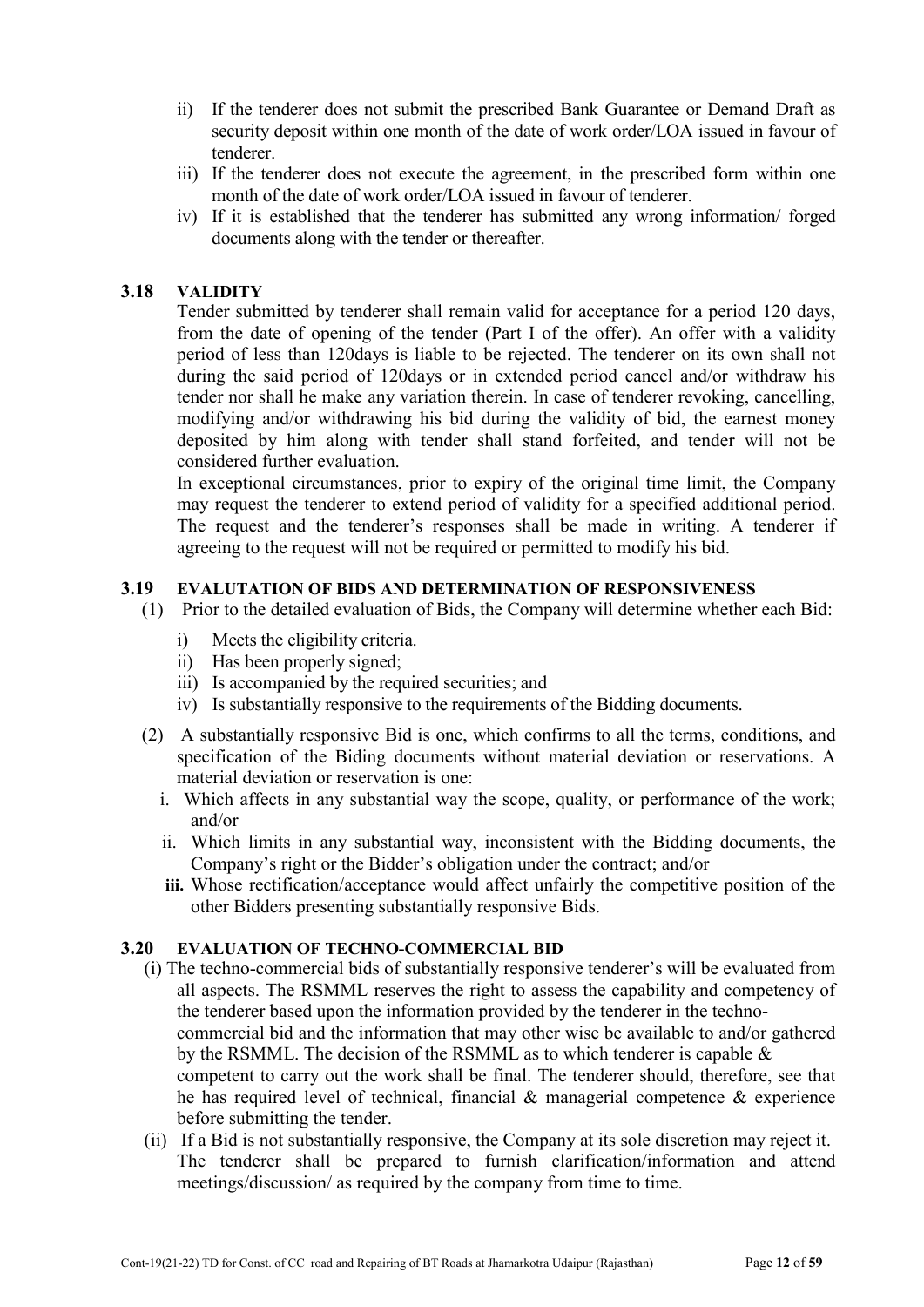(iii) Price Bid (part II) only of techno-commercially acceptable tenders shall only be opened.

#### 3.21 EVALUATION OF PRICE BID & CRITERIA FOR DECIDING L-1

The price bid of techno-commercially qualified tenderers will be evaluated to ascertain the lowest bidder. The tenderer who has quoted lowest (% above or % below) the Gschedule in price bid/BOQ. BOQ/Form 4 will be decided as L-1.

# 3.22 NEGOTIATIONS

- (i) Negotiations will be conducted with the lowest tenderer only. In case of nonsatisfactory achievement of rates from lowest tenderer, RSMML may choose to make a written counter offer to the lowest tenderer and if this is not accepted, RSMML may decide to reject and re-invite fresh tenders or to make the same counter-offer first to the second lowest tenderer, then to the third lowest tenderer and so on in the order of initial bidding, and work order be awarded to the tenderer who accepts the counter offer.
- (ii) In the case, when the quotations given by the tenderer during negotiations is higher than the original quotation of the tenderer then the tenderer will be bound by the lower rate originally quoted by the tenderer.
- (iii) In case of negotiations, representative of the tenderer attending negotiations must posses written authority from the tenderer to the effect that he is competent to modify/amend the submitted tender deviations and rates offered by them.

# 3.23 CORRECTION OF ERRORS

Price Bid (Part – II) of substantially responsive will be checked by the Company for any arithmetical errors. Errors will be corrected by the Company as follows:

- i. Where there is discrepancy between the amounts in figures and in words, the lower of the two would be taken ; and
- ii. Where there is a discrepancy between the unit rate and the line item total resulting from multiplying the unit rate by the quantity, the unit rate as quoted will govern; and
- iii. Discrepancy in totalling or carry forward in the amount quoted by the contractor shall be corrected. The tendered sum so corrected and altered shall be substituted for the sum originally tendered and considered for acceptance instead of original sum quoted by the tenderer.

The amount stated in the Bid will be adjusted by the Company in accordance with the above procedure for the correction of errors and, shall be considered as binding upon the Bidder.

# 3.24 PROCESS TO BE CONFIDENTIAL

- i. Information, relating to the examination, clarification, evaluation and comparison of Bids and recommendations for the award of a contract shall not be disclosed to the Bidders or any other person not officially concerned with such process. Any effort by a Bidder to influence the Company's processing of Bids or award decision may result in rejection of his bid.
- ii. The tenderer may note that indulgence in submitting unsolicited offers or submitting unsolicited correspondence after submission of bid is liable reject his offer and also to debar him from participating in RSMML tenders.

#### 3.25 NOTIFICATION OF AWARD AND SIGNING OF AGREEMENT

i. The tenderer, whose Bid has been accepted, will be notified of the award by the Company, through postal communication or through facsimile confirmed by registered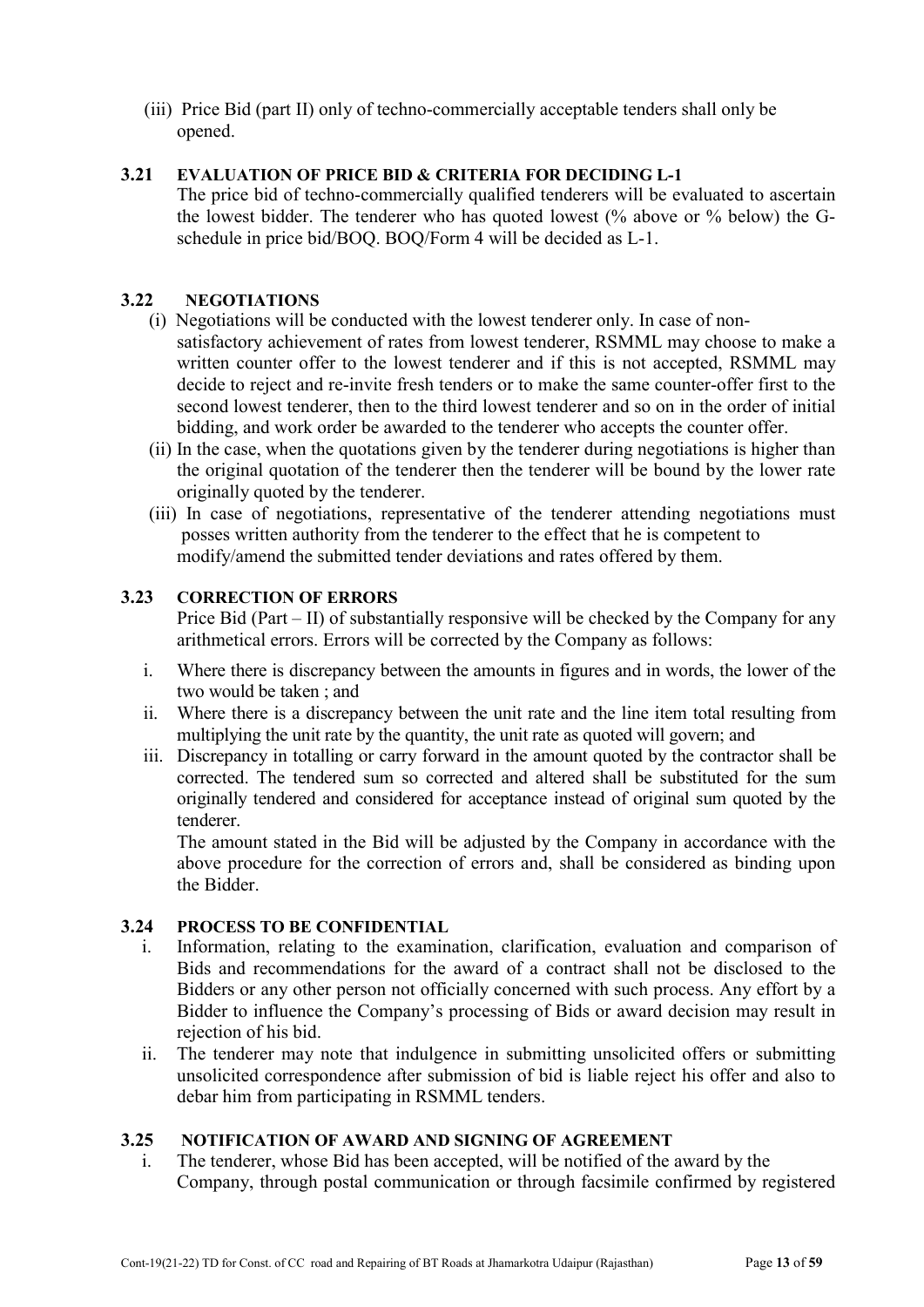letter/speed post. This letter (hereinafter and in Conditions of Contract called the "Letter of Acceptance/ Detailed letter of Acceptance") will state the sum unit that the Company will pay to the Contractor in consideration of the execution and completion of the Works by the Contractor as prescribed in the Contract (hereinafter and in the Contract called "the Contract Price").

ii. The notification of award will constitute the formation of Contract. The execution of agreement as per clauses below would be the formalisation of agreement that was commenced with the issuance of LOA.

# 3.26 INTERFERENCE WITH PROCUREMENT PROCESS

In case the bidder

- i) Withdraws from the procurement process after opening of financial bids;
- ii) Withdraws from the procurement process after being declared the successful bidder
- iii) Fails to enter procurement contract after being declared the successful bidder;
- iv) Fails to provide performance security or any other document or security required in terms of the bidder documents after being declared the successful bidder, without valid ground, shall, in addition to the recourse available in the bidding documents or the contract be punished under RTPP Act with fine which may extend to fifty lakh rupees or ten percent of the assessed value of procurement , whichever is less.

#### 3.27 SIGNING OF THE CONTRACT AGREEMENT

- i. The successful tenderer shall be required to execute an agreement on non-judicial stamp paper of appropriate value under Indian Stamp Act with the company within 30 days from the date of intimation regarding acceptance of tender, LOA etc. The cost of execution of agreement including non-judicial stamp paper shall be borne by the contractor.
- ii. The contract agreement shall consist of
	- i) An agreement on non-judicial stamp paper of appropriate value,
	- ii) Tender document, along with the addenda/corrigendum, if any.
	- iii) Telex/Letter of Acceptance &/or Detailed Letter of Acceptance.
	- iv) Agreed Variation, if any,
	- v) Any other document as mutually agreed.

# 3.28 RIGHTS OF COMPANY

The Company reserves the right –

- i) to reject any or all the tenders, in part or in full, without assigning any
- ii) not to accept the lowest tender or assign reasons for not accepting the lowest tender.
- iii) to increase / decrease the quantity and period of contract, without any additional obligation on it.
- iv) not to carry out any part of work.
- v) to reject the offer, if is established that the tenderer has submitted any wrong / misleading information or forged documents along with offer or thereafter. The company may exercise any of the above right at any time prior to the award of contract, without thereby incurring any liability to the affected Bidder or Bidders or any obligation to inform the affected Bidder or Bidders of the grounds for the RSMML's action.

The company may exercise any of the above right at any time prior to the award of contract, without thereby incurring any liability to the affected Bidder or Bidders or any obligation to inform the affected Bidder or Bidders of the grounds for the RSMML's action.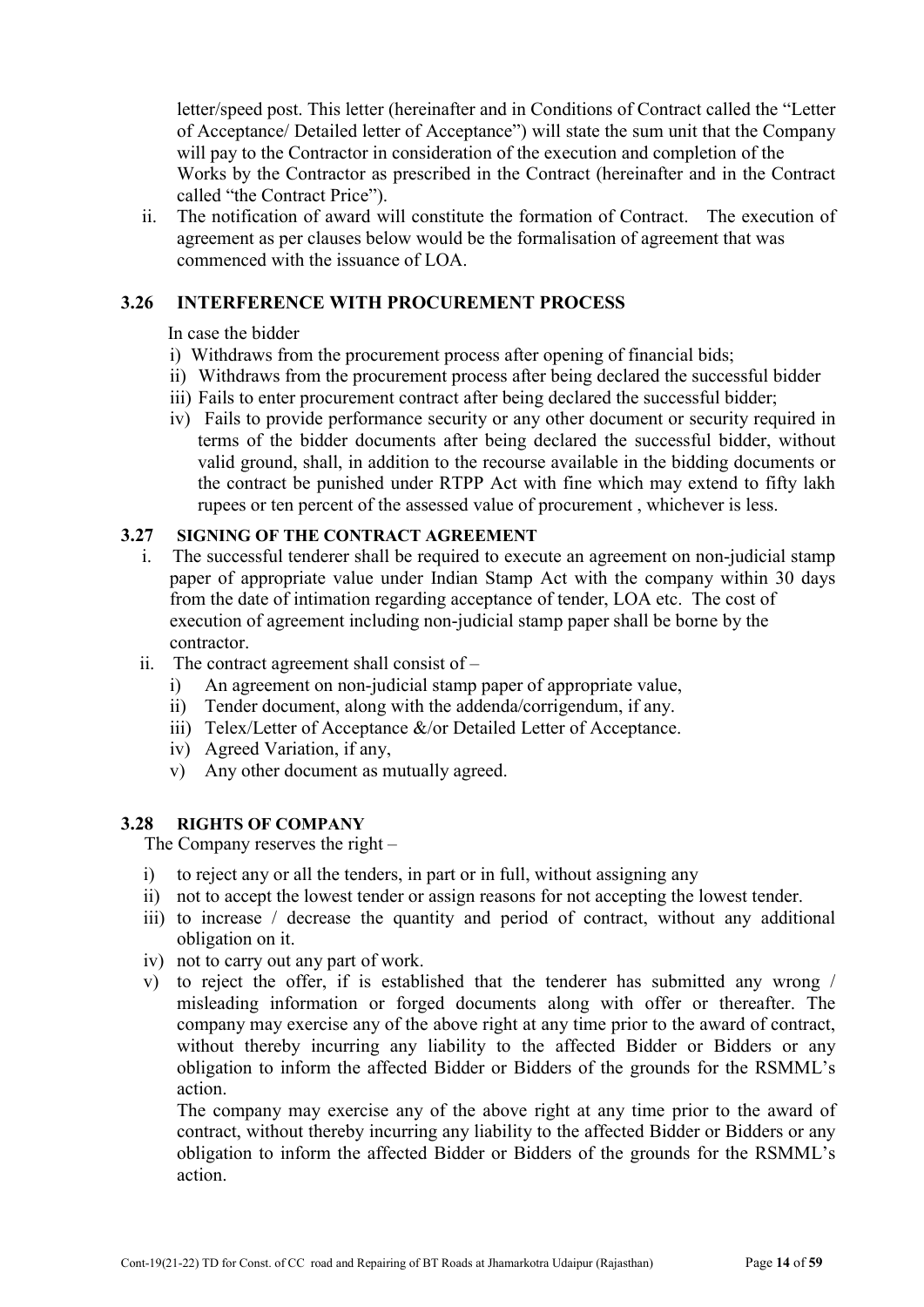# 3.29 REFUSAL / FAILURE

In the event the Tenderer, after the issue of communication of Acceptance of Tender by the Company (LOA), fails/refuses to accept the award and/or commence execution of the work as herein before, the Tenderer shall be deemed to have abandoned the contract and such an act shall amount to and be construed as the Contractor's calculated and wilful breach of contract, and in such an event the Company shall have full right to claim damages/compensation thereof in addition to the forfeiture of Earnest Money/Security Deposit.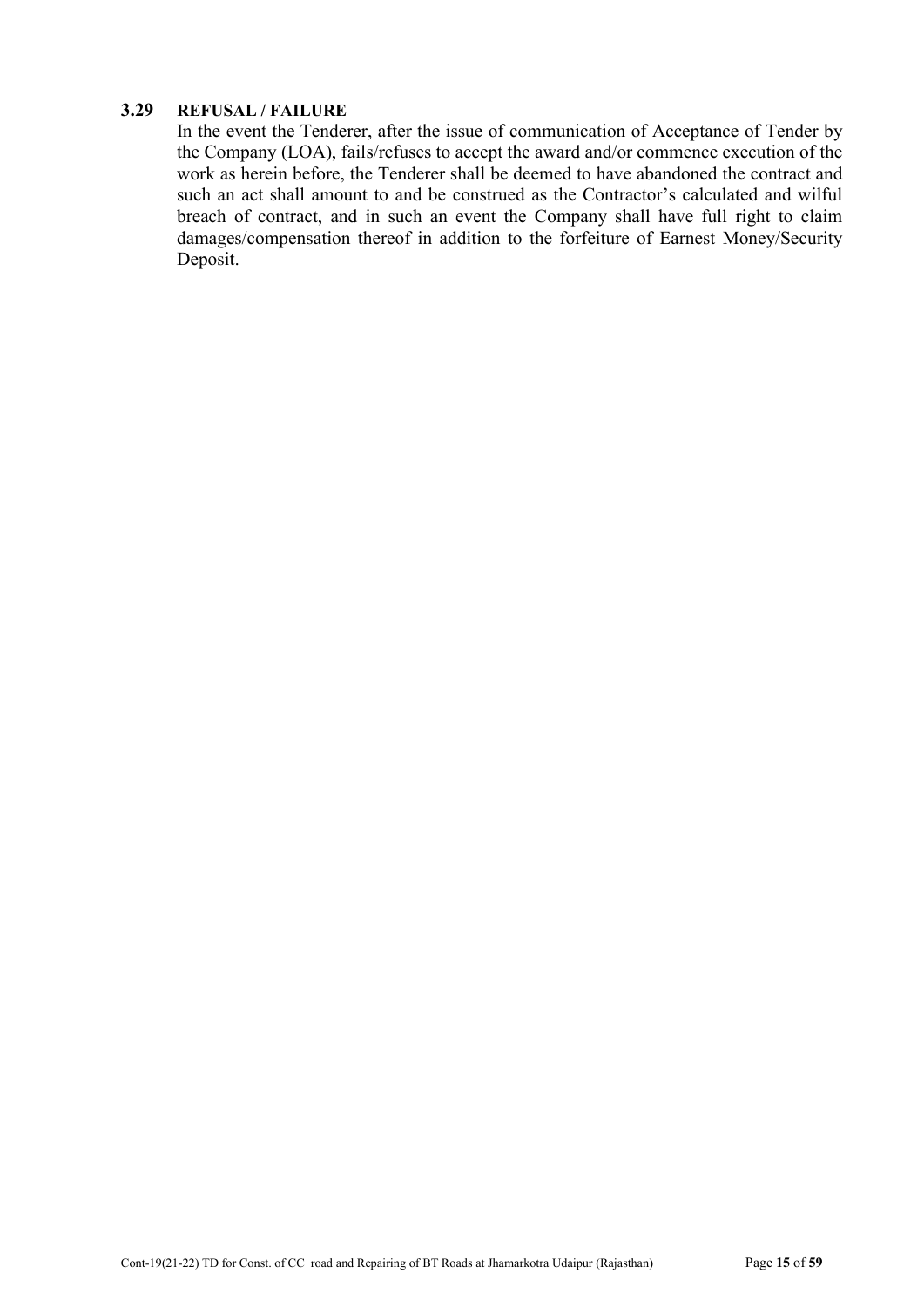#### Section- IV

#### GENERAL CONDITIONS OF CONTRACT

#### 4.1 SECURITY DEPOSIT

- i. The rates of security deposit as per the prevailing terms and condition of the Company are  $\omega$  10% of total contract value. However the reduced performance security  $\omega$ , 3% of the total contract value is being solicited in compliance of the notification dated 12.01.2022 issued by finance department Govt. of Rajasthan pertaining to amendment in RTPP Rule no. 75(2) applicable up to 31.03.2023. In case, The Govt. of Rajasthan either revises the rates of security deposit cum performance guarantee later at any date or does not extend the existing date of providing the benefits of reduced security deposit, the successful bidder would be bound to deposit the deferential amount toward performance security either through any options as specified below, with a period of 30 days of the demand raised by the Company. In case of non-payment of deferential amount in the stipulated amount the company may recover the same from due payment to contractor and/or take penal action as per provision of tender.
- ii. The successful tenderer shall furnish a Security Deposit equal to 3% of total contract value. Total contract value will be calculated on the basis of the contract rate of remuneration payable to the contractor and awarded quantity for the total period of the contract.
	- a. The contractor shall furnish Security Deposit  $\omega$  03% of total contract value through Demand Draft in favour of RSMML, Udaipur/Bank Guarantee, within 30 days of the issuance of such communication of acceptance of tender/LOA, for due fulfillment of all or any of the terms & conditions of the contract. The Bank Guarantee shall be provided only in the approved format of the company from a PSU bank (except SBI) /ICICI/Axis/HDFC Bank having its branch at Udaipur on non-judicial stamp paper of 0.25% of BG value subject to maximum of Rs. 25000/-or on appropriate value under Indian Stamp Act prevailing on the date of issuance of BG. No amendment in this format shall be acceptable to the company. The Bank Guarantee shall be valid for the entire contract and/or extended period, if any, plus a grace period of six months. The Company shall be entitled to encash the same and appropriate the whole of the amount or part thereof against its claims /dues or sums payable as contained herein.

b.Security deposit may also be furnished in any of the following forms-

Fixed Deposit Receipt (FDR) equivalent to 3% of Total contract value issued from any Public sector bank (except SBI)/ICICI/ Axis /HDFC Bank having its Branch office at Udaipur. FDR shall be in the name of RSMML on account of Successful bidder and discharged by him in advance. The accepting authority shall ensure, before accepting the Fixed Deposit Receipt, that the successful bidder furnishes an undertaking from the bank to make payment/premature payment of the Fixed Deposit Receipt on demand to the Company without requirement of consent of the contractor, in the event of forfeiture of the security deposit, the Fixed Deposit shall be forfeited along with interest earned on such Fixed Deposit without protesting by the contractor/him.

 c. The successful bidder at the time of signing of the contract agreement may submit an option for deduction of security from his each running and final bill  $\omega$  3% of the amount of the bill.Further, in case ,the amount of bid security of successful bidder may be adjusted in arriving at the amount of the performance security,or refunded if the successful bidder furnishes the full amount of security deposit.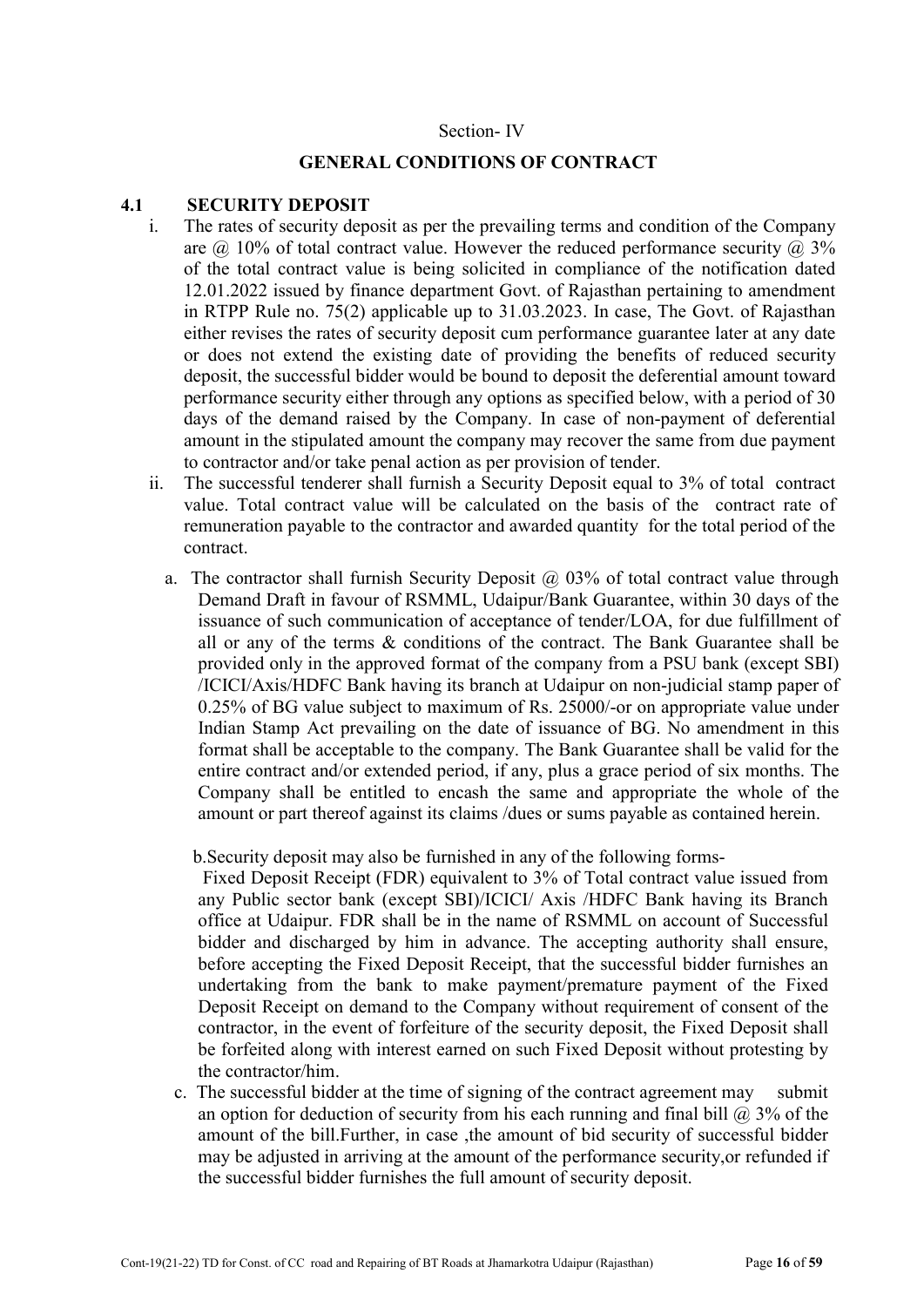- iii. The entire Security Deposit shall be refunded after six months of the expiry of contract, provided always that the Contractor has been first paid all the bills including his final bill subject to deductions as are permissible under these terms and all other dues to the Company arising out of this contract, if any, have been fully met by the Contractor and the Contractor has rendered "No claim and No Dues Certificate" to the Company.
- iv. The Security Deposit shall be liable to be forfeited wholly or partly at the sole discretion of the Company, should the Contractor either fail to fulfill the contractual obligations or fail to settle in full, his dues to the Company. In case of premature termination of the contract, the Security Deposit will be forfeited and the Company will be at liberty to recover the loss suffered by it from the Contractor.
- v. The Company may deduct from the Security Deposit any sum due and any other sum that may be fixed up by the Company as being the amount of loss or losses or damages suffered by it due to delay in performance and/or non-performance and/or partial performance of any of the terms of the contract.
- vi. All compensation or other sums of money payable by the Contractor to the Company or recoveries to be made under the terms of this contract may be deducted from any sums which may be due to the Contractor from the Company on any account and in the event of the such amount being insufficient the Contractor shall within ten days of such shortfall make good in cash, failing which the balance amount shall be recovered by way of invoking the bank guarantee furnished as security.
- vii. In the event of bank guarantee amount being insufficient, then the balance recoverable amount shall be deducted from any sum, then due or which at any time thereafter may become due to the contractor. The Contractor shall pay to the company on demand any balance remaining due.
- viii. In case the Bank Guarantee is invoked for any reason/s, the contractor is required to furnish a fresh Bank Guarantee in the same format for the same amount and for the same period as the original Bank Guarantee within a period of 30 days from the date of invoking of original Bank Guarantee.
- ix. In the event of security amount at any time during the currency of the contract falling short of the specified amount, the Contractor shall forth with make good the deficit on demand, so that the total amounts of Security Deposit will not at any time be less than the amount so specified. The Company may recover the same by way of additional deductions from bills.
- x. No interest is payable on S.D. amount.
- xi. In case of enhancement of quantum of work, due to any reason, the contractor shall furnish additional security amount. This security will be progressively recovered from the payment due to the contractor.

# 4.2 ADDITIONAL PERFORMANCE SECURITY.-

In addition to Performance Security as specified in rule 75 of RTPP Act & rules, an Additional Performance Security shall also be taken from the successful bidder in case of unbalanced bid. The Additional Performance Security shall be equal to fifty percent of Unbalanced Bid Amount. The Additional Performance Security shall be deposited in lump sum by the successful bidder before execution of Agreement. The Additional Performance Security shall be deposited through e-Grass, Demand Draft, Banker's Cheque, Government Securities or Bank Guarantee.

Explanation :

For the purpose of this rule,-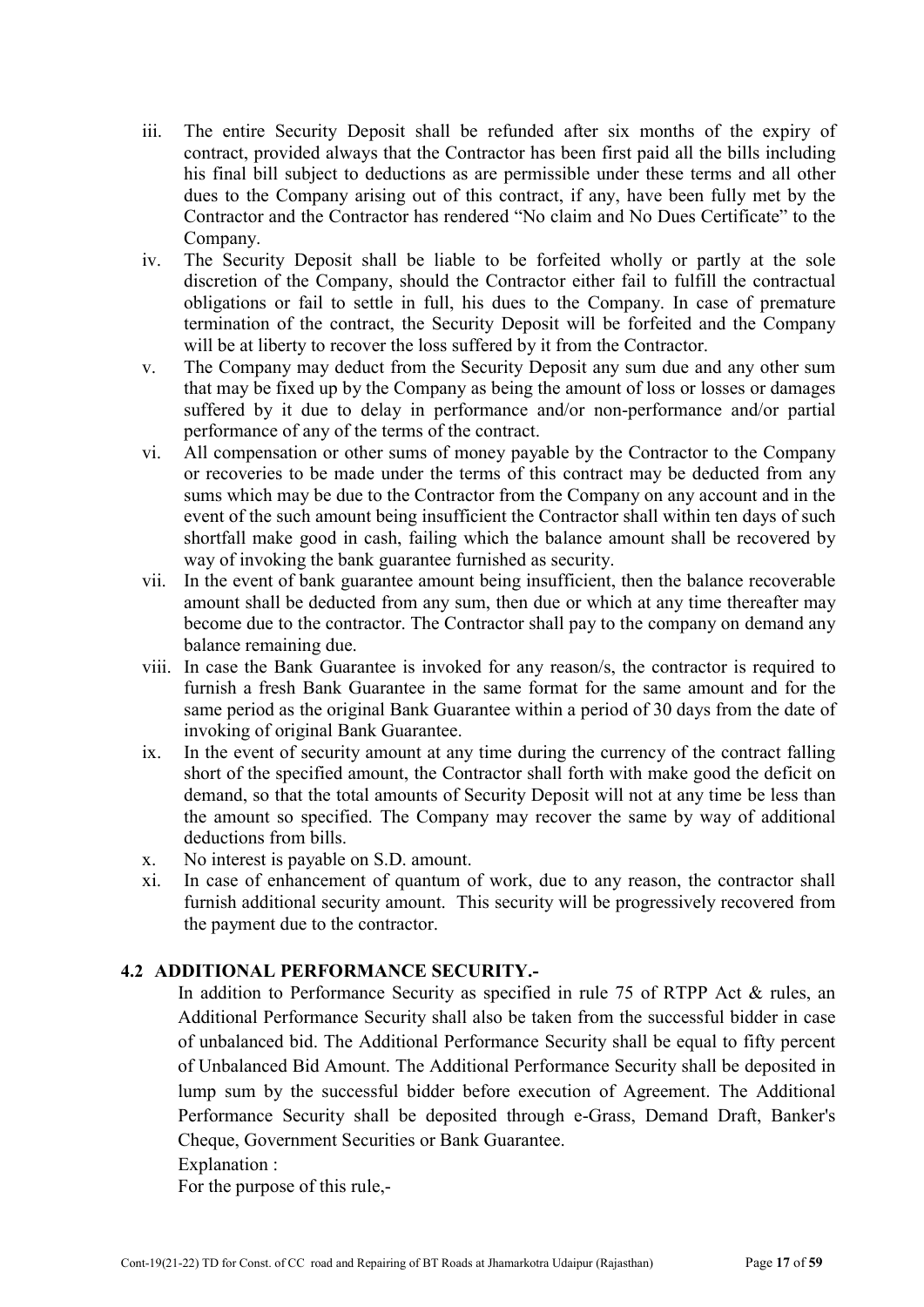- (i) Unbalanced Bid means any bid below more than fifteen percent of Estimated Bid Value.
- (ii) Estimated Bid Value means estimated value of the work as mentioned in bidding documents.
- (iii) Unbalanced Bid Amount means positive difference of eighty five percent of Estimated Bid Value minus Bid Amount Quoted by the bidder.
- (2) The Additional Performance Security shall be refunded to the contractor after satisfactory completion of the entire work. The Additional Performance Security shall be forfeited by the Procuring Entity when work is not completed within stipulated period by the contractor.

# 4.3 PERIOD OF CONTRACT

- i. The period of contract shall be two years from the date of issue of Letter of acceptance/ DLOA.
- ii. The above period of two years of contract includes the period of 21 (Twenty one) days allowed for mobilization reckoned from the date of issue of LOA/DLOA. The work shall be executed strictly following all statutory rules and regulations by deploying adequate personnel, tools & tackles etc.
- iii In case of failure to commence the work within the stipulated period of 21 days, the Company shall have absolute discretion to withdraw the letter of acceptance/Work Order and forfeit the earnest money and also to award the contract to any party who may or may not have precipitated in the tender process.

# 4.4 TERMS OF PAYMENT

- i. For payment purposes the contractor shall raise the bill in triplicate on quarterly basis to receive its remuneration from the RSMML and the bills shall be duly verified by the Engineer In-Charge. The rates as accepted by the Company shall only be considered for billing purpose.
- ii. The Contractor, on submitting the bill duly verified by the Engineer In-Charge for the work done, is entitled to receive a quarterly payment within a period of Thirty (30) days after submission of the bill. This payment will be made after making necessary deductions as stipulated elsewhere in the contract. The Company shall deduct Income Tax at source at prevailing rate from the bills of the contractor. Other statutory taxes shall also be deducted from the bills as applicable from time to time. The contractor shall also submit wage sheet of persons deployed for the job. payment of wages be made preferably through bank transfer.
- iii. The Company shall make payment due to the Contractor by RTGS/NEFT
- iv. The Measurement Book issued by the Engineer In charge is to be maintained and shall have to be submitted along with the bills.

#### 4.5 RESOURCES, MANPOWER, FACILITIES ETC.

 The contractor will have to bring and deploy requisite labours, tools, tackles etc., required to execute the contract at its own cost and to the entire satisfaction of the RSMML.

#### 4.6 INCIDENTAL & CONTINGENT WORKS

 The contractor will have to make its own arrangements for all incidentals or contingent works related to the contracted work at its own cost & expenses and the same would not qualify for any extra payment.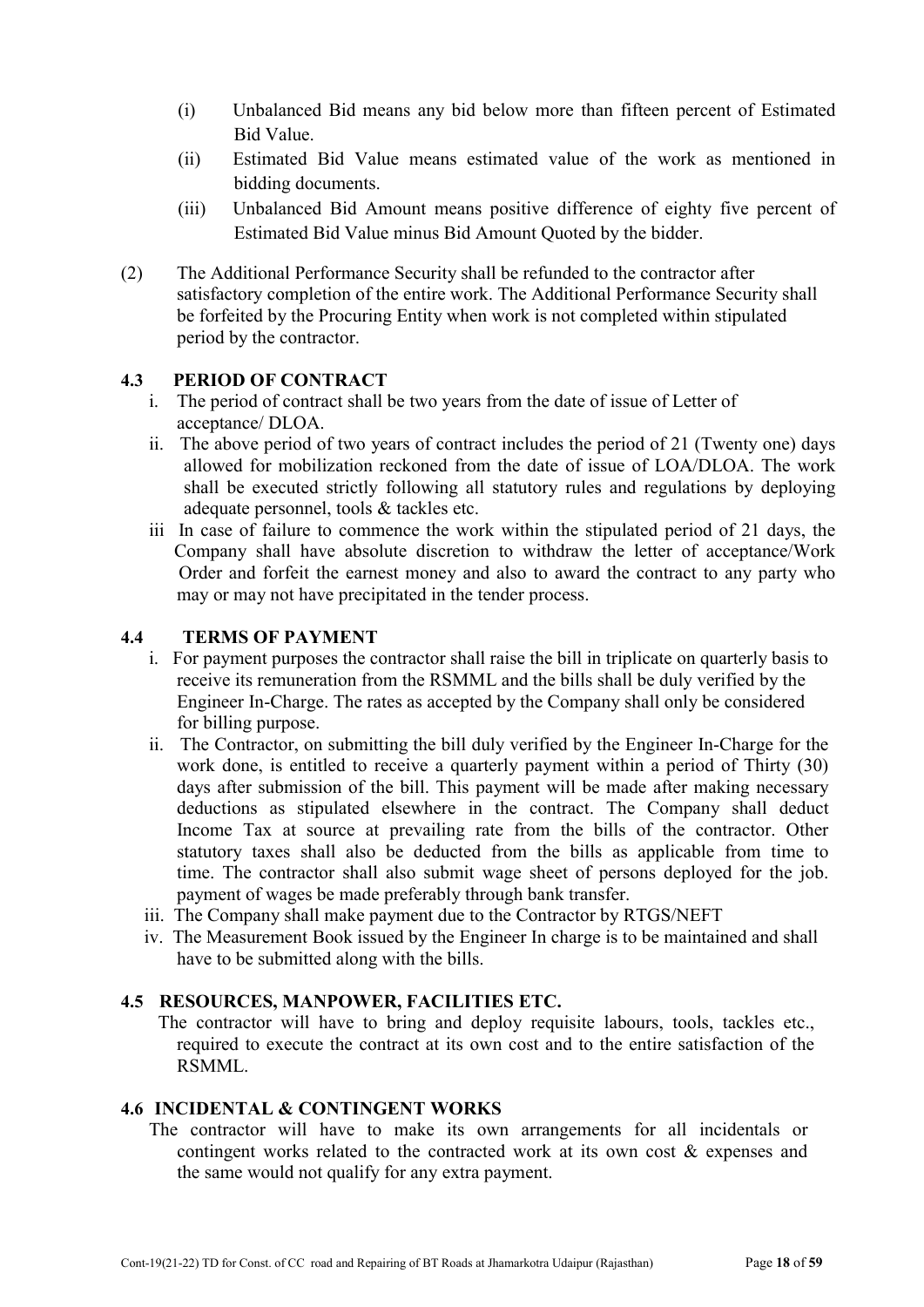# 4.7 **EMPLOYMENT OF MANPOWER AND THEIR CONDUCT**<br>i The labours/staff/sunervisors etc required for execution of the

- The labours/staff/supervisors etc., required for execution of the contractual work will be deployed by the contractor and he will be wholly responsible to bear all wages, emoluments, charges and for discharge of all other legal obligations including all compensations payable under the workmen's compensation Act, 1923 in respect thereof. The RSMML will not, in any manner and at any time or at the termination of this contract, be responsible to bear any liability or part thereof in respect of the labours/ staff/supervisors etc., to be engaged by the contractor for the contracted work.
- ii. The Contractor shall be responsible for the proper conduct and behavior of all the labours/staff/supervisors and others and shall exercise a proper degree of control over them and in particular and without prejudice to the aforesaid generally the Contractor shall be bound to prohibit and prevent any employees from trespassing or acting any way detrimental or prejudicial to the interest of the company or of the properties or occupiers of lands and properties in the neighborhood and in the event of such employee so trespassing, the Contractor shall be responsible thereof and relive the Company of all consequent claims or actions for damages or injury or any other grounds, whatsoever.
- iii. The contractor shall have to make all payments to the workers/labours/staff etc. engaged by them every month latest by the 7th day of the following month, in the presence of Engineer In charge or any other officer who may be nominated by the RSMML and a certificate to that effect shall be obtained by them from such an officer as per requirement of the contract Labours (Regulation & Abolition) Act, 1970.

#### 4.8 MISCELLANEOUS LIABILITIES

- i. The contractor shall be responsible for making all arrangements at its cost and expenses for : -
	- (a) Tools  $\&$  tackles, water, and any other equipment for accomplishing the work satisfactorily.
	- (b ) Drinking water, first aid box, for the staff/labour/workers etc. at the working sites.
	- (c) Safety and discipline of the laborers'/workers/ staff deployed.
	- (d) Workmen compensation policy/insurance policy/ Health & Accident insurance policy, which should be renewed from time to time to cover entire period of contract.
	- (e) Providing safety boots, dust masks, safety belts and other protective equipment's as may be/ are required under the law and as may be directed by the RSMML from time to time, to the laborers/workers/ staff etc deployed at work site.
	- (f) Minimum wages as made applicable from time to time by Ministry of Labour & Employment, Govt. of India shall have to be paid to the persons engaged by the Contractor against this contract.
- ii. The RSMML shall not in any manner be responsible for any or part of the above obligations of the contractor. If any expenditure is incurred by the RSMML on the above items that will be recovered from the contractor's bills/security deposit.
- iii. The entire responsibility on account of accident/damage or personal injury which may occur to Contractor's employees shall be exclusively borne by the Contractor and no claim whatsoever shall be entertained by the Company on this account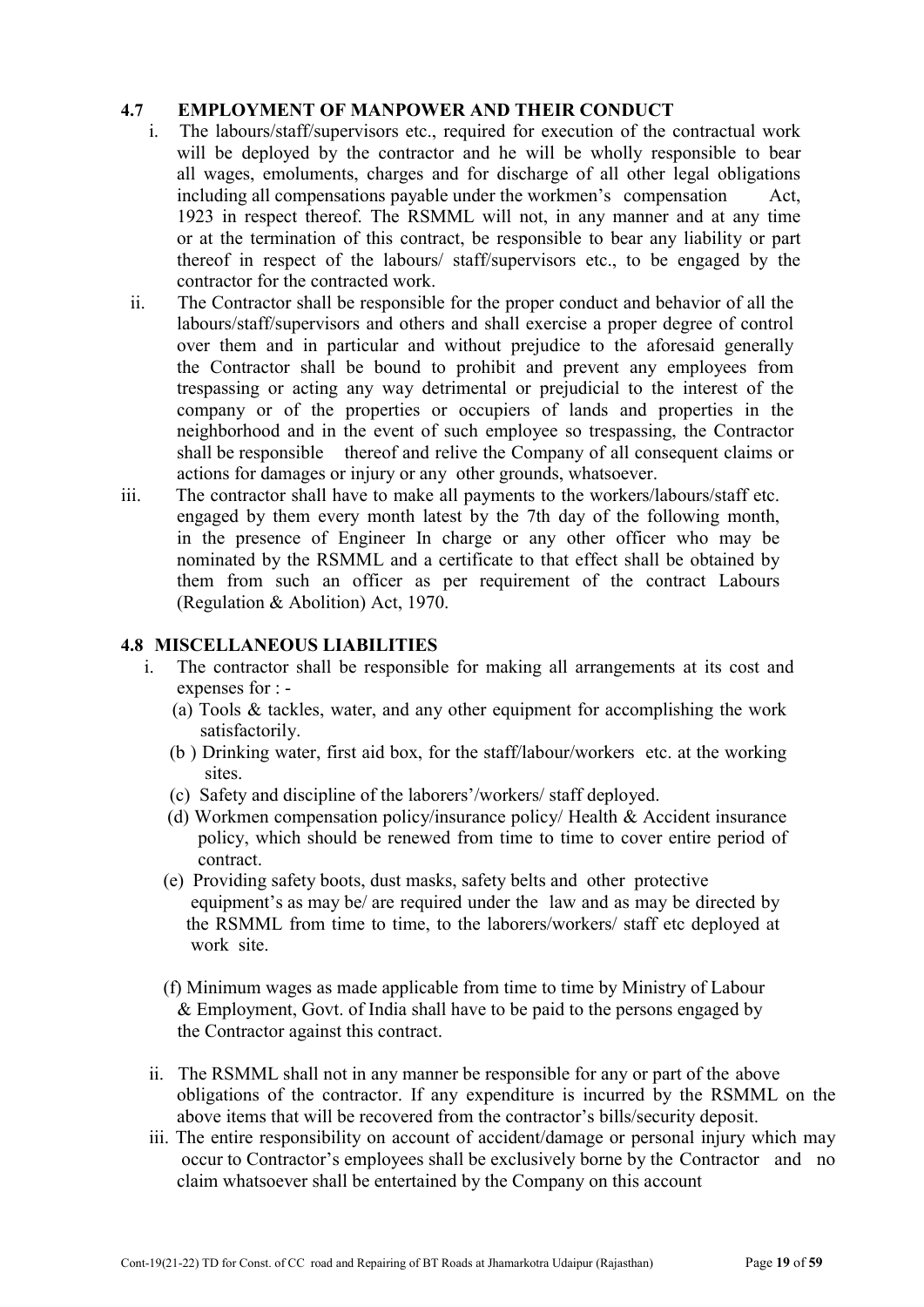# 4.9 PROVIDENT FUND

- i. The contractor shall be wholly responsible for complying with the fulfillment of the provisions of the Employees Provident Fund and Miscellaneous provisions Act, 1952 including subsequent amendments & notifications, in respect of the employees engaged for the work.
- ii. The Contractor shall have to get himself registered (if not already registered) with the Regional Provident Fund Commissioner (RPFC) under the Employees Provident Fund and Miscellaneous Provisions Act, 1952. Tenderer is required to submit the copy of the PF Registration Number received from RPFC office before starting the work, failing which the contract is liable to be terminated.
- iii. The tenderer who are not coming under the purview of EPF  $\&$  MP Act but are required to deposit the PF due to applicability of Contract Labour (R&A) Act may deposit amount of PF deducted from salaries of the labour/employees and employer's contribution with PF Trust of RSMML alongwith 1.10% administrative charges. An affidavit (as per Annexure- C) for this purpose will be required to be furnished on a stamp paper of appropriate value with the Techno Commercial (Part -I) of the offer.
- iv. However, each running account / Final bill must be submitted alongwith the name of the Driver/employee deployed for the work, wages / salaries paid to them, amount of PF deducted from salaries of the Driver/employees and employer's contribution, amount deposited in RPFC office/Trust against each employee's name and copy of the challan for the amount deposited in RPFC office/Trust till previous month, failing which no payment will be made for Running Account bill submitted by the contractor to the Officer-In-Charge.

# 4.10 ASSIGNMENT & ADDITIONAL CONTRACTS

 The contractor shall not, at any time, transfer, assign or sublet this contract or any part thereof to any other agency without written consent of the Company. But such consent of the Company, if given shall not relieve the Contractor from any liability or obligation under this contract and the Contractor shall be responsible for all acts, defaults and neglects of his agent and employees fully as if those are the Contractor's own acts. The RSMML shall have a right to engage any other contractor for similar or other kind of job as may be deemed necessary by the RSMML.

#### 4.11 RECORDS, REGISTERS, ETC.

 The contractor shall have to ensure that its supervisory staff maintains all records, registers, details etc., as required by the RSMML and/ or under the various Acts, Enactments, Statutes, Rules, Regulations, etc., as applicable to this contract and make available the same to the RSMML and/or its authorized representative at such place & time as may be directed.

#### 4.12 LEGAL & STATUTORY OBLIGATIONS

- i. The RSMML shall be entitled to deduct Income Tax and such other taxes, at source from the bills of the contractor as may be required by any department of State/Central Government or any other Statutory Body. The contractor shall be responsible for payment of any and all contributions, duties, levies and taxes payable now or hereinafter to be imposed by Central or State Government for execution of work under the contract.
- ii. The contractor shall comply with such terms & conditions as may be imposed by the statutory authorities like the DGMS, etc., during the period of this contract. The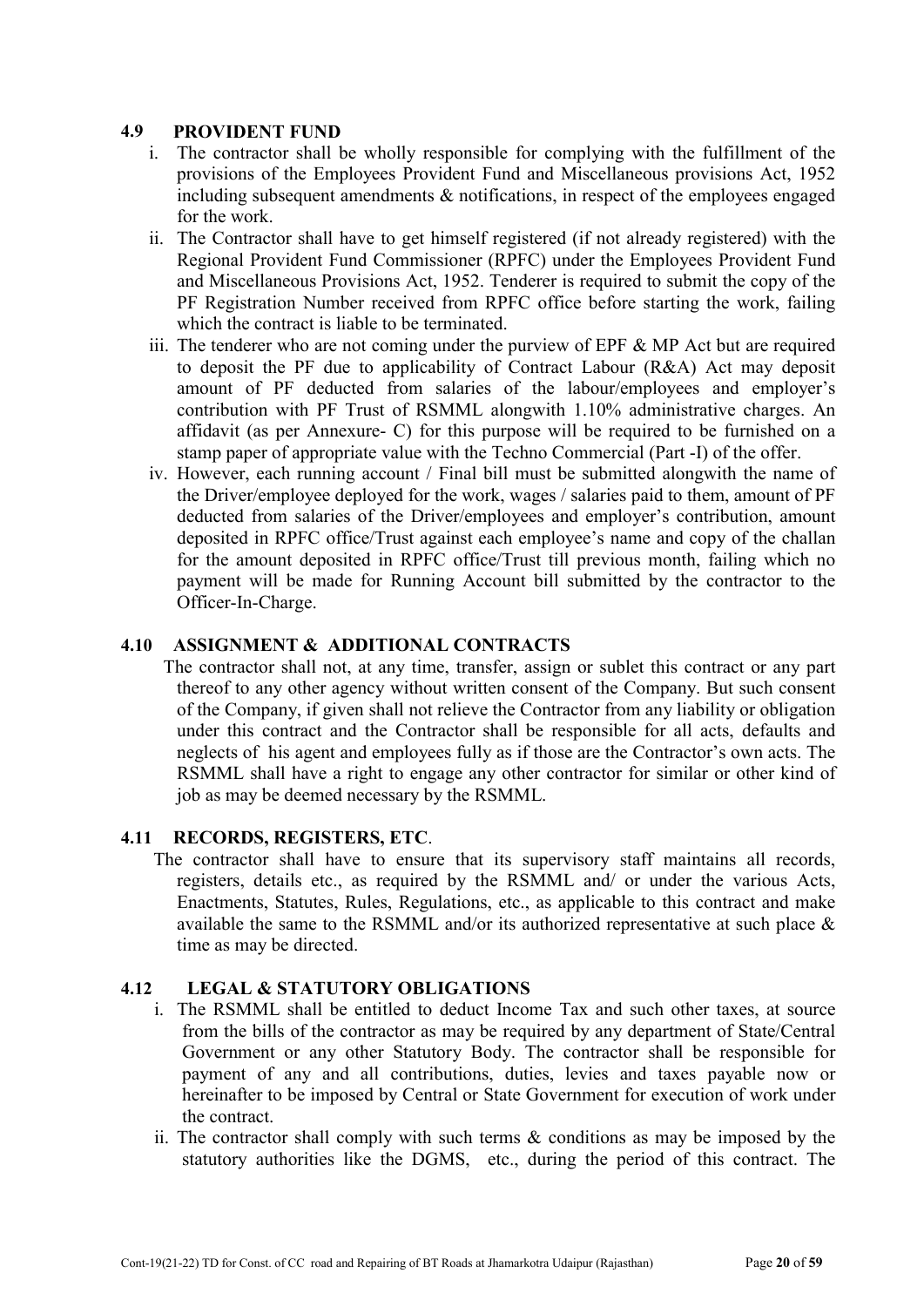contractor shall not be entitled to any claim or damages that may arise out of imposition of the aforesaid terms & conditions by such statutory authorities.

- iii. The Contractor shall comply with all statutory obligations including the provisions of the Mines Act, Labour Laws, Payment of Wages Act, Minimum Wages Act, Provident Fund Act, Gratuity & Bonus Acts, Workmen's Compensation Act, Contract Labour (Regulation & Abolition) Act, 1970 or any other act or acts or laws or rules with statutory modifications thereof as are in force or as may be applicable during the currency of this contract. The Contractor shall be responsible to submit/file all or any returns that may be necessary and/or required to be furnished by the Company or by the Contractor to the State or Central Government or any other Government authorities or local authority or body.
- iv. The Contractor in whose favor the tender is awarded shall be required to furnish necessary information as required under Contract Labours (Regulation & Abolition) Act, 1970, Mines Act and Rules & Regulations made there under to the Engineer In charge before starting the work. The Contractor shall obtain license if required under the above act/s.
- v. If due to the failure of the contractor to comply with any or all its obligations stipulated herein or elsewhere in these terms & conditions, any liability devolves on the RSMML, then the contractor shall be liable to meet and pay such liability and all costs, expenses, charges, risk etc., shall be recovered immediately from the bills/security deposit etc. of the contractor. Non-compliance of

# 4.13 CONTRACTOR TO BE LIABLE FOR ALL PAYMENT TO HIS WORKERS/EMPLOYEES

The contractor shall be liable for payment of all wages and other benefits, contributory provident fund, bonus, free medical aid etc. as applicable, to his employees and labour as per the statutory requirements as in force or, may be applicable from time to time during the currency of the contract through bank account only.

The contractor shall bear all liabilities for employee and labour employed or retained by him as regards to their employment, litigation and any other action arising out of operation of this contract or at the termination/completion of this contract.

The company shall not pay any additional amount on any such account. The only remuneration payable to the contractor by the company will be on the basis of accepted rates and work executed thereof.

#### 4.14 TAXES Goods & Service tax

The rates quoted by the contractor will be exclusive of GST as applicable on this contract. The rates quoted shall be on 'firm price' basis during the pendency of the contract period and the contractor shall not be eligible for any escalation (except as mentioned in the tender document) in the rates on what so ever ground.

- i. The rate quoted by the bidder will be exclusive of Goods  $\&$  Service Tax (GST). However, the rates will be inclusive of any other levices and duties as applicable on this contract (up to last date of submission of bid).
- ii. The rates quoted shall be on firm price basis during the pendency of the contract period and the contractor shall not be eligible for any escalation (except as mentioned in the tender document) in rates on whatsoever ground.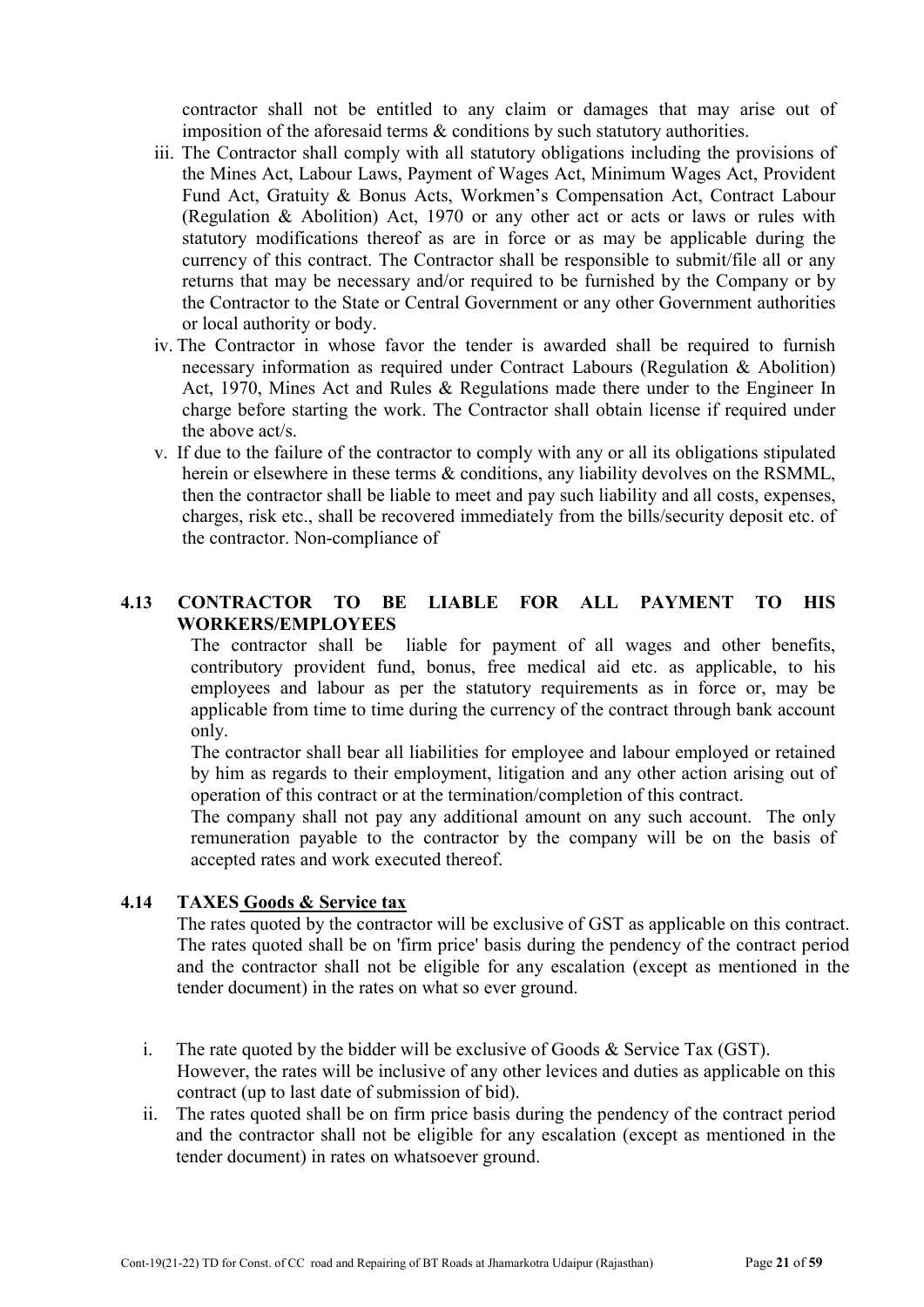- iii. Timely deposition of GST and filling of requisite tax returns of relevant tax period would be the sole responsibility of the contractor. The contractor will also ensure that necessary credit on this account is available to RSMML in the next month. In case of any discrepancy, where credit is not available to RSMML, then company is free to deduct /recover/retain such amount from the bills of contractor or any other amount due to him/or from security deposit, as the case may be.
- iv. In case of reversal of input tax credit (ITC), imposition of penalty on account of payment of GST and default in filling of returns towards the payment for the work, contractor is liable to pay all such dues to the company, failing which RSMML is free to deduct /recover/retain such amount from the bills of contractor or any other amount due to him/or from security deposit, as the case may be.
- v. Further the contractor shall submit an undertaking with monthly bills bearing GSTIN and HSN/SAC code that "total GST has been deposited and returns have been filled for relevant tax period".
- vi. In addition, a general undertaking shall also be furnished by the bidder at the time of submission of bid that " as on date, no default has been made by us towards payment of GST and all returns up to the last date of submission of bid have been filled by us".

# 4.15 VARIATION IN STATUTORY TAXES, DUTIES & LEVIES:

The price quoted and finally accepted by the company shall be deemed to include and cover all costs, expenses, duties, levies and liabilities of every description and all risk of every kind to be taken in execution excluding GST. No increase in rates on these accounts shall be permitted. RSMML shall not be responsible for any such liability on the contractor in respect of this contract and exclusion of any applicable taxes at prescribed rates due to ignorance or otherwise shall not form a reason for claiming anything extra at a later date. The quoted price should remain firm  $\&$  fix for the period of this contract. However, any fresh imposition /withdrawal or variation in statutory duties, taxes or levies made by statutory authorities after the last date of submission of bids, will be reimbursed to contractor or recovered by the Company, as the case may be. The reimbursement to/recovery from the contractor will be made against submission of supporting documents and for only such taxes/duties/levies that are directly applicable to the contract and reflected in his running bills.

The company shall fully entitle to deduct income tax and/or any other levies at sources as per the rules and instructions as may be applicable for this purpose from time to time.

#### 4.16 INDEMNITY

The Contractor shall at all times, indemnify and keep indemnified the Company, including its employees, authorised agents and the Engineer-in-Charge its successors from any and all liability for damages resulting from or arising out of or in any way connected with the operation covered by the contract and he shall make good all losses and damages arising there from. In case the Company shall incur any cost or expenses or suffer any loss on account of any claim demand or course of action brought against them and arising out of the operations covered by the contract, the Company shall have the power (without being bound to do so) to defend, contest or compromise any such claim, demand or cause of action. Any amount that may become payable by the Company and any cost, expense etc that may be incurred by the Company in this behalf, shall also be recoverable from the Contractor.

All sums payable by way of compensation/s under any of these conditions shall be considered as reasonable compensation to be applied to the use of the Company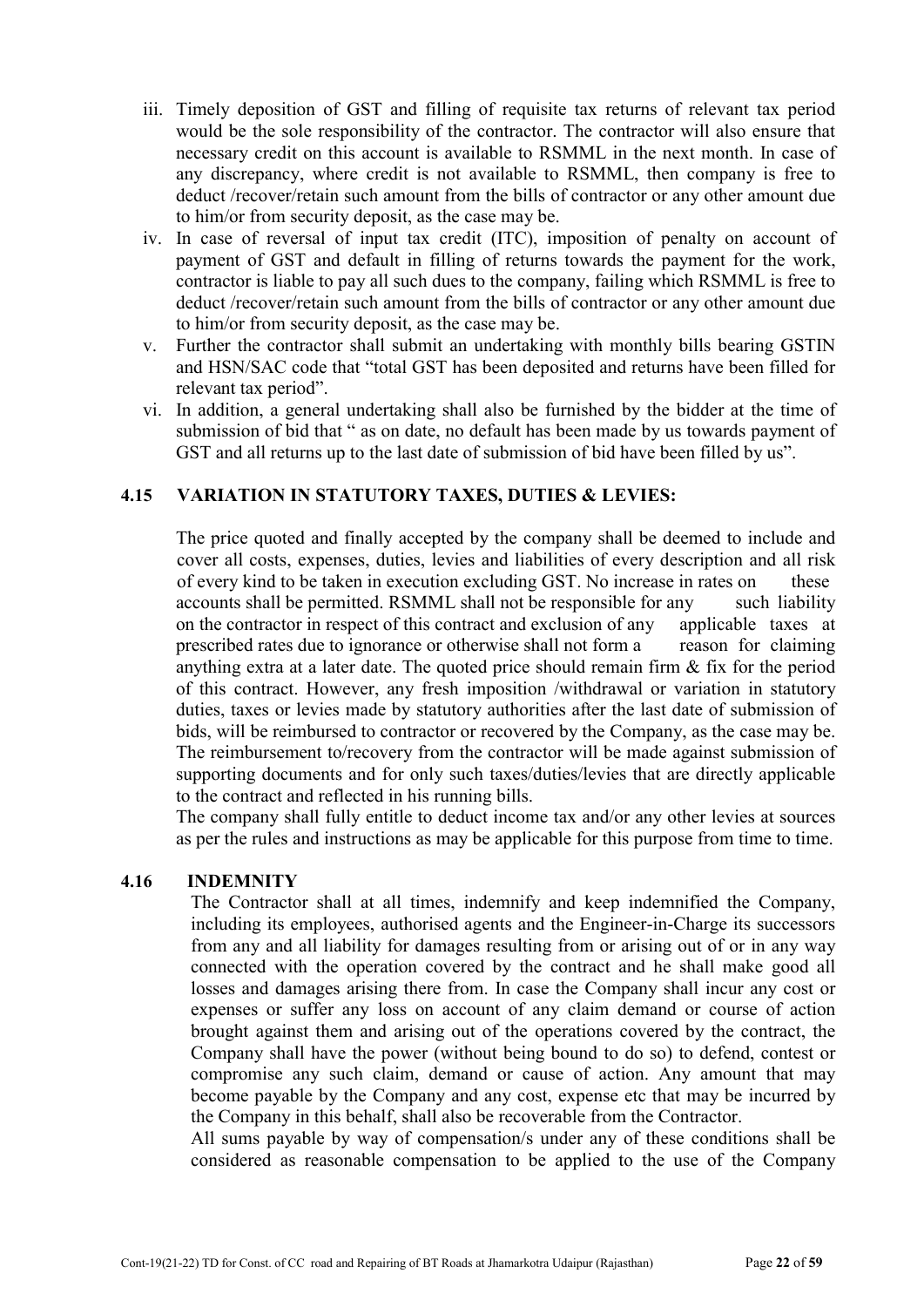without reference to the actual loss or damage sustained and whether or not any damage shall have been sustained.

Contractor shall also keep indemnified the Company against all claims of its staff under Industrial Disputes Act, Payment of Wages Act, Workmen compensation act and Mines Act and other Acts/Rules applicable on the awarded work to the contractor.

# 4.17 COMPANY NOT LIABLE TO PAY COMPENSATION:

The Contractor shall have no claim against the Company for any business loss, idle charges, compensation upon failure, delay, omission etc. on the part of the Company to carry out any or all the provisions of the contract for any reason whatsoever. The Company's decision in the matter shall be final and binding on the Contractor.

#### 4.18 NO CLAIM IF WORK IS ABANDONED OR POSTPONED:

The Contractor have no claim, whatsoever against the Company if the work or any part thereof covered by the contract is postponed to any later date and/or withdrawn in part in the overall interest of the Company or for security or for any other reason/s. The Company's decision in this regard shall be final and binding on the Contractor.

#### 4.19 NO COMPENSATION FOR ALTERATION IN OR RESTRICTION OF WORK:

If at any time after the commencement of the work the company shall for any reason or under instructions of Directorate General of Mines Safety in case of mining contracts or any other statutory authority for mining and other contracts, whatsoever required not to do the whole work or part thereof as specified in the schedule of work to be carried out, the Engineer-in-Charge shall give notice in writing of the fact to the contractor, who shall have no claim to any payment or compensation whatsoever on any account or profit or compensation or advantage/s which he might have derived from the execution of the work in full, but which he did not drive in consequences of the full amount of the work not having been carried out, nor shall have any claim or compensation by reason of any alternations having been made in the original specifications, drawings, designs and instructions which shall involve any curtailment of the work as originally contemplated.

#### 4.20 PROTECTION OF WORK:

During the progress of the work the Contractor shall keep the premises occupied by him in a neat and clean condition and free from accumulation of rubbish. On the completion of any portion of the work, the Contractor shall promptly remove all his equipment, temporary structures and surplus materials not to be used at or near the same location during later stages of the work. Upon completion of the work and before final payment is made, the Contractor shall at his own cost and expense, satisfactorily dispose off or remove from the vicinity of the work and from all other land made available to him by the Company; all equipment, temporary structures, buildings, rubbish, unused materials and any other items and materials etc. belonging to him and used under his direction for the execution of the contract and shall leave the premises in a neat and clean condition. In the event of his failure to do so, the same may be removed and disposed off by the Company at the Contractor expenses.

# 4.21 SAFETY, SANITARY & MEDICAL FACILITIES:

The Contractor and/or his sub-contractor and their employees, at Contractor's cost, shall fully comply with the safety rules, regulations or statutory directions and provide sanitary and medical facilities, prescribed by law or as may from time to time be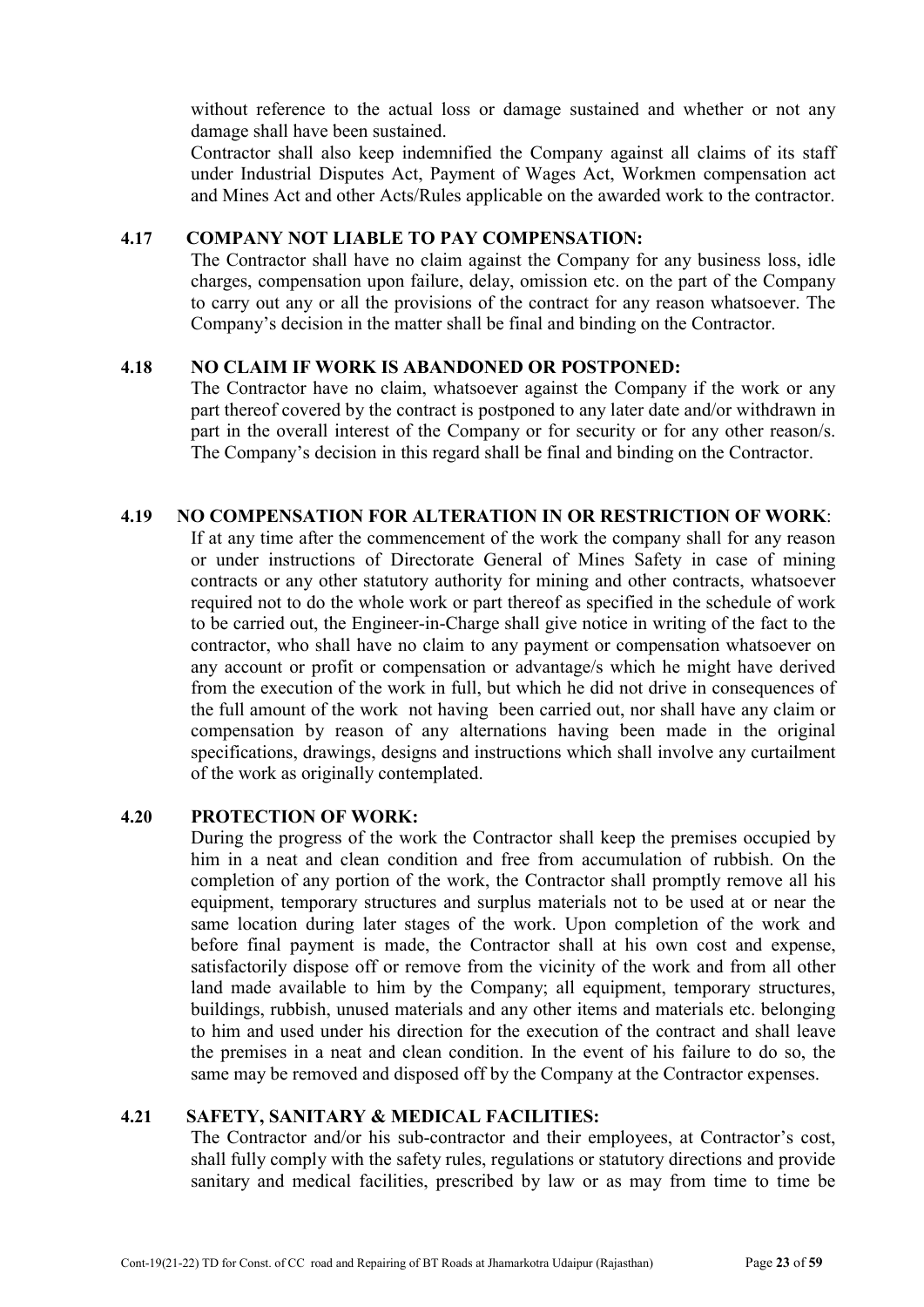prescribed by the Engineer-in-Charge with the object of securing the safety and health of the employees and the local community. In case of violation or non-observance of any of the aforesaid provisions by the Contractor the same shall be enforced by the Engineer-in-Charge at the Contractor's expenses.

The Contractor shall be responsible for the safety and discipline of his employees in all faces of the work and shall provide at his cost and enforce the use of safety boots, guards, helmets, goggles and other safety devices etc that may be required by the Acts & Rules and regulations for the time being in force, or will come in force during the currency of contract.

The Contractor shall promptly and immediately report serious accidents to any of his employees to the Engineer-in-charge / Mines Manager and shall make at his cost immediate arrangements to render all possible medical and other assistance to such affected employees/persons.

First aid facilities and supplies as required by the rules for the time being in force or will come in force in near future shall be kept on the work site by the Contractor at his cost.

#### 4.22 CONTRACTOR'S SUBORDINATE STAFF AND THEIR CONDUCT:

The contractor shall have the sole and exclusive responsibility for supervision of the work by experienced persons. The work shall be executed by the Contractor with his/their best skill, attention and supervision. The Contractor shall also deploy and engage to the satisfaction of the Engineer-in-Charge sufficient and qualified staff to execute and supervise the execution of the works, in such manner as will ensure work of the best quality and expeditious working. Whenever in the opinion of the Engineerin-Charge additional and sufficiently qualified supervisory staff is considered necessary, they shall be employed by the Contractor without additional charge on account thereof.

Whenever any of the Contractor's employees shall in the opinion of the Engineer-in-Charge be found to be guilty of any misconduct or be incompetent or insufficiently qualified or negligent in the performance of their duties or that in the opinion of the Company and/or the Engineer-in-Charge, it is undesirable for administrative or any other reason for such person or persons to be employed on the works, the Contractor, if so directed by the Engineer-in-Charge, shall at once remove such person or persons from employment thereon. Any person or persons so removed from the works shall be immediately replaced at the expenses of the Contractor by a qualified and competent substitute. Should the Contractor be requested to repatriate any person removed from the work, he shall do so and shall bear all costs/compensation in connection therewith.

The Contractor shall be responsible for the proper conduct and behaviour of all the workmen and others and shall exercise a proper degree of control over them and in particular and without prejudice to the aforesaid, generally the Contractor shall be bound to prohibit and prevent any employees from trespassing or acting any way detrimental or prejudicial to the interest of the community or of the properties or occupiers of lands and properties in the neighbourhood and in the event of such employee so trespassing, the Contractor shall be responsible thereof and relive the Company of all consequent claims or actions for damages or injury or any other grounds, whatsoever.

#### 4.23 DAMAGE TO PROPERTY:

The Contractor including his sub-contractor/s, if any, shall be responsible for making good at his cost to the satisfaction of the Company any loss or any damage to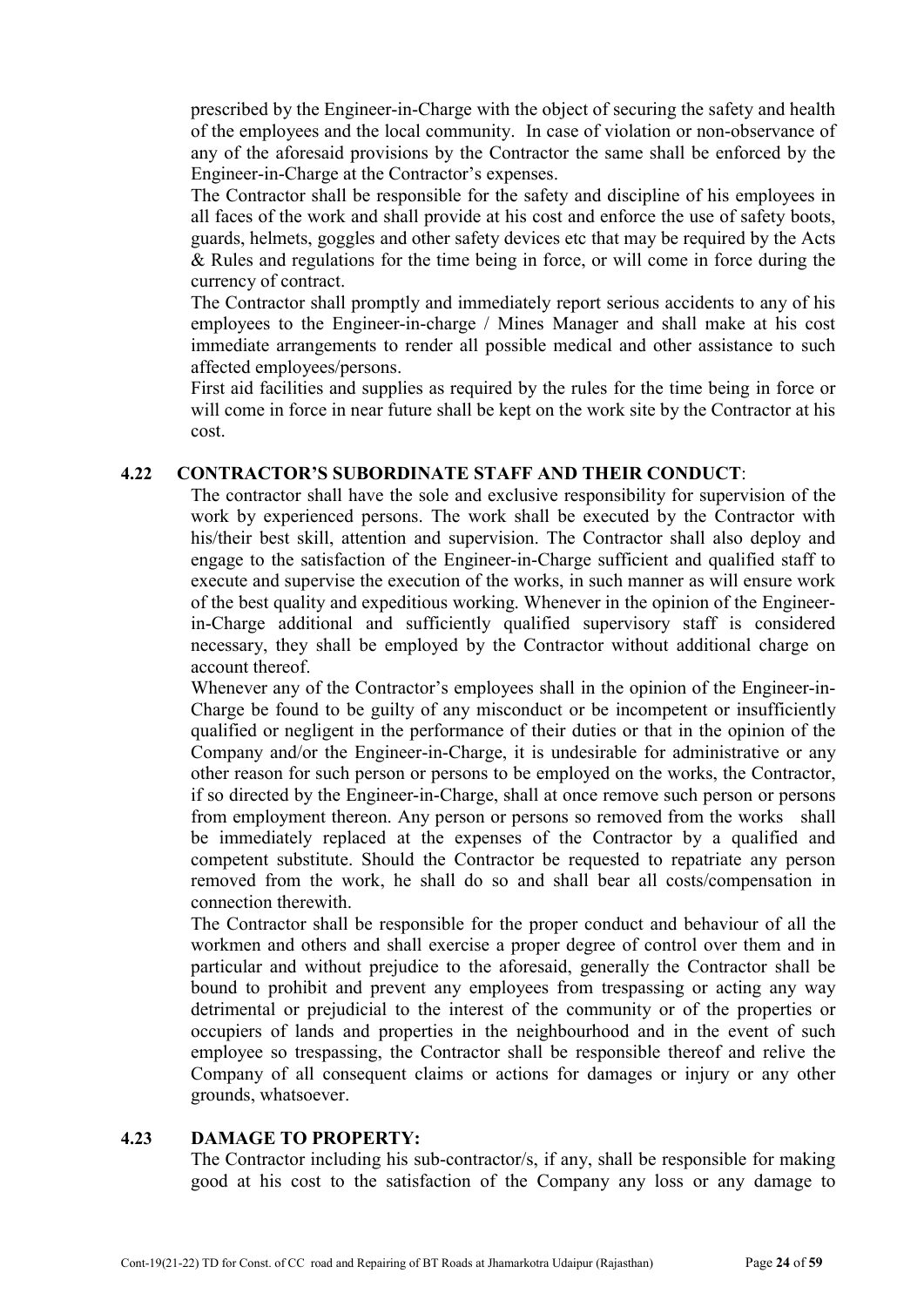buildings, structures, equipment, installations, properties etc, belonging to the Company or being executed or procured or being procured by the Company or of other agencies within the premises of the Company, if such losses or damages is due to fault and/or negligence or wilful acts, omission, and/or any other reason whatsoever of the Contractor and/or his sub-contractor/s, their employees, agents, representative etc.

#### 4.24 LIENS:

If, at any time, there should be any lien or claim for which the company might have become liable and which is chargeable to the Contractor, the Company shall have the right to retain out of any payment then due or thereafter to become due an amount sufficient to completely indemnify the Company may pay and discharge the same by payable to the Contractor. If any lien or claim remains unsettled after all payments due to the Contractor are appropriated on the account, the Contractor shall refund or pay to the Company all moneys that the later may be compelled to pay in discharging of such lien or claim including all costs and reasonable expenses thereof.

#### 4.25 LIABILITY FOR ACCIDENT TO PERSONS:

Besides the liabilities of the Contractor under the "Workmen's Compensation Act", Fatal Accident Act, M. V. Act, "Mines Act" the following shall also apply to the Contractor.

On the occurrence of any accident resulting in death or bodily injury to a workman employed/engaged by the contractor, the Contractor shall be liable for intimating within 8(eight) hours of happening of such accident/s in writing to the Engineer-in-Charge the fact of such accident, besides taking immediate remedial measures. The Contractor shall indemnify the Company, against all claims/compensation, loss or damage sustained by the Company resulting directly or indirectly from his failure to give intimation in the matter aforesaid, including the penalties or fines, if any, payable by the company as consequences of workmen's Compensation Act, Fatal Accident Act, Motor Vehicle Act, Mines Act or otherwise to conform to the provisions of the said Act/s in regard to such accident.

#### 4.26 WAIVER

 Any waiver by Company of any breach of the terms and condition of the contract shall not constitute waiver of any subsequent breach of the same.

#### 4.27 SUSPENSION OF WORK

Head of the SBU & PC Rock Phosphate of RSMML may, from time to time, by direction in writing and without in any way invalidating the contract, order the contractor to suspend the work or any part thereof at such time and for such reasons as he may consider necessary. After such directions to suspend the work or any part thereof has been given, the Contractor shall not proceed with the work or part thereof directed to be suspended until he receives a written order from the Head of the SBU & PC Rock Phosphate of RSMML to so proceed. The Contractor shall not be entitled for any extra payment in case of such suspension. The work of any part thereof shall not be suspended by the Contractor without prior knowledge and approval of the Company. If the Contractor proposes to suspend the work or any part thereof he should report to

the Engineer-in-Charge, furnish the reasons, necessitating such suspension of work, and obtain prior orders from the Head of the SBU & PC Rock Phosphate of RSMML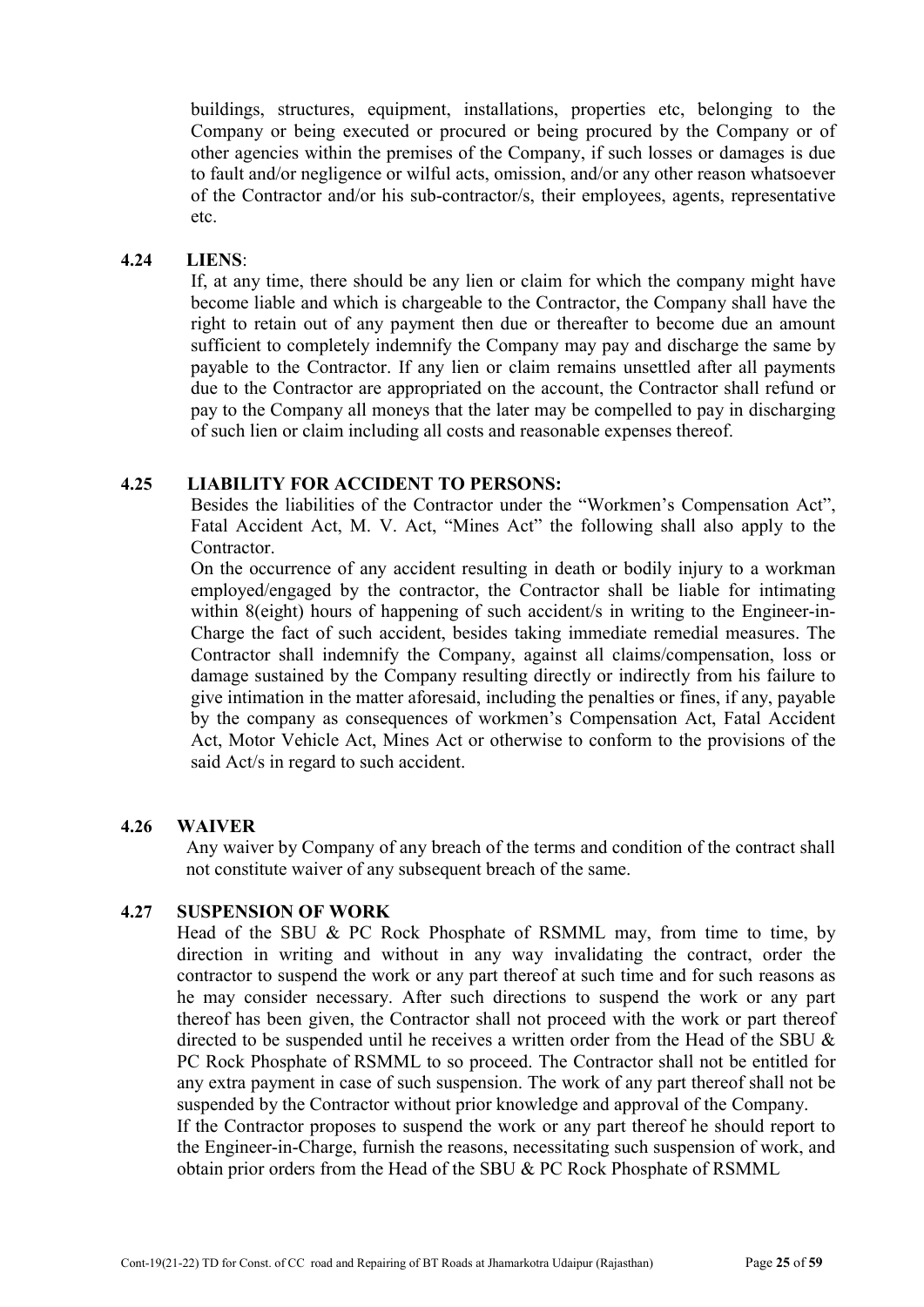# 4.28 BREACH, DEFAULT & TERMINATION OF CONTRACT

- i. The contract may be terminated without any notice by the Company, if the Contractor fails to commence the work within 15 days from the receipt of the LOI/work order. In such an eventuality the Earnest Money and/or Security Deposit of the Contractor shall be forfeited.
- ii. If the Contractor fails to perform any of its obligations under the contract or commits breach of any of the provisions of conditions contained herein Head of the SBU & PC Rock Phosphate of RSMML and/or Engineer In Charge shall give seven days notice to the Contractor to rectify the default or breach or obligation beyond the stipulated period mentioned in the notice, the Company may without prejudice to the Company's right to claim damages for such breaches or defaults or non-performance of obligations, terminate the contract immediately provided that such termination shall not prejudice or affect the rights and liabilities of the either party arising up to the date of such termination.
- iii. If these operations or any other connected operations are prohibited/stopped by any legislation, tribunal, court award or an agreement or as a result of cancellation of the working rights/lease of the RSMML or by the DGMS on any account, it is mutually agreed that the contractor shall not claim any damages etc., whatsoever in the event of action taken by the RSMML under this sub/clause. No prior notice shall be necessary for termination of the contract under this subclause.
- iv The RSMML shall have the right to review the performance of work done by the contractor from time to time or at such intervals as it may in its discretion decide. In case of unsatisfactory performance or committing breach of any of the terms and conditions of this contract, the RSMML, besides recovery of penalty , shall have the right to terminate the contract after giving fifteen days notice and forfeit the security money without prejudice to any other rights of the RSMML to claim damages, cost, losses, expenses charges etc., as may be attributed on account of the poor performance of the contractor.
- v. Before determining the contract, as aforesaid, and provided that, in the judgment of the company the default or defaults committed by the Contractor is or are curable or may be cured by the Contractor if any opportunity is given to him to do so, the Company may, by notice, in writing, call upon the Contractor to cure the default within such time as may be specified in the notice.
- vi. In the event of the contractor abandoning the execution of the contract work for a continuous period of fifteen days, or becoming bankrupt or insolvent, or compounding with his creditors or assignees the contract in favor of his creditors or any other person or persons, or being a firm or a corporation goes, into voluntary liquidation, provided that in the said event, it shall not be necessary for the Company to give any prior notice to the **Contractor**
- Vii. On occurrence of three defaults in a year in making payment to the workers/labours/staff, etc., by due date as per terms of this tender, the contract may be terminated by the RSMML without giving any notice to the contractor and its security deposits, in that event, would be liable to be forfeited, without prejudice to the rights of the RSMML to recover such or any other dues from the contractor either from its bills/security and / or such other manner as may be deemed fit by the RSMML.
- Viii. Also that the company in its absolute discretion may terminate the contract without assigning any reason by giving a notice of 60 days to the contractor. However, such termination shall not absolve either by party of their obligations and liabilities accruing up to date of termination.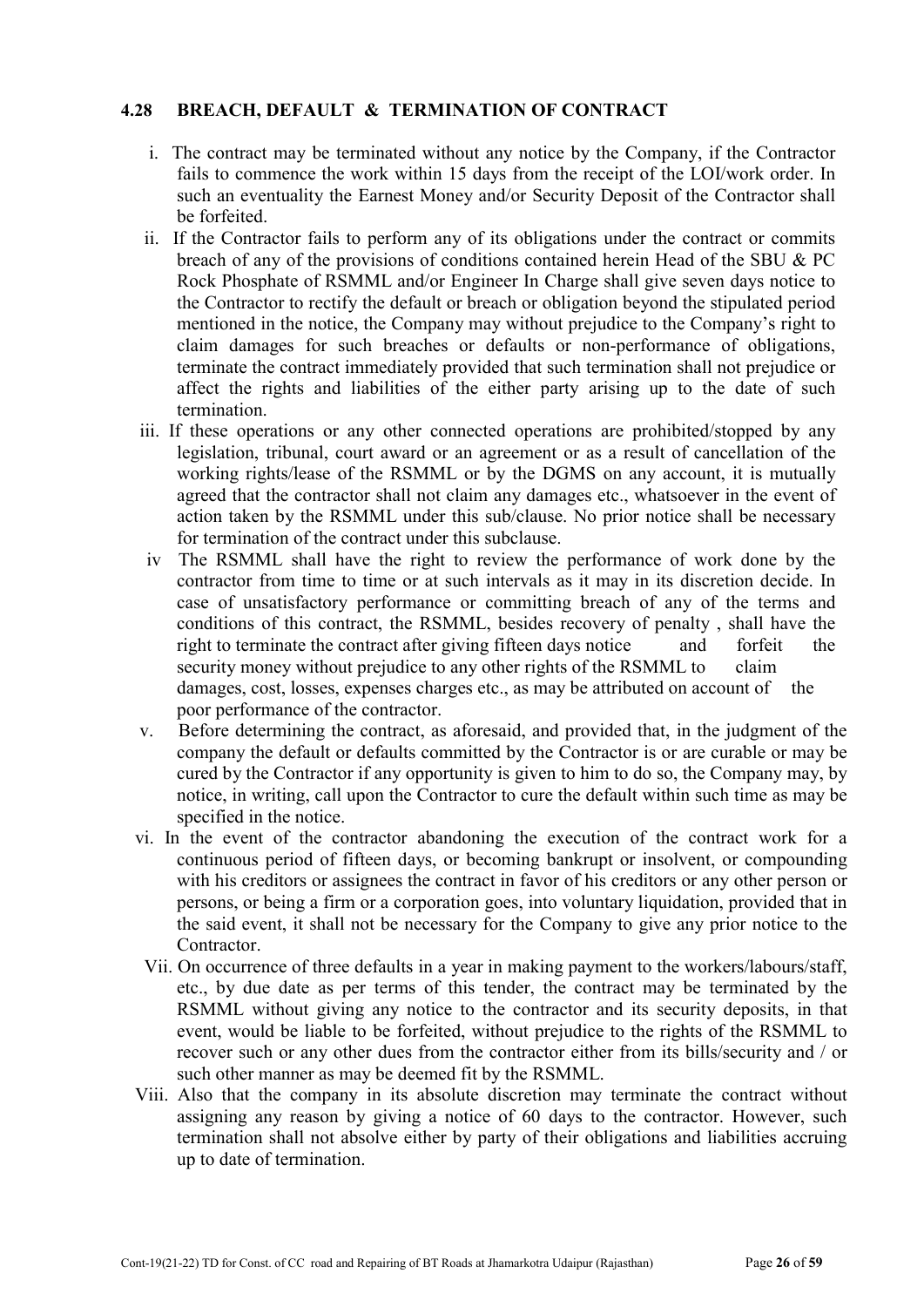# 4.29 FORCE MAJEURE:

Neither the Contractor nor the Company shall be considered to be in default in the performance of their respective obligations under this contract if such performance is prevented or delayed because of the conditions constituting force majeure which shall include but not be limited to notice/s from the Directorate of Mines Safety Office, Fire accidents, epidemics, War, acts of God or because of any law, order, proclamation or ordinance of any Government or any authority thereof or for any other cause beyond reasonable control of the party affected, provided notice of such cause is given in writing by the party affected within 14 days of the happening of the event and in case it is not possible to serve the said notice within the said period of 14 days then within the shortest possible period, without any delay, partial failure/interruption shall not be construed force majeure for this purpose and the same shall not affect in any way the performance of the Contractor under this contract. As soon as the cause of force majeure has been removed, the party whose ability to perform its obligation has been affected shall notify the other of such cessation. Should one or both the parties be prevented from fulfilling their contractual obligations by state of force majeure lasting for a continuous period of three months both the parties shall consult each other and decide about the future course of action regarding the contract.

#### 4.30 NOTICES:

4.30.1 Service of Notice on Contractor:

Any notice hereunder may be served on the Contractor or his/its duly authorised representative at the work site or may be served by registered mail directly to the address furnished by the Contractor. Proof of issue of any such notices shall be conclusive of the fact that the Contractor having been duly informed of all contents therein. The contractor shall furnish to the Company, the name, designation and addresses of his/its authorised agent at the work site and at Udaipur. Service of Notice and communication with the company & the Engineer-in-charge.

- 4.30.2Notice and communication addressed to the Company or the Engineer-in-Charge, as the case may be, shall be deemed to have been duly delivered.
	- (a) In the case of the Company, if dispatched by registered AD/Speed post to the Company's Group General Manager at Rajasthan State Mines & Minerals Limited, Jhamarkotra Mines-313015 Distt. Udaipur and copy to authorized representative at GM (Electrical), Jhamarkotra Mines-313015 Distt. Udaipur, and
	- (b) In the case of the Engineer In-charge, if dispatched or left at or posted to the address of his/its authorized representative, in the case of posting on the day on which they would have reached such address in the ordinary course of business, and in other cases on the day on which they were delivered to or left at such address.
- 4.30.3 Notice and communication addressed to the Company shall be valid only if duly signed by the Contractor or his duly authorised partner or his principal officer acting for him on his behalf

#### 4.31 TERMINATION:

4.31.1 If the Contractor fails to execute the work or any part thereof with such diligence as will ensure its completion within the time specified in the contract,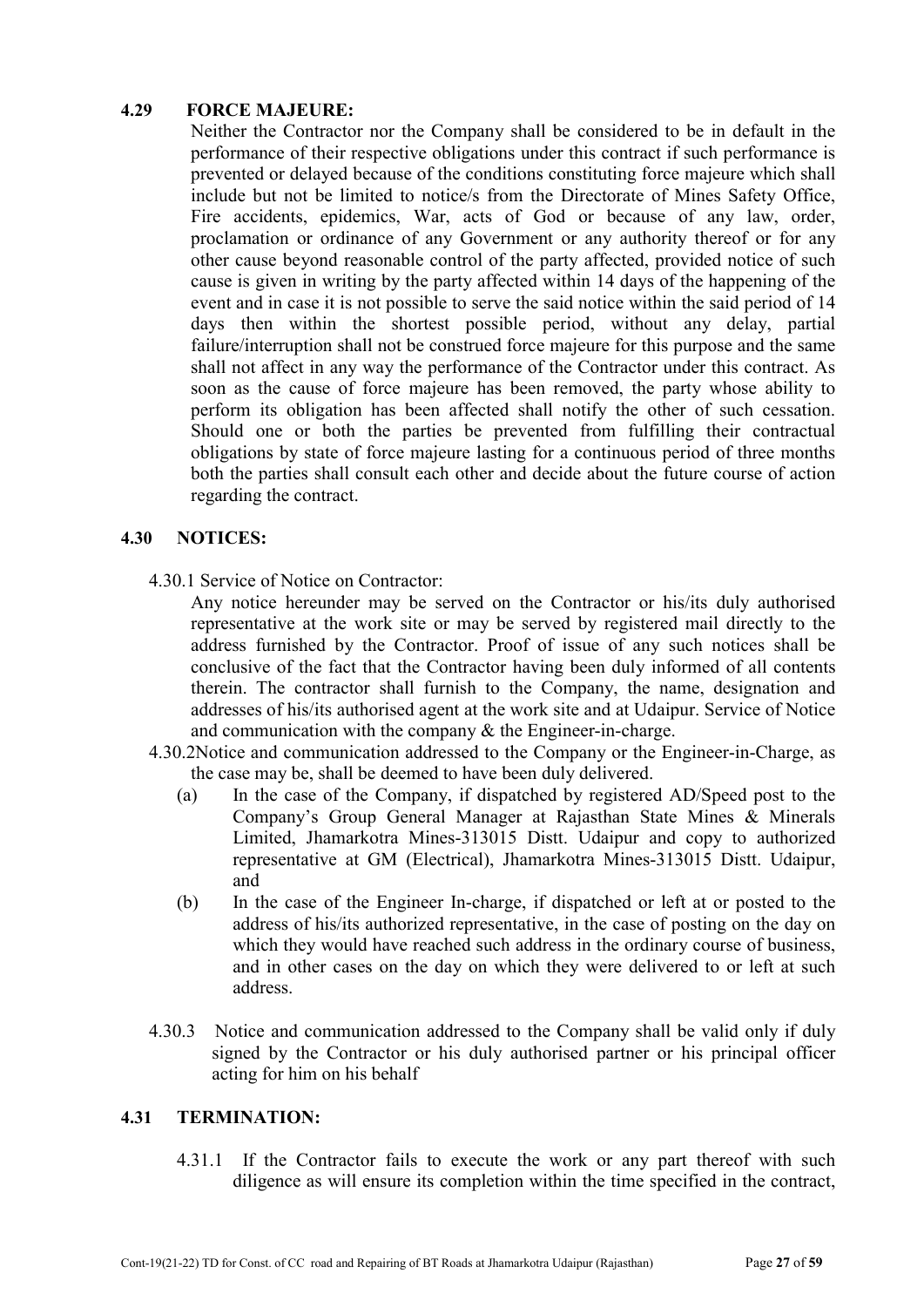or extension thereof, or fails to complete the said work within such time or fails to perform any of his obligations under the contract or in any manner commits a breach of any of the provision of the contract, it shall be open to the Company in its option, by written notice to the contractor:-

- (a)To determine the contract; in which event the contract shall stand terminated and shall cease to be in force and effect on and from the date notified by the company in this behalf, whereupon the contractor shall stop forthwith all or any of the contract work, then in progress and the Company may on its part, may take over the work remaining incomplete by the Contractor and the contractor and his sureties if any, shall be liable to the company for any excess cost occasioned by such take over and completion by the Company or by appointing any other agency over and above the rates of remuneration payable under the contract.
- (b) Without determining the contract, to take over the work of the Contractor or any part thereof and complete the same through any other agency at the risk and cost of the Contractor and the Contractor, and his sureties shall be liable to the company for any excess cost/additional cost occasioned by such work having been so taken over and completed by the Company and/or through any other agency over and above the remuneration payable under the contract.
- 4.31.2 Before determining the contract, as aforesaid, and provided that, in the judgement of the company the default or defaults committed by the Contractor is or are curable or may be cured by the Contractor if any opportunity is given to him to do so, the Company may, by notice, in writing, call upon the Contractor to cure the default within such time as may be specified in the notice.
- 4.31.3 In the event of the Company proceeding in the manner herein above prescribed-
	- (a) The whole of the Security Deposit furnished by the Contractor or retained by the Company shall be liable to be forfeited, without prejudice to the right of the Company to recover from the Contractor, the excess cost referred to aforesaid. The Company shall also have the right to take possession of the sites for completing the work or any part thereof, with any or all such materials, equipment, machinery, tools and tackles belonging to the Contractor as may be deployed/used for the work,
	- (b) The money that may have become due to the Contractor on account of work executed by him/its already shall not be payable to him/its until after the expiry of six calendar months reckoned from the date of determination of contract or from the taking over of the work or part thereof by the company as the case may be, during which period the responsibility for faulty workmanship in respect of such work shall, under the contract rest exclusively with the Contractor and shall be subject to deduction of all amounts due from the Company to the Contractor, whether under the terms of the contract or otherwise, authorised or required to be recovered or retained by the Company.
- 4.31.4 The Company shall also have the right to proceed in the manner prescribed in sub-clauses above, in the event of the contractor abandoning the execution of the contract work for a continuous period of one month, or becoming bankrupt or insolvent, or compounding with his creditors or assignees the contract in favour of his creditors or any other person or persons, or being a firm or a corporation goes, into voluntary liquidation, provided that in the said event, it shall not be necessary for the Company to give any prior notice to the Contractor.
- 4.31.5 Termination of the contract as aforesaid shall not prejudice or affect the rights of the Company which may have accrued up-to the date of such termination. `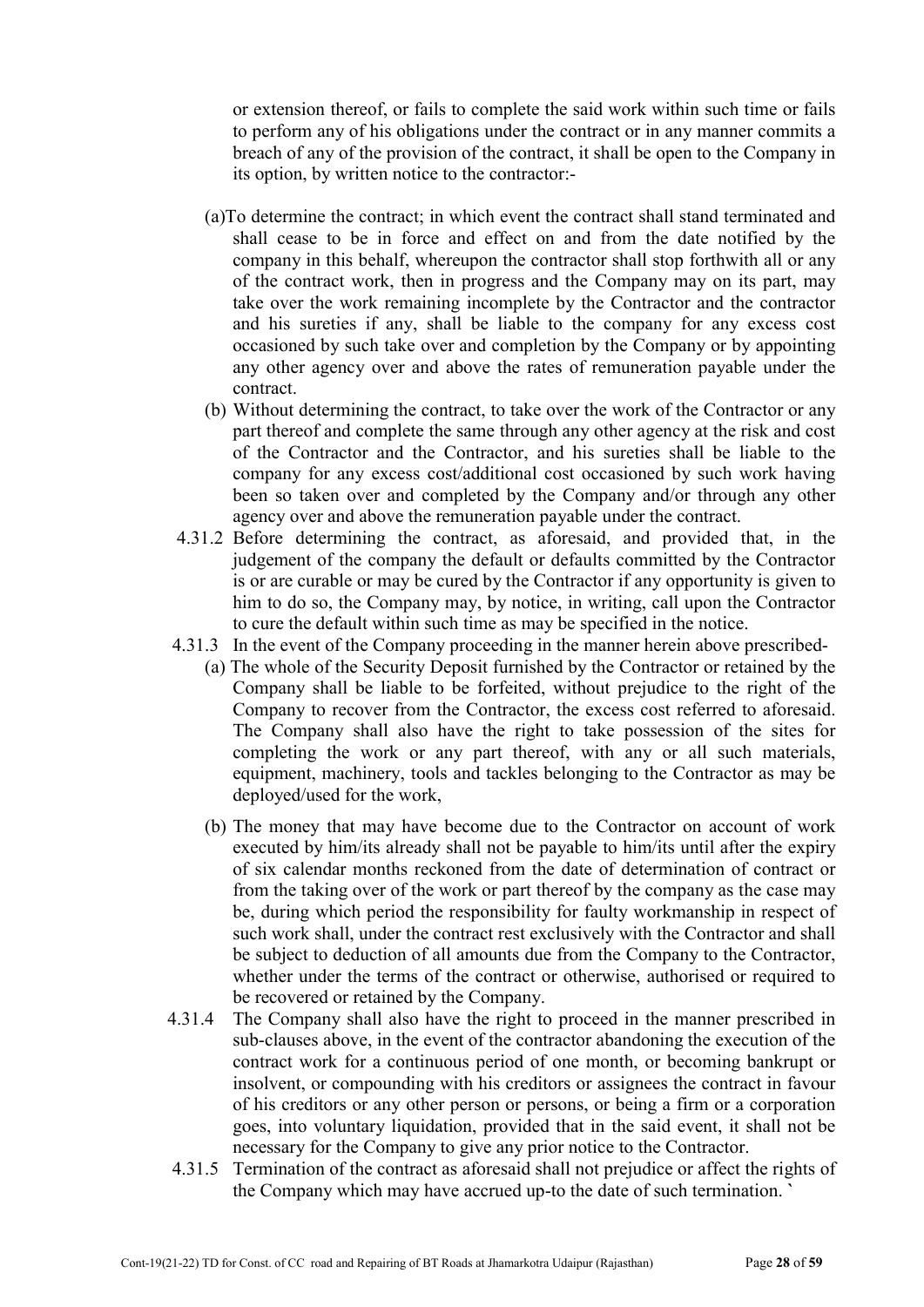# 4.32 APPEALS

Subject to section 40, of Rajasthan Transparency in Public procurement Rules 2013 , if any bidder or prospective bidder is aggrieved that any decision, action or omission of the procuring entity is in contravention to the provision of this act or the rules or guidelines issued there under , he may file an appeal to designated First and Second Appellate Authority with in a period of ten days from the date of such decision or action, omission as the case may be clearly giving the specific ground on which he feel aggrieved on the form no. 1 (see rule 83) –Memorandum of Appeal under the Rajasthan Transparency in public procurement Act -2012 with prescribed fees.

# 4.33 DISPUTE, JURISDICTION

- i) The place of the contract shall be Jhamarkotra Mines, Distt Udaipur (Rajasthan). In cases of any differences, the same shall be resolved by mutual discussions and agreement. However the decision of the Head of the SBU & PC (Rock Phosphate) of the company shall be final and binding.
- ii) No courts other than the courts located at Udaipur (Rajasthan) shall have jurisdiction over any matter concerning any aspect of the work under this tender.
- iii) The contractor shall not stop or abandon the work due to and during the pendency of such disputes or differences.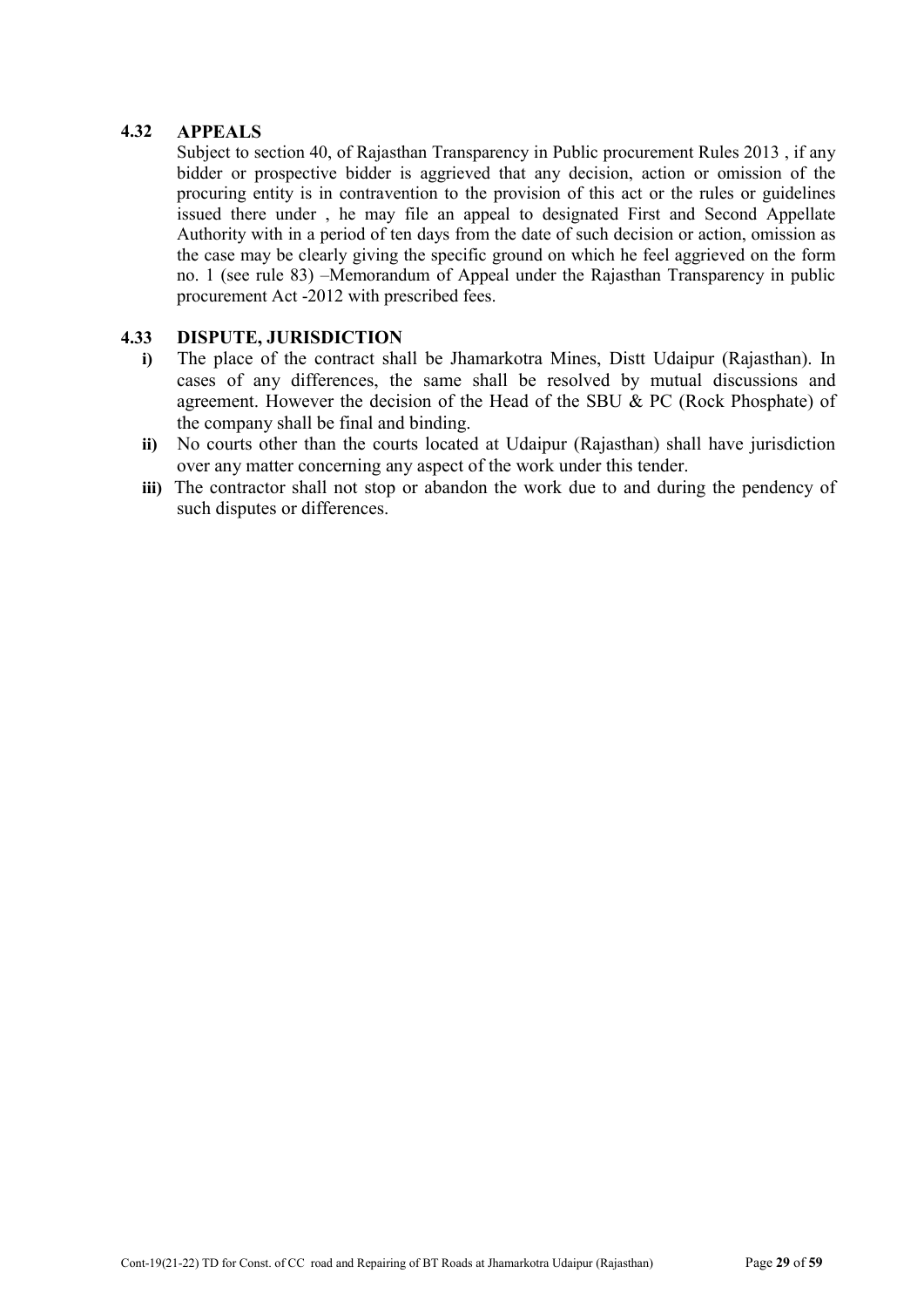# Section-V

#### SCOPE OF WORK AND SPECIAL CONDITIONS OF CONTRACT 5.1 INTRODUCTION

The Rajasthan State Mines & Minerals limited is involved in the mining, beneficiation, processing and marketing of various minerals like Rock Phosphate, Limestone, Gypsum, ignite etc. The Jhamarkotra Mines is situated at an approximate distance of 27 Km from the town of Udaipur in Rajasthan. There are 132KV & 33 KV Sub-stations. There are available various circuits of HT & LT overhead lines for feeding power supply at various points.

# 5.2 PREQUALIFICATION CRITERIA

The tenderer shall be pre-qualified on the basis of the following criteria:

- i) Tenderer should have minimum turnover of Rs. 15.00 Lac in any one of the last three preceding financial years i.e. 2018-19, 2019-20 & 2020-21 in tenderers name.
- ii) The tenderer should possess valid A-class Electrical Contractor Licence issued by the Electrical Inspector, Govt. of Rajasthan.

 Even though the bidders meet the above qualifying criteria, they are subject to be disqualified, if it is established that tenderer has:

- a. made misleading or false representation in the form(s), statement(s) and attachment(s) submitted in proof of the pre-qualification requirements; and/or
- b. poor performance by way of abandoning the works, not completing the contract properly, inordinate delays in completion, or financial failures etc.

#### 5.3 SCOPE OF WORK

- i.) The scope of the work shall consist of execution of Erection and dismantling of overhead lines and other associated work for as per the details mentioned in the 'G' schedule and instructions issued by the Engineer In charge /authorized representative from time to time on the basis of work order issued indicating the location and description of job. The good quality of workmanship shall be ensured at all the times. The working site will be at Jhamarkotra mines of SBU&PC-Rock Phosphate.
- ii.) The contractor shall comply with the Indian Electricity Act & rules and standard practice framed there under and regulations laid down by the Directorate of Mines Safety, Govt. of India. All relevant labour laws and safety regulations are required to be followed by the contractor during the tenure of the contract.
- iii.)For the excavation of the pits, wherever required, the contractor at his cost  $\&$  risk shall carry out the drilling. However, for carrying out the blasting, the request shall be made to the Engineer In charge and the blasting as per requirement shall be done by RSMML on chargeable basis.
- iv.)The contractor shall be required to work in and around an open cast mines. He is required to adhere with all safety regulations and safety gadgets for employees working, to complete the work. The contractor shall follow all safe methods of working so that no damage/loss is caused to the workers. RSMML shall not be responsible in any way for the injury caused to the contractor's employees /labours while working.
- v.) All technical terms and conditions, specifications, to carry out the work mentioned in AVVNL Central Labour Rate Contract or reference, if any, shall be applicable.
- Vi.) For the purpose of use in the work, the contractor shall be supplied with all overhead line material as required, by RSMML free of cost.
- Vii.) Any item not covered in the G schedule shall be executed on mutually agreed rates, terms & conditions.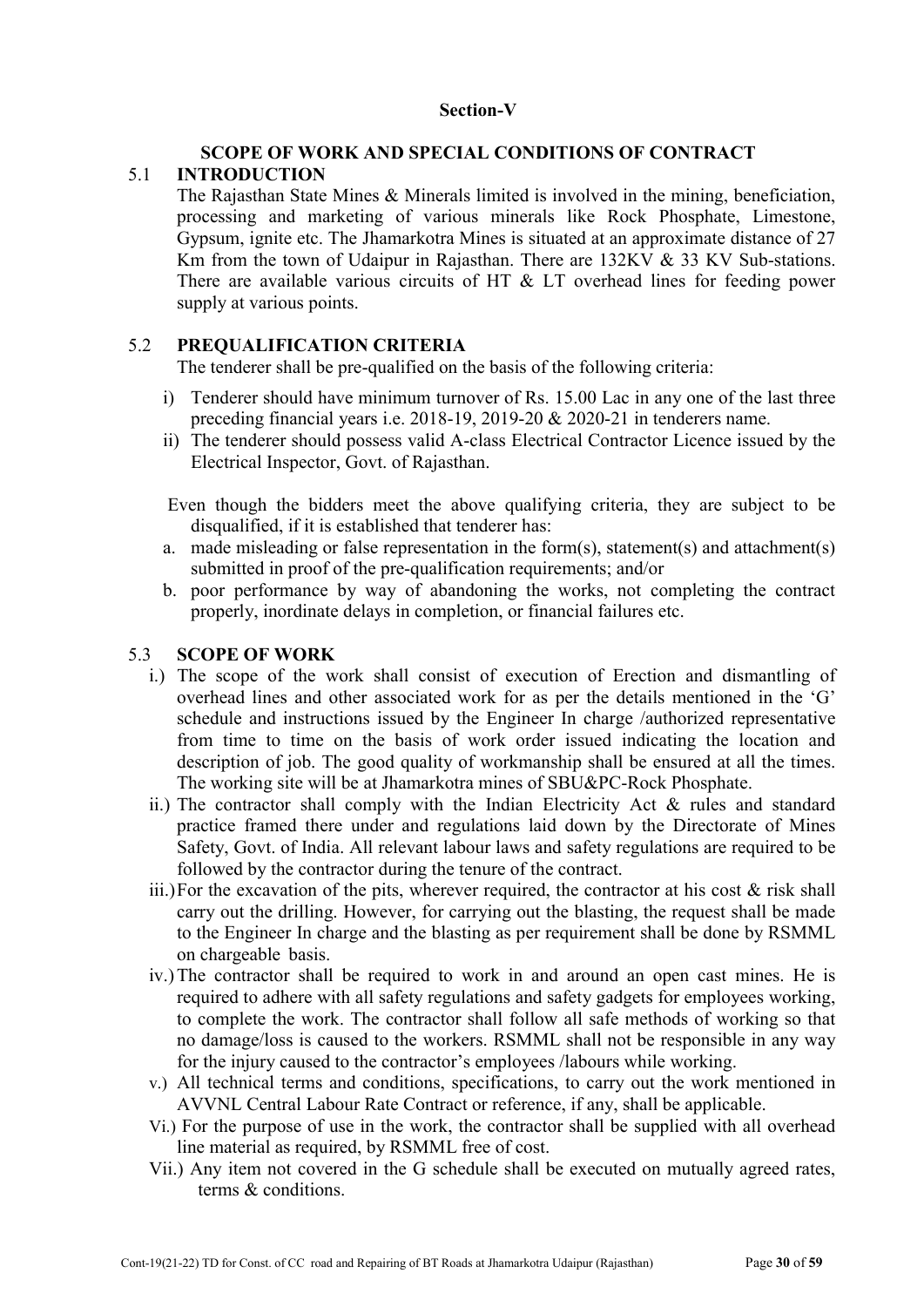# 5.4 SPECIAL CONDITIONS:

### 5.4.1 Applicability:

- (i) These terms and conditions are in addition to the General terms & conditions specified in Section-IV of this tender document. These special terms & conditions as detailed in this section in the following clauses shall prevail upon the General terms & conditions, should there be any discrepancy, or, conflict, or contradiction between the two.
- (ii) Besides the scope of work described in the Para at clause. 5.3, the scope of work for the work of "erection and dismantling of over head line works at Jkt. mines of SBU & PC (RP)", is inclusive of but not limited to the following Clause 5.4.2 below inclusive of the sub-clauses.

#### 5.4.2 Special Conditions Applicable for the Work Of overhead line works.

- (i) The Contractor shall be allowed to work between 8.00AM to 4.30 PM, except at the time of blasting, on all working days other than the weekly day of rest i.e. MONDAY and any other holidays declared by the company. However in case of emergency, work shall also be attended after 4.30PM and on Monday. At the time of blasting all the persons deployed for the work, in the area of blasting, have to vacate the area of blasting.However, due to the urgency of work, if the contractor is required to work on Monday/Holiday then prior written permission from the Engineer In charge to work on such days shall be taken by the contractor.
- (ii) The Contractor shall depute his accredited representative throughout the working hours at working site to supervise the work and to receive the instructions of the Company. It shall be the duty of the representative/s to call on at the office of Unit of the RSMML every day and generally to remain in touch with that office to obtain instructions about their working. The contractor shall ensure that such instructions are duly complied with, the contractor shall have to use suitable equipment to carry out proper stacking at his / their cost.
- (iii) The contractor shall deploy sufficient manpower for accomplishment of the work at site as per company's requirement. The contractor shall follow the time schedule of work for which his supervisor and employees shall report to the Engineer In charge on all working days in the morning hours.
- (iv) The work shall require to be started within 24 hours of issue of instructions by the Engineer In charge and completed within given time period as specified by EIC.
- (v) The mechanized mining operation is likely to be there in the nearby faces and in such circumstances safety of the men of the contractor shall be the responsibility of the contractor.
- (vi) Before commencement of work the contractor shall be required to submit Workmen compensation policy/suitable insurance policy covering all his employees working at site against any injury or death. The insurance policy should be continued till the completion of contract period. It is expressly understood that the risk, cost and consequences of failure to arrange for insurance coverage as specified above, solely shall be at the cost of contractor and to his account. RSMML will not have any responsibility or liability thereof.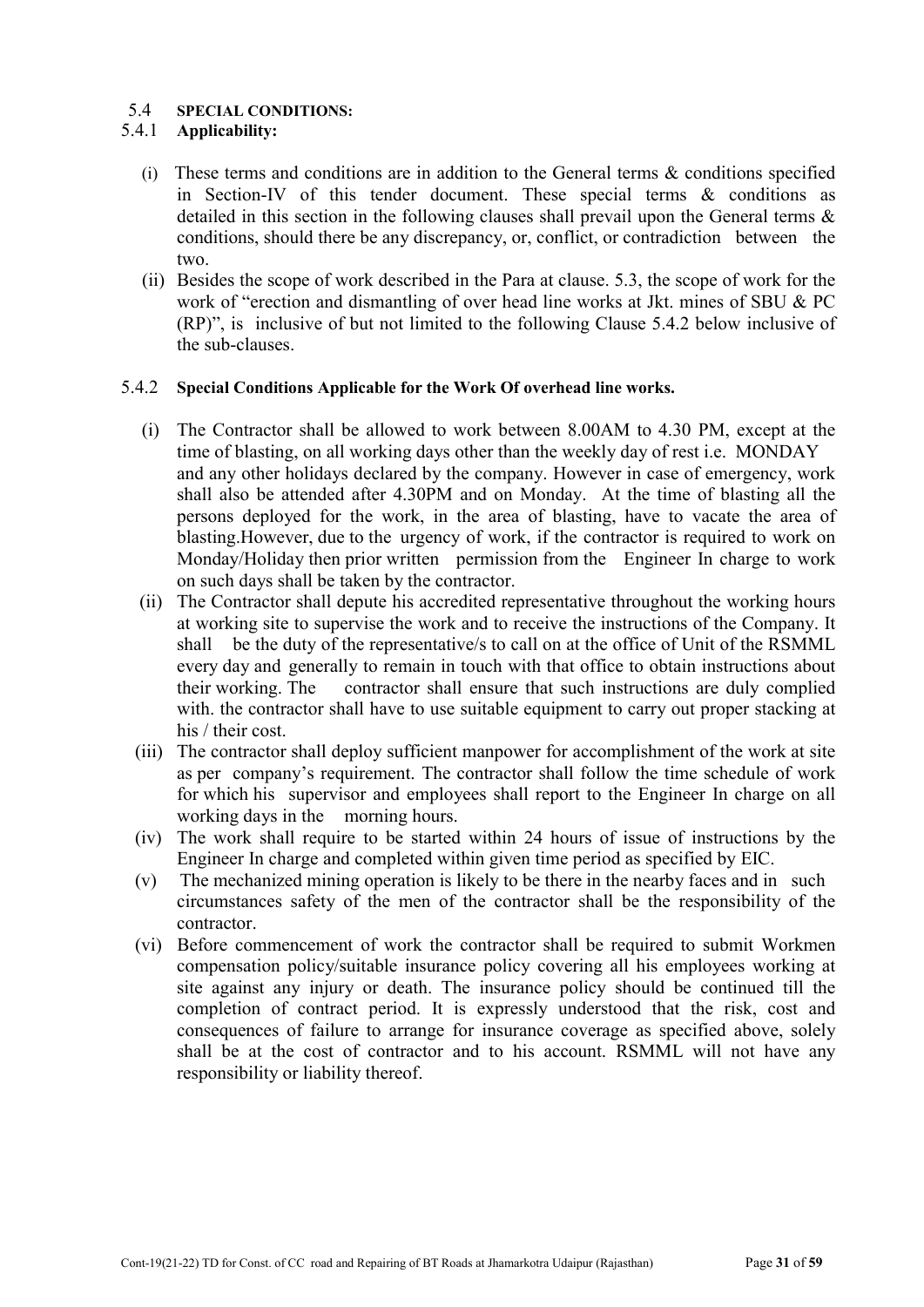# 5.5 RIGHT TO REVIEW PERFORMANCE

The company reserves the right to review and assess the performance of the work at any time during the contract period. In case of poor or unsatisfactory performance and/or breach of any terms and conditions of the contract, the company in its absolute rights and discretion may take appropriate action including termination of the contract. The company shall have absolute right to determine and ascertain the damages or losses suffered by it due to poor performance or breach of the terms and recover the costs thereof from the contractor from the security deposit or any sum due to the contractor from the company. The Company shall also have absolute right to get the work done

from any other agency at the risk and cost of the Contractor, in case, the contractor fails to perform the work continuously for more than 3 days.

#### 5.6 COMPENSATION :

- i. In case the Contractor fails to commence the tendered work with in stipulated time period than the company shall recover a pre determined and agreed compensation  $\omega$  1% (One percent) of the total contract value on weekly basis from the contractor if the delay is on account of contractor. In the event the compensation exceeds 2% of total contract value, then other provision including termination of contract, forfeiture of EMD/SD, withdrawal of DLOA shall apply at sole discretion of Company.
- ii For any delay in providing timely service by the contractor to the satisfaction of RSMML as specified in the Special Condition of Contract, compensation equal to 5% of the specified job (required to be executed) shall be levied on the contractor. In case the delay is more than one week RSMML will have the full liberty to get the work done through alternative agency at the risk and cost of the contractor. In such case, the difference in rates shall be recovered from the future/unpaid bill of the contractor.
- iii. The contractor shall be liable to pay to the RSMML all costs, damage, charges, losses, etc., suffered or incurred or occasioned or sustained by the RSMML or by any other third party due to the negligent act or omission or un-workmen like performance of the contractor or its workmen or due to the breach of any of the terms of the contract or failure to carry out the work in accordance with contract by the contractor or its workmen. The decision of the RSMML in this respect shall be final and binding on the contractor. The recovery for any amount under this clause may be affected by the RSMML either from the running bills or from the security deposit or set off against any other dues of the contractor, at the discretion of the RSMML.
- iv The contractor shall make such satisfaction and pay compensation as may be assessed by a lawful authority in accordance with the law enforced on the subject for all damages, injury or disturbances which may be done by the contractor and shall indemnify and keep indemnified fully and completely, the RSMML against all claims which may be made by any person or persons in respect of any such damages, injury or disturbances and all cost and expenses in connection therewith
- v. Any amount due and payable to the contractor, including security deposit refundable to them under the contract, may be appropriated and set off by the RSMML against any claim or dues of the RSMML arisen or arising out of this contract or any other contract against the contractor.

#### 5.7 RISK & COST

The Company shall have full right to forfeit the whole security deposit and payment of other pending bills payable to the contractor for non fulfilment of the contractual obligations with regard to the production/excavation (work) of specified quantity within the scheduled/specified time period. The work can be completed by engaging third party at the risk and cost of the contractor.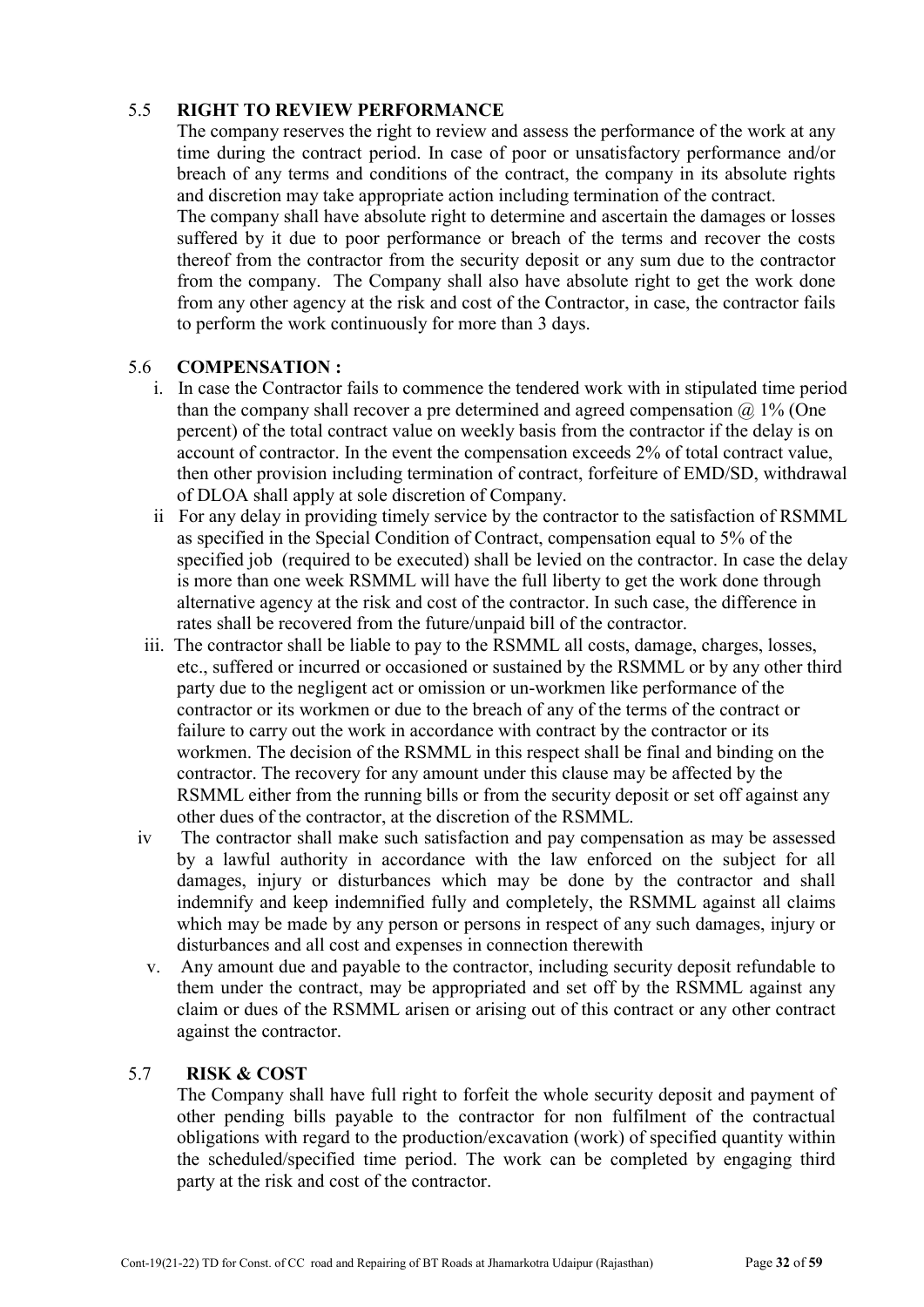# 5.8 DETAILS TO BE FURNISHED AT THE TIME OF COMMENCEMENT OF WORK

Following details are required to be furnished by the successful tenderer to the Engineer-in-charge at the time of commencement of work at Jhamarkotra Mines;

- i) Attested copy of Letter of Acceptance for the work.
- ii) Details of the personnel who will be engaged for execution of the work.
- iii) List of the equipment/machinery etc if any.
- iv) Workmen compensation /Suitable Insurance Policy

# 5.9 CLOSING OF THE CONTRACT

On completion of the work, the Contractor shall submit his/its last monthly bill as final bill. The last & final bill along with following documents and any other document/information etc. as required by the Engineer-in-Charge for his satisfaction are required to be submitted to the Engineer-In-Charge.

- 1. Quaterly details of work executed by the contractor,
- 2. A certificate to the effect that no outstanding claims/payments are due to the persons employed by the Contractor or his Subcontractor,
- 3. Details of PF deposited by the contractor,
- 4. No claim certificate by the contractor, in favour of company that No claim has been due of whatsoever nature or description towards the company and he will not claim any dues after the closure of the contract,
- 5. INDEMNIFICATION BOND ON RS. 100/- NON JUDICIAL STAMP PAPER. STAMP PAPER MUST BE IN THE NAME OF PARTY.

# UNDERTAKING

I/We have carefully gone through & fully understood all above special terms and conditions dealt in various chapters of this section of tender spelt out in various chapters, clauses, sub-clauses etc. and these are acceptable to we/us.

For and on behalf of the tenderer

(Authorized Signatory) SEAL & DATED:-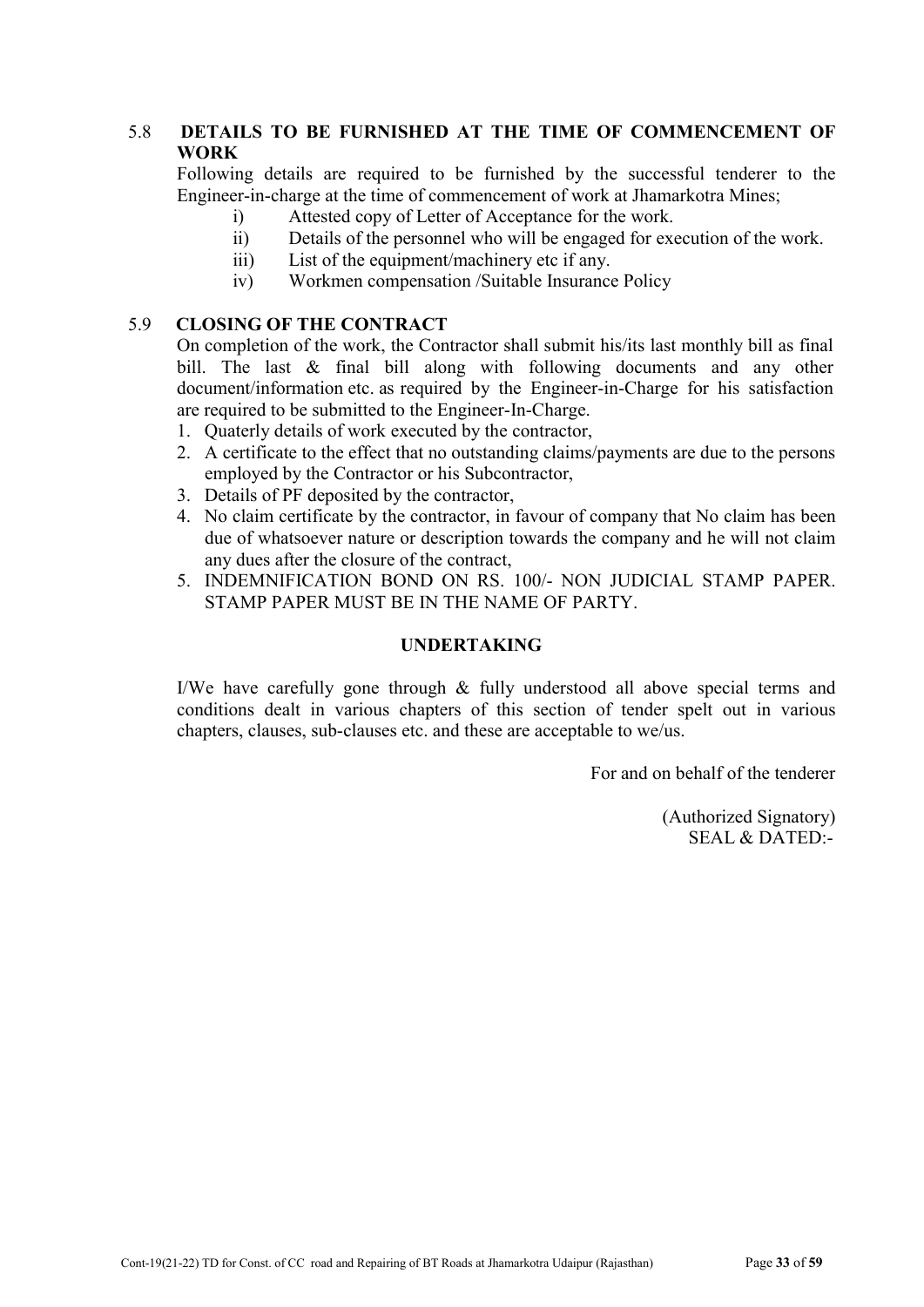#### FORM"1"

#### LETTER OF SUBMISSION OF TENDER

DATE:

FROM TROM

# To: The Group General Manager (Contracts), Rajasthan State Mines & Minerals Ltd., 4, Meera Marg, UDAIPUR - 313001 (Rajasthan)

Sub: Tender for "Erection, Dismantling of 33/11/3.3 KV & LT Overhead Lines and other associated works at Jhamarkotra Mines of SBU & PC: (RP), Jhamarkotra, Udaipur (Rajasthan).

Ref: e-Tender No. RSMM/ CO / GGM (Cont)/ Cont-07/2022-23/ Dated 17.06.2022 Dear Sir,

- 1. I/We possessing requisite competence, resources, experience, skill & expertise, hereby tender my/our offer for execution of the above work as mentioned in the tender document. I/We have carefully examined the documents connected with the above mentioned work and agree to abide by the same.
- 2. I/We agree to complete the contract at the schedule of rates quoted by me/us for the work in accordance with all the terms & conditions of the Tender Document.
- 3. It is expressly understood by me/us that the time is the essence of the contract. I/We agree to complete the contract as per terms and conditions as mentioned in the tender document. In case of failure on my/our part, I/We shall pay compensation to the Company as per the provisions and stipulation as contained in the terms and conditions of the tender documents.
- 4. I/We have deposited Earnest Money in the form of crossed Demand Draft/Banker's Cheque/ Pay order in favor of RSMML payable at Udaipur, particulars thereof are mentioned herein below. I/We further agree to furnish the Security deposit and accept all the terms and conditions laid down in the Tender Document in this respect.

#### D.D. /Pay Order No &Date Name and Address of Bank Amount

- 5. In the event of acceptance of our tender, I/We hereby agree to abide by and fulfill all terms and conditions referred to in the tender document including price offer and in case of any default thereof the company shall have the right to forfeit the Earnest Money amount and/or security deposits, or pay to the company or it's successors or it's authorized nominee such sums of money as stipulated in the conditions contained in the tender documents.
- 6. I/we enclose documentary proof of my/our experience of execution of work/s of similar nature and value, details of equipment proposed to be deployed for this work, and all other requisite document as specified in the tender documents.
- 7. I/We am/are fully aware of the statutes/laws/rules in connection with working at the site. I/We agree to abide by the applicable statutory provisions.
- 8. I/We hereby confirm that Price Bid (Part II) of the tender contains no stipulation.
- 9. I/We agree to accept the decision of the Company in respect of pre-qualification of my/our offer.
- 10. I/We hereby declare that the decision of the RSMML management in selection/rejection of the tender/contractor shall be acceptable and binding on me/us. tender/contractor shall be acceptable and binding on me/us.

Date, the day of, 20.

Signature of tenderer(s) With the seal of the firm.

| Witness                |  |
|------------------------|--|
| Name in Block Letters: |  |
| <b>Full Address</b>    |  |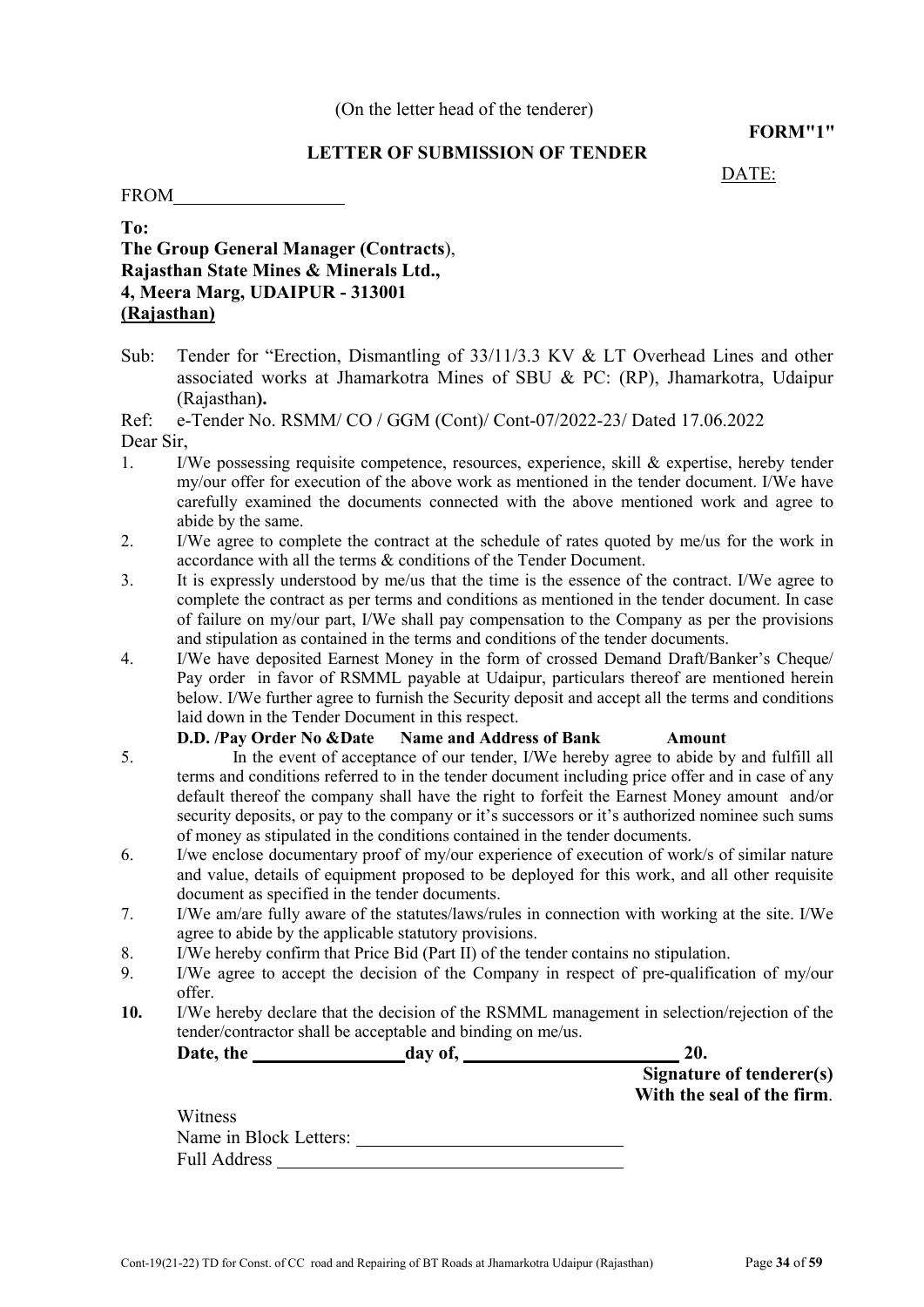# (On the letter head of the tenderer)

# CHECK LIST TO BE ENCLOSED WITH 'TECHNO-COMMERCIAL (PART I) BID'

Ref: e-Tender No. RSMM/ CO / GGM (Cont)/ Cont-07/2022-23/ Dated 17.06.2022 Name of Tenderer\_\_\_\_\_\_\_\_\_\_ \_\_\_\_\_\_\_\_\_\_\_\_\_\_\_\_\_\_\_\_\_\_\_\_\_\_\_\_\_\_\_\_\_\_\_\_

The Check List should be submitted' along with TECHNO-COMMERCIAL (PART-I) BID' in the proforma as given below:-

| 1.0 | Name of the tenderer                                                                                                                                                                                                                                                                                                                                                                                                                                 |                        |
|-----|------------------------------------------------------------------------------------------------------------------------------------------------------------------------------------------------------------------------------------------------------------------------------------------------------------------------------------------------------------------------------------------------------------------------------------------------------|------------------------|
| 2.0 | Address for Communication with the tenderer                                                                                                                                                                                                                                                                                                                                                                                                          |                        |
| 2.1 | <b>Complete Postal Address</b>                                                                                                                                                                                                                                                                                                                                                                                                                       |                        |
| 2.2 | Telephone No., FAX No., E. Mail:, mobile<br>no.                                                                                                                                                                                                                                                                                                                                                                                                      |                        |
| 2.3 | <b>Telegraphic Address</b>                                                                                                                                                                                                                                                                                                                                                                                                                           |                        |
| 3.0 | Status of the tenderer: (Please Tick).                                                                                                                                                                                                                                                                                                                                                                                                               |                        |
| 3.1 | Individual                                                                                                                                                                                                                                                                                                                                                                                                                                           |                        |
| 3.2 | Proprietorship firm: Attach duly attested<br>affidavit in support of your status                                                                                                                                                                                                                                                                                                                                                                     |                        |
| 3.3 | Partnership<br>of<br>firm:<br>Attach<br>copies<br>Partnership Deed & copy of registration<br>certificate (duly attested).                                                                                                                                                                                                                                                                                                                            |                        |
| 3.4 | Co-operative Society registered under RCA-<br>Attach<br>duly attested copies<br>1965<br>of<br>Registration certificate, Bye laws, List of<br>Members & list of Managing Committee                                                                                                                                                                                                                                                                    |                        |
| 3.5 | Limited Company, Attach duly<br>Private<br>attested list of Directors & copies of<br>Registration Certificate, Memorandum and<br>Articles of Association. In case of Limited<br>companies, the Article of Association $\&$<br>Memorandum of Association are needed with<br>special indication that the said Article of<br>Association & Memorandum of Association<br>allow the company to take subjected contract<br>work and it is not ultra virus. |                        |
| 3.6 | Public Sector undertaking (Attach supporting<br>documents duly attested).                                                                                                                                                                                                                                                                                                                                                                            |                        |
| 3.7 | Others (Please specify)-Attach duly attested<br>supporting document)                                                                                                                                                                                                                                                                                                                                                                                 |                        |
| 4.0 | Power of attorney / Board Resolution in                                                                                                                                                                                                                                                                                                                                                                                                              | Enclosed /Not Enclosed |
|     | favour of the authorised representative signing                                                                                                                                                                                                                                                                                                                                                                                                      |                        |
|     | the tender                                                                                                                                                                                                                                                                                                                                                                                                                                           |                        |
| 5.0 | Turn over during last three financial years.                                                                                                                                                                                                                                                                                                                                                                                                         |                        |
| 5.1 | 2018-19                                                                                                                                                                                                                                                                                                                                                                                                                                              |                        |
| 5.2 | 2019-20                                                                                                                                                                                                                                                                                                                                                                                                                                              |                        |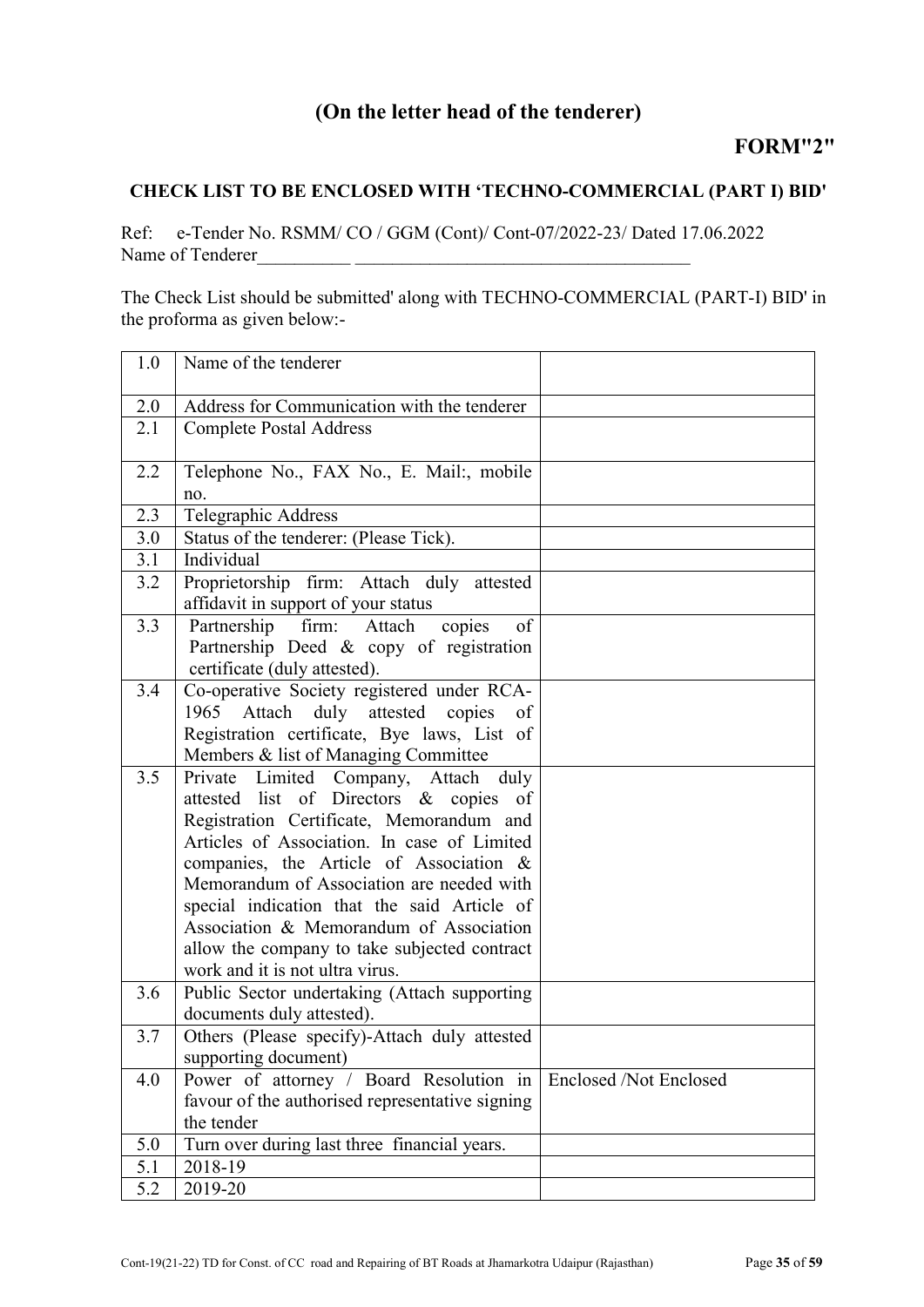| 5.3            | $2020 - 21$                                                                              |                                      |
|----------------|------------------------------------------------------------------------------------------|--------------------------------------|
| 5.4            | Whether Enclosed duly attested/verified                                                  | <b>Enclosed /Not Enclosed</b>        |
|                | copies of audited balance sheets & P&L                                                   |                                      |
|                | accounts of above financial year.                                                        |                                      |
| 6.0            | Main business activities (experience) of the                                             |                                      |
|                | tenderer                                                                                 |                                      |
| $\overline{7}$ | Others (Please specify)                                                                  |                                      |
| $8\,$          | Acceptance of tender terms & conditions.                                                 |                                      |
| 9              | Whether the tenderer has accepted the terms                                              | Yes / No.                            |
|                | and conditions of this tender by signing on                                              |                                      |
|                | each page of this tender.                                                                |                                      |
| 10             | Whether the tenderer has proposed any                                                    | Yes / No.                            |
|                | addition/modification/deviation to the terms $\&$                                        | Note: If yes, please provide details |
|                | conditions of the tender.                                                                | as per Exceptions and Deviations     |
|                |                                                                                          | statement {Form 7)                   |
| 10.1           | Any other relevant information about the                                                 |                                      |
|                | tenderer.                                                                                |                                      |
| 10.2           | Affidavit on non judicial stamp paper that                                               | Yes /No.                             |
|                | tenderer is not having or had any litigation                                             |                                      |
|                | with the Company, if any, give details.                                                  |                                      |
| 11             | Copy of A-class contractor certificate attached                                          | Yes/No                               |
| 12             | Details of Earnest money deposited Demand                                                | No. & Date.                          |
|                | Draft /Pay order                                                                         | Name of Bank                         |
|                |                                                                                          | Payable at                           |
| 13             | Undertaking that We have not enclosed any                                                |                                      |
|                | additional condition and or deviations from                                              |                                      |
|                | the tender conditions along with "Price Bid".                                            |                                      |
|                | If any such additional condition and/ or<br>deviation is found enclosed with the "Price" |                                      |
|                |                                                                                          |                                      |
|                | Bid", then same may be treated as withdrawn<br>from our side.                            |                                      |
| 14             | PAN No. (copy to be enclosed)                                                            |                                      |
| 15             | PF account No. (copy to be enclosed)                                                     |                                      |
| 16             | $\overline{Copy \ of \ P.F. \ registration}$<br>certificate<br>or                        |                                      |
|                | affidavit as per annexure "C"                                                            |                                      |
| 17             | GSTN (copy to be enclosed)                                                               |                                      |
| 18             | Any other information/document<br>Tenderer                                               |                                      |
|                | wish to submit to strengthen his bid.                                                    |                                      |
|                |                                                                                          |                                      |

(Authorised Signatory)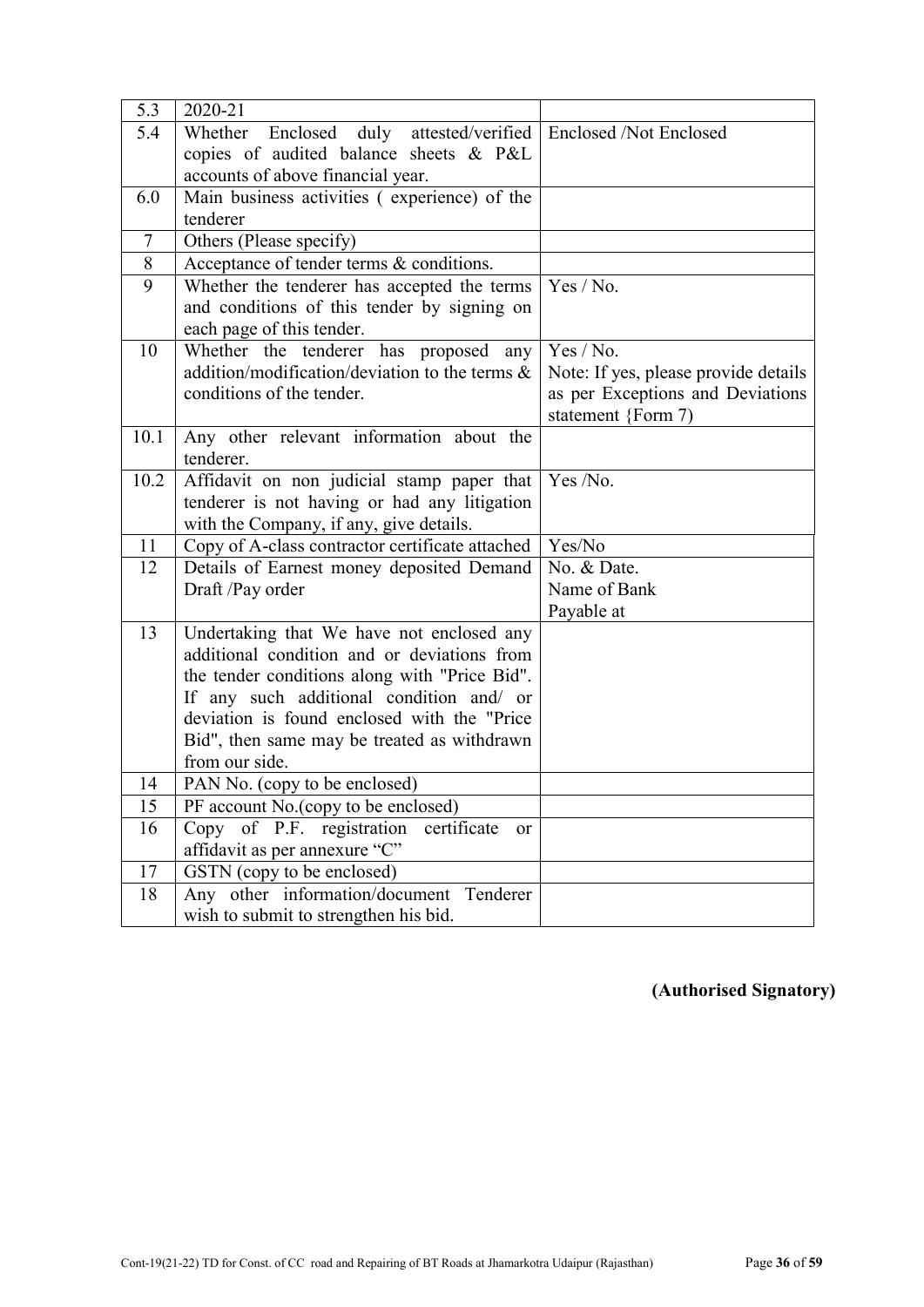# (On the letter head of the tenderer)

# FORM"3"

# EXCEPTIONS AND DEVIATION

Ref: e-Tender No. RSMM/ CO / GGM (Cont)/ Cont-07/2022-23/ Dated 17.06.2022 Name of Tenderer

Tenderer may stipulate here exceptions and deviations to the tender conditions, if considered unavoidable.

| No. | Page No. of     | Clause No. of | Subject | Deviation |
|-----|-----------------|---------------|---------|-----------|
|     | tender document | tender        |         |           |
|     |                 | documents     |         |           |
|     |                 |               |         |           |
|     |                 |               |         |           |
|     |                 |               |         |           |
|     |                 |               |         |           |
|     |                 |               |         |           |
|     |                 |               |         |           |
|     |                 |               |         |           |
|     |                 |               |         |           |
|     |                 |               |         |           |
|     |                 |               |         |           |
|     |                 |               |         |           |
|     |                 |               |         |           |
|     |                 |               |         |           |
|     |                 |               |         |           |

Signature of Tenderer with office seal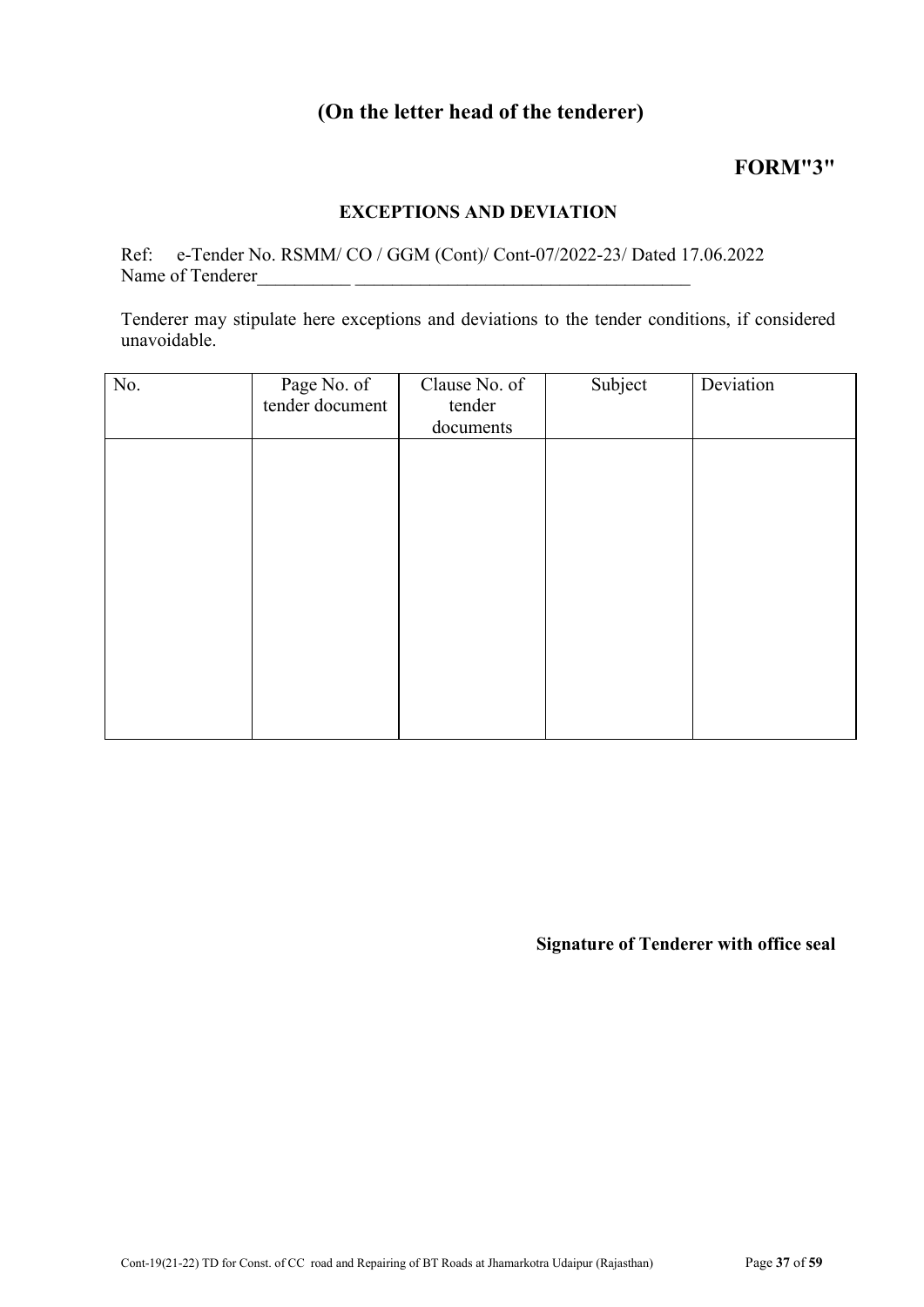# PROFORMA FOR 'PRICE BID/ BOQ (to be submitted online in the prescribed format)

Ref: e-Tender No. RSMM/ CO / GGM (Cont)/ Cont-07/2022-23/ Dated 17.06.2022 Name of Tenderer

Performa for Tender for "Erection, Dismantling of 33/11/3.3 KV & LT Overhead Lines and other associated works at Jhamarkotra Mines of SBU & PC: (RP), Jhamarkotra, Udaipur (Rajasthan).

| <b>S. No.</b> | <b>Particulars</b>                                                                                                     |                                                                                                | Rate as % above/below the<br>'G" schedule for the erection<br>dismantling works (in figures<br>$&$ in words) |
|---------------|------------------------------------------------------------------------------------------------------------------------|------------------------------------------------------------------------------------------------|--------------------------------------------------------------------------------------------------------------|
| 1.            | of<br>Erection,<br>Dismantling<br>33KV/11KV/3.3KV and LT Overhead<br>lines and other associated works at<br>SBU&PC(RP) | As per the "G"<br>schedule attached G/<br>schedule based on<br><b>CLRC</b> of AVVNL<br>2020-21 | Rates to be quoted<br>online in the<br>prescribed format at<br>www.eproc.rajastha<br>n.gov.in                |

- Note: 1. The rates quoted are for the scope of work detailed in the tender document, exclusive of GST.
	- 2. All incidental or contingent works required for performance of work as above shall be done by the tenderer at its cost  $\&$  expense and it would not qualify for extra payment.

# (Authorized Signatory)

Name of the Designation/ Relationship of the Authorized Signatory with the tenderer

Dated:………… Place: …………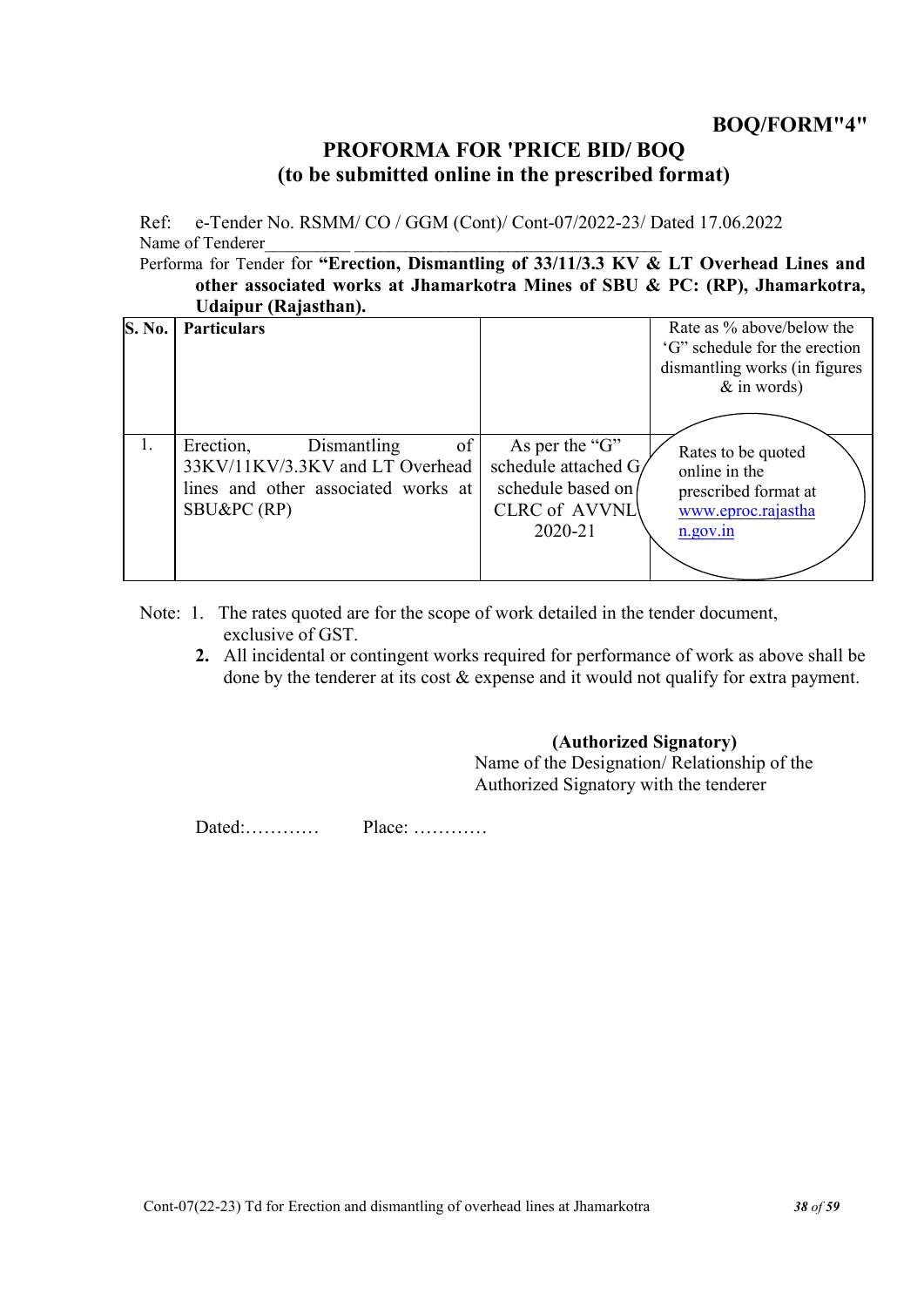# *'G' SCHEDULE FOR EXECUTION OF OVERHEAD LINE WORKS FOR 33KV, 11KV, 3.3 KV AND LT INSTALLATIONS (G schedule based on CLRC of AVVNL 2020-21)*

| $S$ .        | Description                                                                                                                                                                                                                                                                    | Unit                          | Rate                        |
|--------------|--------------------------------------------------------------------------------------------------------------------------------------------------------------------------------------------------------------------------------------------------------------------------------|-------------------------------|-----------------------------|
| No           |                                                                                                                                                                                                                                                                                |                               | (In Rs.)                    |
| $\mathbf{1}$ | Excavation of pit in ordinary rock which does not<br>require blasting to erect various supports and<br>stay sets including stacking of excavated muck<br>from the edge of excavation / pit.<br>(A) Height of poles / R.S. Joist/M.S. Rail/Size of pit.                         | Per Pit                       | 221.55                      |
|              | I)8Meter/R.S.Joist/M.S.Rail/1.2mX0.6mX1.35m<br>deep<br>II) 9 Meter $/ 1.2$ mX0.6 m X 1.5 m deep.<br>III) $10/11$ Meter / 1.2 mX 0.6 m X 1.65 m deep.                                                                                                                           | Per Pit<br>Per Pit            | 234.94<br>250.88            |
|              | (B) Stay set / Depth of pit.<br>I) $8'X3/4" - 0.75 X0.5X1.6 m$<br>II)6'X5/8"_0.75X0.5X1.35 m                                                                                                                                                                                   | Per Pit<br>Per Pit            | 213.58<br>192.22            |
| 2.           | Excavation of pit in hard rock (either by blasting<br>or by any mechanical means) to erect various<br>supports and stay sets including stacking of<br>excavated muck from the edge of excavation / pit.<br>(A)Height of poles / R.S.Joist/M.S.Rail/Size of pit.                |                               |                             |
|              | I)8Meter/R.S.Joist/M.S.Rail/1.2mX0.6mX1.35m<br>deep<br>II) 9 Meter $/ 1.2$ mX0.6 m X 1.5 m deep.<br>III ) 10/11 Meter / 1.2 mX 0.6 m X 1.65 m deep<br>(B) Stay set / Depth of pit.                                                                                             | Per pit<br>Per pit<br>Per pit | 745.53<br>880.79<br>1043.11 |
|              | I) $8'X3/4" - 0.75 X0.5X1.6 m$<br>II)6'X5/8"_0.75X0.5X1.35 m                                                                                                                                                                                                                   | Per Pit<br>Per Pit            | 609.98<br>541.35            |
| 3            | Carriage<br>of<br>steel<br>fabricated<br>Safe<br>and<br>unfabricated )i.e. M.S.Rails, R.S. Joists,<br>MS<br>channels, MS angles, MS flat, GI stay sets, GI<br>stay wire, Nut & bolts etc and ACSR conductors<br>including loading and unloading and stacking at<br>works site. |                               |                             |
|              | a) Within 10 KM.<br>b) Above 10 KM & up to 30 Kms. Add for each km<br>or part hereof.                                                                                                                                                                                          | Per MT<br>Per MT              | 299.18<br>4.24              |
| 4            | a) Safe loading of steel fabricated / unfabricated,<br>conductor drum & other line material.                                                                                                                                                                                   | Per MT                        | 202.62                      |
|              | b) Safe unloading of steel fabricated /<br>unfabricated, conductor drum and other line                                                                                                                                                                                         | Per MT                        | 99.88                       |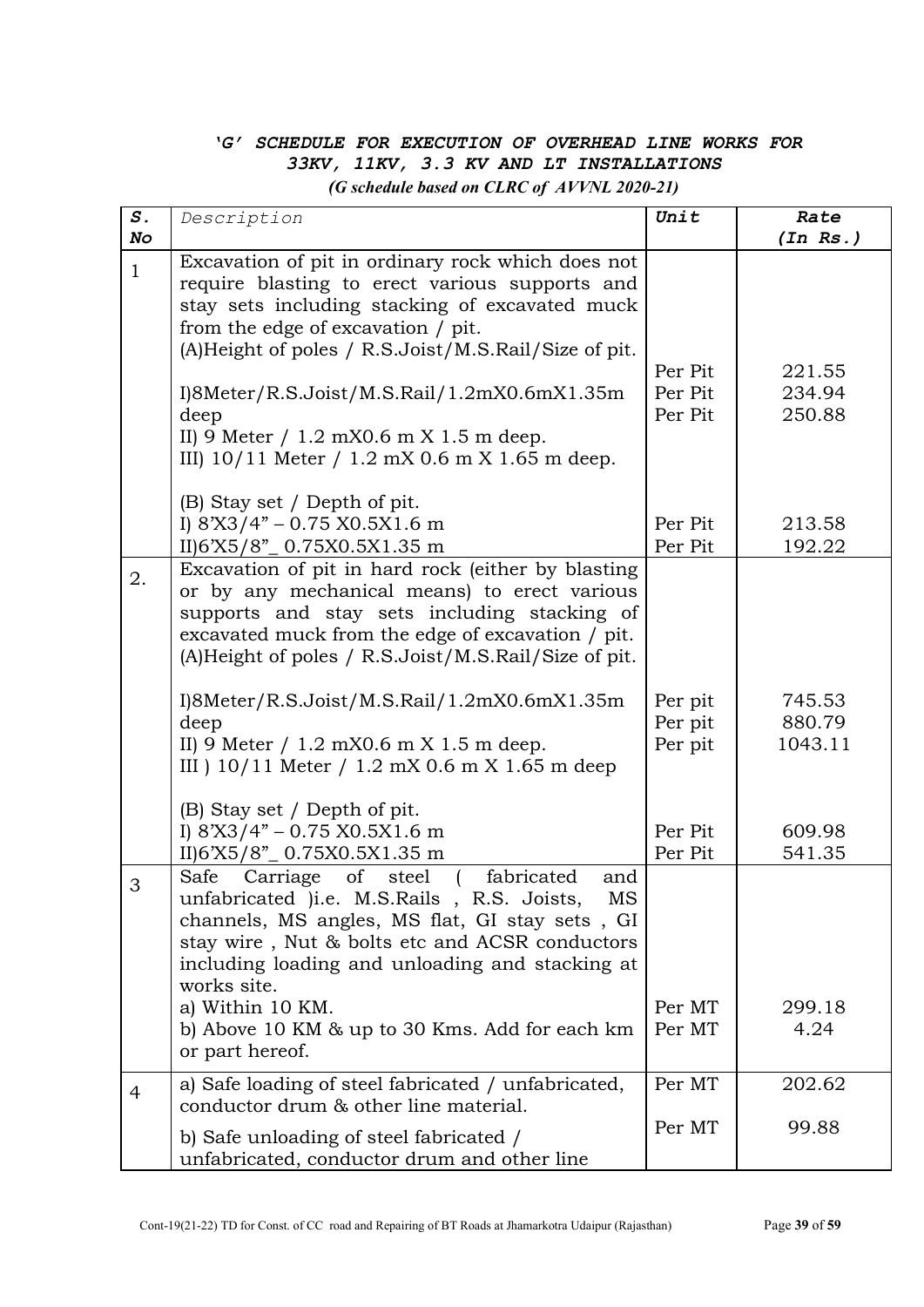|                | material.                                                                                                                                                                                                                                                                            |                      |                                      |
|----------------|--------------------------------------------------------------------------------------------------------------------------------------------------------------------------------------------------------------------------------------------------------------------------------------|----------------------|--------------------------------------|
| 5              | a)Safe loading of 11/0.4 KV distribution<br>transformer.                                                                                                                                                                                                                             |                      |                                      |
|                | Up to 40 KVA<br>Above 40 KVA & up to 100 KVA<br>Above 100 KVA & up to 315 KVA<br>Above 315 KVA<br>b) Safe unloading of $11/0.4$ KV distribution<br>transformer.                                                                                                                      | No<br>No<br>No<br>No | 113.63<br>152.83<br>266.45<br>572.23 |
|                | Up to 40 KVA<br>Above 40 KVA & up to 100 KVA<br>Above 100 KVA & up to 315 KVA<br>Above 315 KVA                                                                                                                                                                                       | No<br>No<br>No<br>No | 50.62<br>78.26<br>218.69<br>451.25   |
| 6              | Grass cutting and surface dressing including<br>removal of unwanted / rubbish plants with roots<br>from open ground / yard and other premises with<br>stacking of grass / plants at desired place near<br>the ground.                                                                | S M                  | 0.96                                 |
| $\overline{7}$ | Trimming of tree branches / plants and preparing<br>route approaches for proposed line.                                                                                                                                                                                              | Per tree<br>/ PLant  | 27.55                                |
| 8              | Fixing of line spacer on LT line conductor (For LT<br>lines having span upto 40 meters at two<br>appropriate places and for LT lines above 40<br>meters span at three appropriate places spacers<br>are to be installed.                                                             |                      |                                      |
|                | Single Phase 2-wire (1 spacer 15")<br>6.4                                                                                                                                                                                                                                            | No                   | 8.41                                 |
|                | 6.5<br>Three Phase 4 wire $(1$ spacer $21"$ )                                                                                                                                                                                                                                        | No                   | 16.41                                |
|                | 6.6<br>Three phase 4 wire $(4$ spacer $15"$ )                                                                                                                                                                                                                                        | No                   | 19.80                                |
| 9              | Supply, stacking & spreading of stone boulders<br>40 mm Mono size (less voids 17 %)                                                                                                                                                                                                  | Per<br>Cum           | 909.64                               |
| 10             | (A)Painting with priming coats or ready mixed red<br>oxide paint 2 coats of approved make on steel<br>works after cleaning with wire brush / sand<br>paper (including cost of red oxide)<br>I) On new surface<br>II) On old surface.<br>(B) Painting with aluminum paint of approved | Per S M.<br>Per S M. | 29.84<br>22.37                       |
|                | brand and manufacturer to give an even surface<br>including cost of aluminum paint)                                                                                                                                                                                                  | Per S M.             | 44.75                                |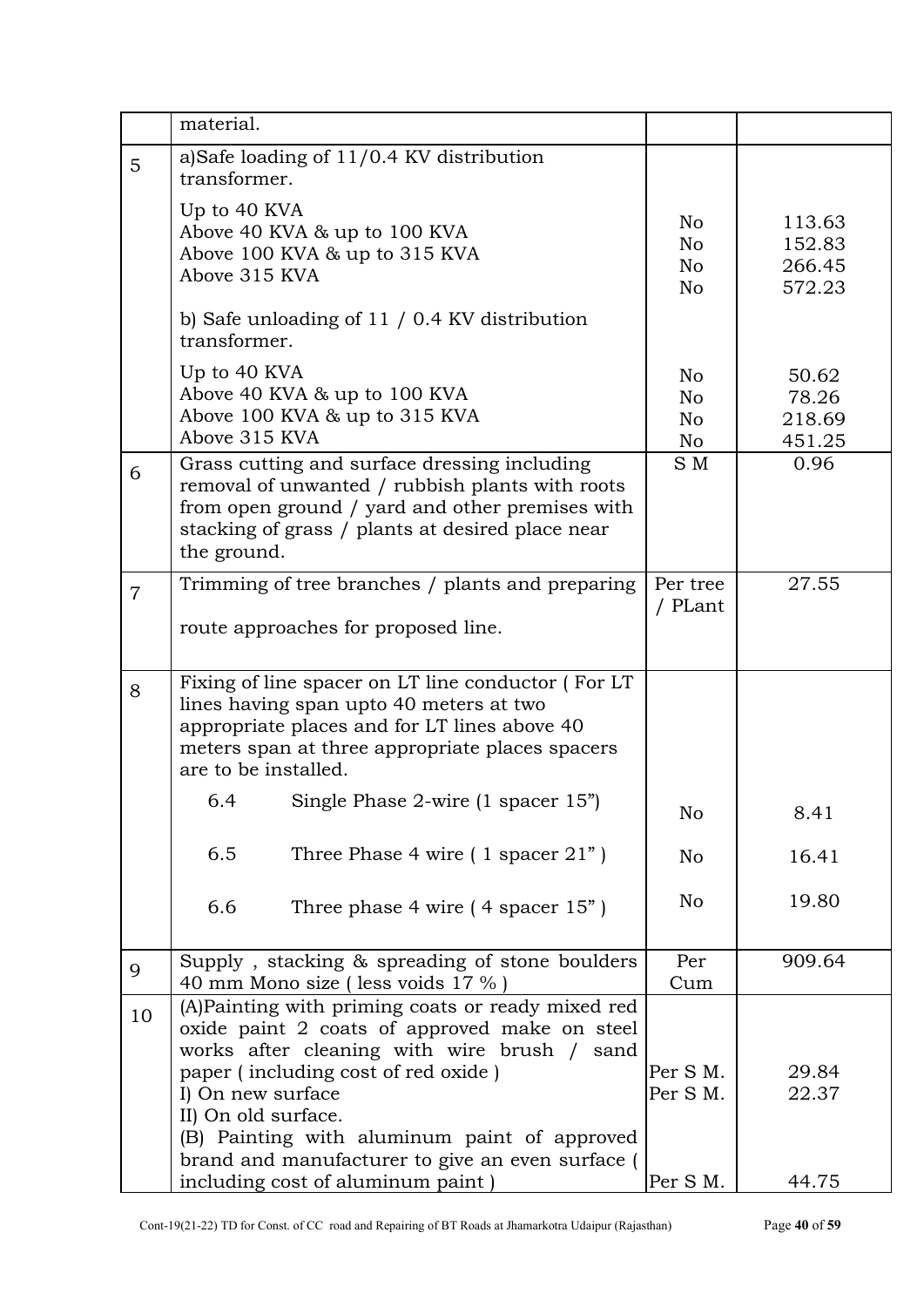|     | I) On new works with two coats<br>II ) On old works with one coat.<br>(C)Spray painting on old surface with synthetic M.<br>enamel (ICI, Asian, Burger, or equivalent make) to<br>give an even shade (minimum two coats) with<br>preparation of surface by rubbing applying primer                                                                                                                                                                                      | Per S M.<br>Per S | 31.73<br>102.51 |
|-----|-------------------------------------------------------------------------------------------------------------------------------------------------------------------------------------------------------------------------------------------------------------------------------------------------------------------------------------------------------------------------------------------------------------------------------------------------------------------------|-------------------|-----------------|
|     | coats and putty etc. Complete in all respect on<br>steel works/equipments.(including cost of paint).                                                                                                                                                                                                                                                                                                                                                                    |                   |                 |
| 11  | Earthing of line installation for all type of<br>supports as per REC construction standards<br>using stay wire / GI wire with one piece of MS rod<br>20 mm dia each 3 meter long and driving into<br>earth by mechanical means as per approved<br>design & specification. All material except MS rod,<br>MS flat, & stay wire will be supplied by the<br>contractor. If material is supplied by the<br>contractor, the payment will be made as per<br>applicable rates. | No                | 307.98          |
| 12  | Providing Earthing set                                                                                                                                                                                                                                                                                                                                                                                                                                                  | Set               | 453.22          |
|     | (a) MS rod type.<br>(b) GI pipe type                                                                                                                                                                                                                                                                                                                                                                                                                                    | Set               | 666.92          |
| 13  | Providing & laying of cement concrete in ratio<br>1:3:6 using 43 grade cement, river sand and 12<br>mm to 20 mm graded blast crusher broken in pit<br>/foundation according to the size / type of<br>supports / stay set including compaction / curing<br>for 21 days in steel plates shuttering / farmer<br>base.                                                                                                                                                      | Per<br><b>CUM</b> | 2594.40         |
| 14  | Providing masonry for foundation & plinth<br>random rubble stone masonry for foundation &<br>plinth in cement sand mortar 1:6 (one cement:6<br>sand) including labour charges                                                                                                                                                                                                                                                                                           | Per<br><b>CUM</b> | 1768.41         |
| 15. | Providing & fixing 180 cm high fencing with angle<br>iron post size 50x50x6 mm placed at every 3 Mt.<br>apart and 45 cm in ground embedded in cement<br>concrete $1:3:6(30x30x60$ cm corner and every<br>tenth post to the strutted with $55 X 55 X 6$ mm<br>angle iron provided with six horizontal lines and<br>two diagonals of black barbed wire between two<br>post fitted and fixed with GI staples including<br>works in excavation etc.complete.                | Per Mt.           | 649.55          |
| 16  | Fabrication of steel structures of M.S. angle, M.S.<br>channel $\&$ M.S flat including cutting, drilling and<br>continuous welding joint as per design and<br>drawing.                                                                                                                                                                                                                                                                                                  |                   |                 |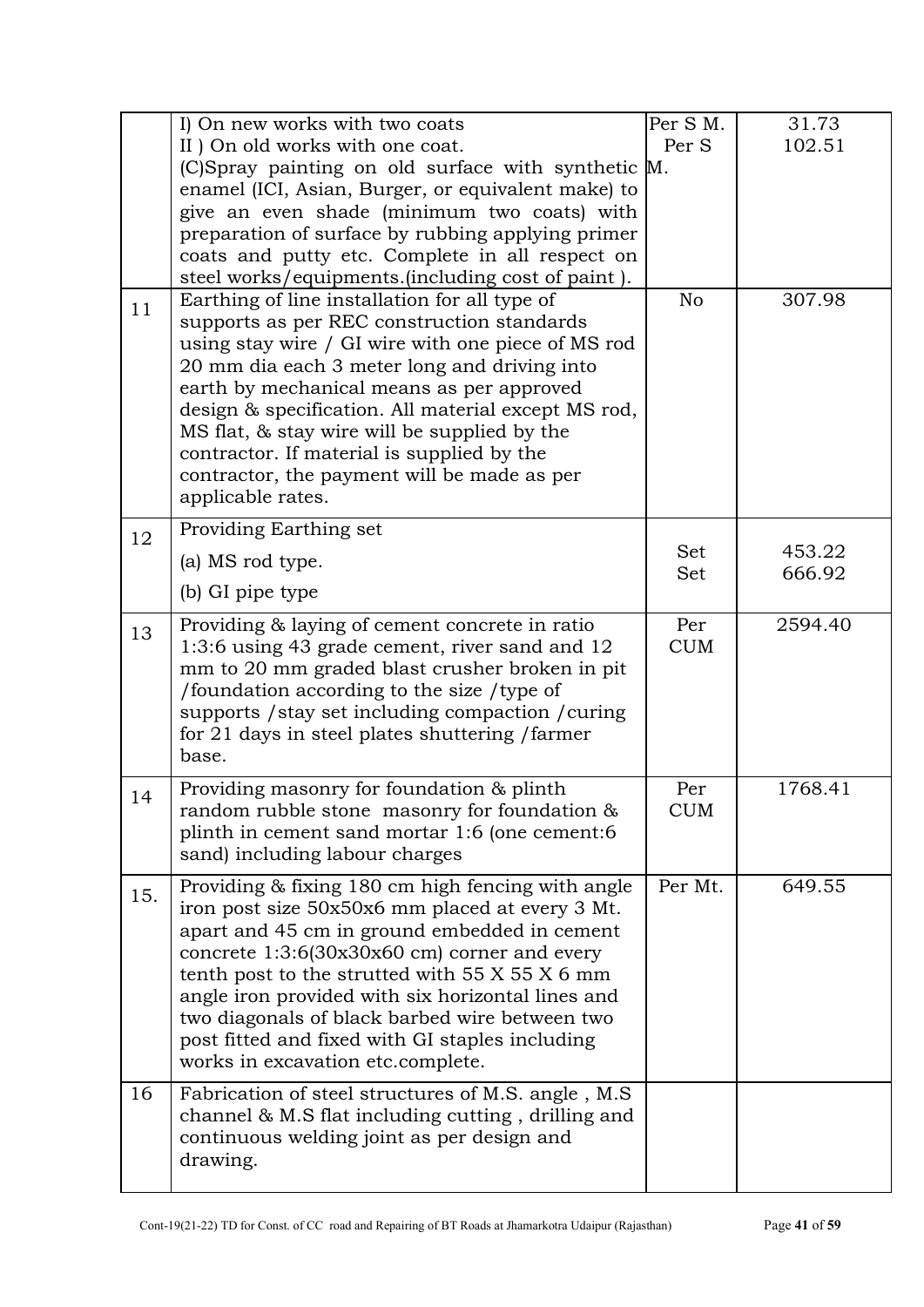|    | (a) 1.8 meter channel bracket with clamp.           | Per MT | 3158.49 |
|----|-----------------------------------------------------|--------|---------|
|    | (b) 1.4 meter channel bracket with clamp.           | Per MT | 3158.49 |
|    | (c) 33 KV cross arm (Angle) with clamp and top      | Per MT | 4068.14 |
|    | hamper with clamp.                                  |        |         |
|    | (d) 33 KV cross arm (channel) with clamp and        | Per MT | 4068.14 |
|    | top hamper.                                         |        |         |
|    | (e) 11 KV cross arm angle with clamp and top        | Per MT | 4068.14 |
|    | hamper.                                             |        |         |
|    | (f) LT cross arm $2'$ long with clamp.              | Per MT | 4068.14 |
|    | (g) LT cross arm 4' long with clamp.                | Per MT | 4068.14 |
|    | (h) Other steel items.                              | Per MT | 4068.14 |
|    |                                                     |        |         |
| 17 | Erection of all type of steel supports in the       |        |         |
|    | excavated pit in alignment after checking the       |        |         |
|    | same with plumb line including fixing of cross      |        |         |
|    | arms and top hamper before erecting the             |        |         |
|    | supports. The remaining portion of the pit will be  |        |         |
|    | backfilled with soil.                               |        |         |
|    | i)<br>R.S. Joists                                   |        |         |
|    | M.S. rails.<br>$\mathbf{ii}$                        | Per MT | 1638.84 |
|    | PCC/MS tubular poles 9 m long.<br>$\overline{111}$  | Per MT | 1598.85 |
|    | PCC/MS tubular poles 10/11 m long.<br>iv)           | No     | 413.35  |
|    |                                                     | No     | 476.86  |
| 18 | Erection & Assembly of 2 pole structures of steel   |        |         |
|    | supports in the excavated pit in alignment after    |        |         |
|    | checking the same with plum line including fixing   |        |         |
|    | of top bracing of MS channels with pilot plates     |        |         |
|    | and clamps. The support is to be backfilled with    |        |         |
|    | soil with proper ramming.                           |        |         |
|    | a) PCC / MS tubular poles up to 9/10 Mt. length     | No     | 1192.33 |
|    | c) PCC/MS tubular poles 8 m length/R.S.Joist        | No     | 840.22  |
| 19 | Erection & fixing of GI stay sets with anchor       |        |         |
|    | plates in excavated pit in required position and    |        |         |
|    | back filling with soil with proper ramming. The     |        |         |
|    | work includes fixing of stay clamps, stay insulator |        |         |
|    | with stay wire at both ends with proper tension,    |        |         |
|    | size of stay set / stay wire.                       |        |         |
|    | i. $8'$ X $\frac{3}{4}''$ with 7/8 SWG stay wire.   | No     | 256.15  |
|    | ii. $6'$ X $5/8''$ with $7/10$ SWG stay wire.       | No     | 221.71  |
| 20 | Fixing of Cross arms with clamp on erected          |        |         |
|    | supports as per design for :                        |        |         |
|    | 33 KV<br>$\ddot{1}$                                 | No.    | 47.69   |
|    | 11 KV<br>$\overline{11}$                            | No.    | 29.48   |
| 21 | Fixing of top hampers with clamp on erected         |        |         |
|    | supports as per design for :                        |        |         |
|    | a )33 KV                                            | No.    | 13.66   |
|    | $b)11$ KV                                           | No.    | 11.39   |
| 22 | Fixing of LT brackets with clamp on erected         |        |         |
|    | supports as per design :                            |        |         |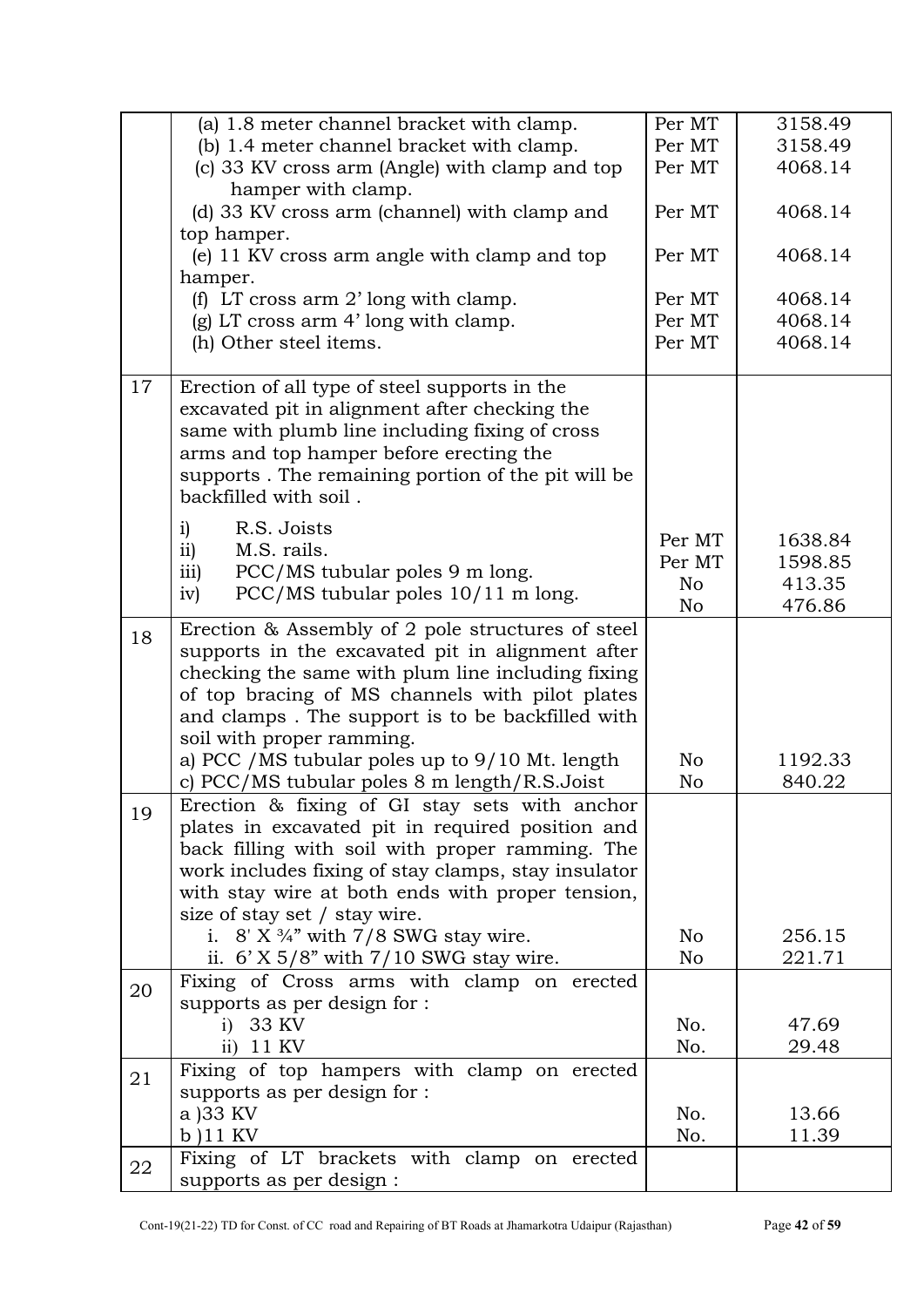|    | $a)$ 4' Long                                                                                          | No.            | 18.22   |
|----|-------------------------------------------------------------------------------------------------------|----------------|---------|
|    | $b)$ 2' Long                                                                                          | No             | 15.95   |
| 23 | guarding<br>Fixing<br>of<br>bracket<br>with<br>arms                                                   |                |         |
|    | Clamp on erected supports as per design for :                                                         |                |         |
|    | a)33 KV Line                                                                                          | No.            | 45.43   |
|    | b)11 KV Line                                                                                          | No             | 24.92   |
|    | c) LT Line                                                                                            | No             | 24.92   |
| 24 | Fixing of earth wire clamp on erected support as<br>per design.                                       | No.            | 11.39   |
|    | Fixing and assembly of disc point channel pair                                                        |                |         |
| 25 | with pilot plates & clamps on erected double pole                                                     |                |         |
|    | structure as per design for :                                                                         | No             | 124.81  |
|    | a) 33 Kv Line                                                                                         | No             | 84.00   |
|    | b) 11 Kv Line                                                                                         |                |         |
| 26 | Fixing and assembly of disc point channel pair                                                        |                |         |
|    | with pilot plates top hampers & clamps on                                                             |                |         |
|    | erected single pole structure as per design for :                                                     |                |         |
|    | a) 33 Kv Line                                                                                         | No             | 74.90   |
|    | b) 11 Kv Line                                                                                         | No             | 54.54   |
| 27 | Assembly, installation & commissioning of gang                                                        |                |         |
|    | oprated isolating switch on erected structure with                                                    |                |         |
|    | setting of accuarate operation including fixing of                                                    |                |         |
|    | allied accessories complete in all respect with post                                                  |                |         |
|    | insulator and jumpring on both ends for                                                               |                |         |
|    | connection with the system.                                                                           |                |         |
|    | (a) 33 KV GO switch without earthing blade                                                            | <b>Set</b>     | 1021.90 |
|    | (b) 11 KV GO switch without earthing blade                                                            | set            | 794.80  |
| 28 | a) Fixing of 11 KV B&S/T&C type disc insulator                                                        | N <sub>o</sub> | 43.14   |
|    | for 33 KV lines (each unit consisting of 3 nos disc                                                   |                |         |
|    | $\&$ 1 set of H/W) on terminal point including fixing                                                 |                |         |
|    | of hardware and Strips.                                                                               |                |         |
|    | b) Fixing of 11 KV B&S/T&C type disc insulator                                                        | No             | 20.50   |
|    | for 33 KV lines (each unit consisting of 1 nos disc                                                   |                |         |
|    | $\&$ 1 set of H/W) on terminal point including fixing                                                 |                |         |
|    | of hardware and Strips.                                                                               |                |         |
|    | c) Fixing of 11 KV B&S/T&C type disc insulator<br>for 33 KV lines (each unit consisting of 2 nos disc | No             | 30.90   |
|    | $\&$ 1 set of H/W) on terminal point including fixing                                                 |                |         |
|    | of hardware and Strips.                                                                               |                |         |
|    | Fixing of 33 KV pin insulator with pins.<br>a)                                                        | No             | 13.66   |
| 29 | Fixing of 11 KV pin insulator with pins.<br>b)                                                        | No             | 9.12    |
|    | Fixing of LT pin insulator with pins.<br>c)                                                           | No             | 5.70    |
|    | Fixing of shackle insulator with hardware.<br>d)                                                      | No             | 9.12    |
|    | Assembly and Installation of horn gap fuse set                                                        |                |         |
| 30 | (set of 3 nos) on erected structure as per design,                                                    |                |         |
|    | complete in all respect with post insulator                                                           |                |         |
|    | including jumpering on both ends for connection                                                       |                |         |
|    | with the system.                                                                                      |                |         |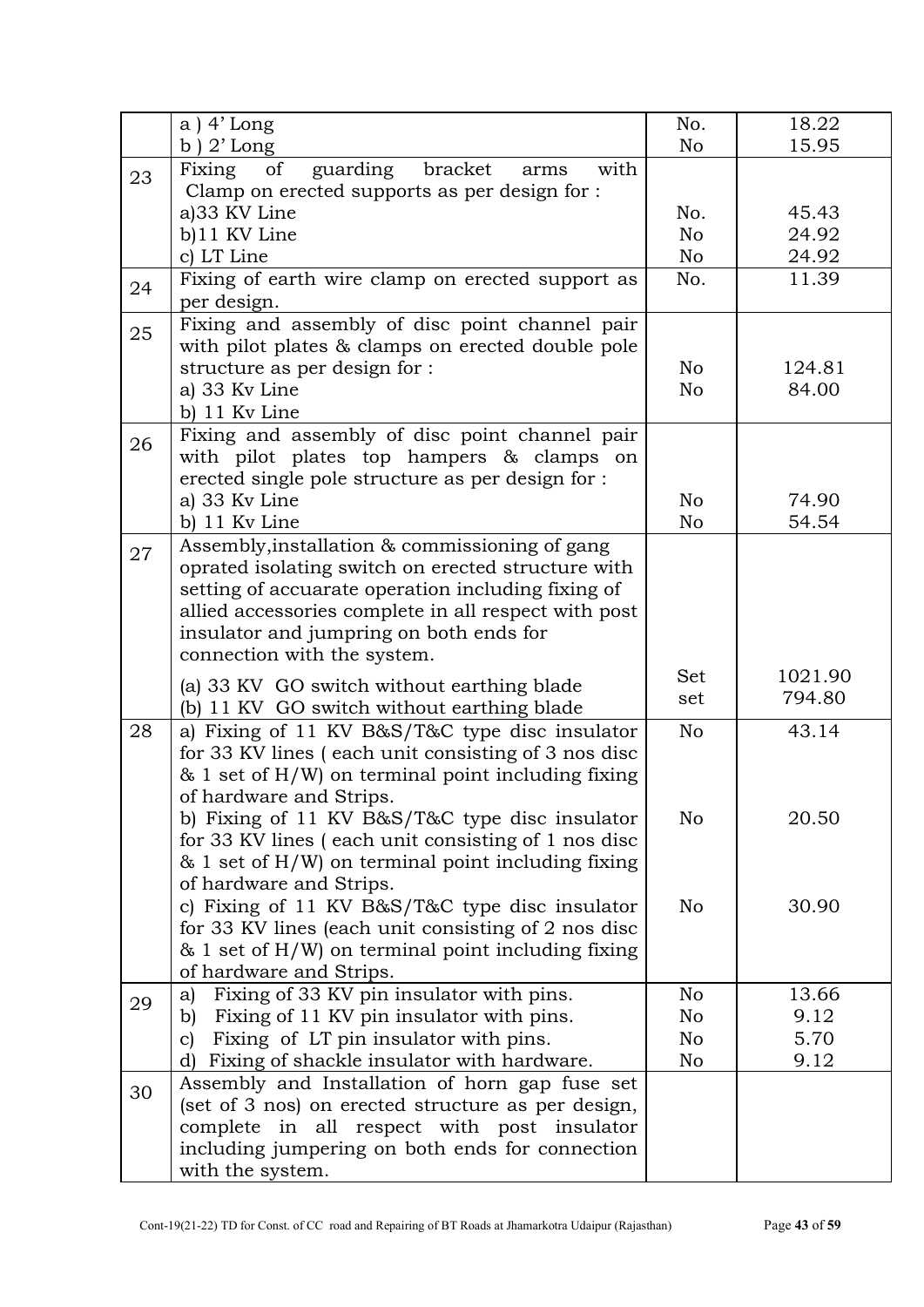|    | a) 33 KV horn gap fuse set.                                   | Set            | 471.16  |
|----|---------------------------------------------------------------|----------------|---------|
|    | b) 11 KV horn gap fuse set.                                   | Set            | 408.80  |
| 31 | Installation of Lightening arrestors on erected               |                |         |
|    | support (1 Nos.) including connection with earth              |                |         |
|    | by wire / strip as required & jumpering etc.                  |                |         |
|    | (I) Substation type                                           |                |         |
|    | a) 33 KV LA set                                               | <b>Nos</b>     | 157.05  |
|    | b) 11 KV LA set                                               | <b>Nos</b>     | 136.26  |
|    | (II) Pole mounted type                                        |                |         |
|    | 11 KV LA set.                                                 | <b>Nos</b>     | 38.59   |
|    |                                                               |                |         |
|    | Assembly and Installation of 11 KV Drop out cum               | Set            | 123.88  |
| 32 | isolator on erected structure as per design                   |                |         |
|    | complete in all respect including jumpering on                |                |         |
|    | both ends for connection with the system.                     |                |         |
|    | Installation, testing $\&$ commissioning of $11\text{KV}/0.4$ |                |         |
| 33 | KV distribution Transformer on erected supports               |                |         |
|    | including fixing of base channels as per                      |                |         |
|    | requirement jumpering on HV & LV side,                        |                |         |
|    | crimping of lugs / clamping earth connections of              |                |         |
|    | body & neutral of transformer with wire / strip (             |                |         |
|    | as already provided with earthing) complete in all            |                |         |
|    | respect.                                                      |                |         |
|    |                                                               | No             | 57054   |
|    | 25 and 40 KVA<br>$i.$ )                                       | No             | 761.19  |
|    | ii.<br>Above 40 KVA & upto 100 KVA                            | No             | 864.85  |
|    | Above 100 kVA & up to 315 KVA<br>iii.)                        | No             | 970.21  |
|    | Above 315 KVA.<br>iv.                                         |                |         |
| 34 | Fixing of danger plates on supports / structure.              | N <sub>o</sub> | 6.83    |
|    |                                                               |                |         |
| 35 | Fixing of PG clamp of :                                       |                |         |
|    |                                                               |                |         |
|    | 3.0                                                           | No             | 4.56    |
|    | Weasel / Rabbit conductor.<br>4.0                             | No             | 4.56    |
|    | Dog / Racoon conductor.<br>Panther conductor.<br>5.0          | No             | 7.28    |
|    |                                                               |                |         |
| 36 | jointing, stringing,<br>tensioning<br>Laying,<br>and          |                |         |
|    | clamping of conductor with proper sag as directed             |                |         |
|    | , using bolted type hardware including binding on             |                |         |
|    | pin insulators, jumpering on section points with              |                |         |
|    | binding wire / PG clamps. Aluminum jointing                   |                |         |
|    | sleeves will be used for jointing the conductor.              |                |         |
|    | The line must stand at proper voltage<br>on                   |                |         |
|    | charging.                                                     |                |         |
|    | i) ACSR Panther                                               | Per Km         | 6275.18 |
|    | ii) ACSR Dog                                                  | Per Km         | 2374.27 |
|    | iii) ACSR Raccoon                                             | Per Km         | 2303.08 |
|    | iv) ACSR Rabbit                                               | Per Km         | 2026.71 |
|    | v) ACSR Weasel                                                | Per Km         | 1206.15 |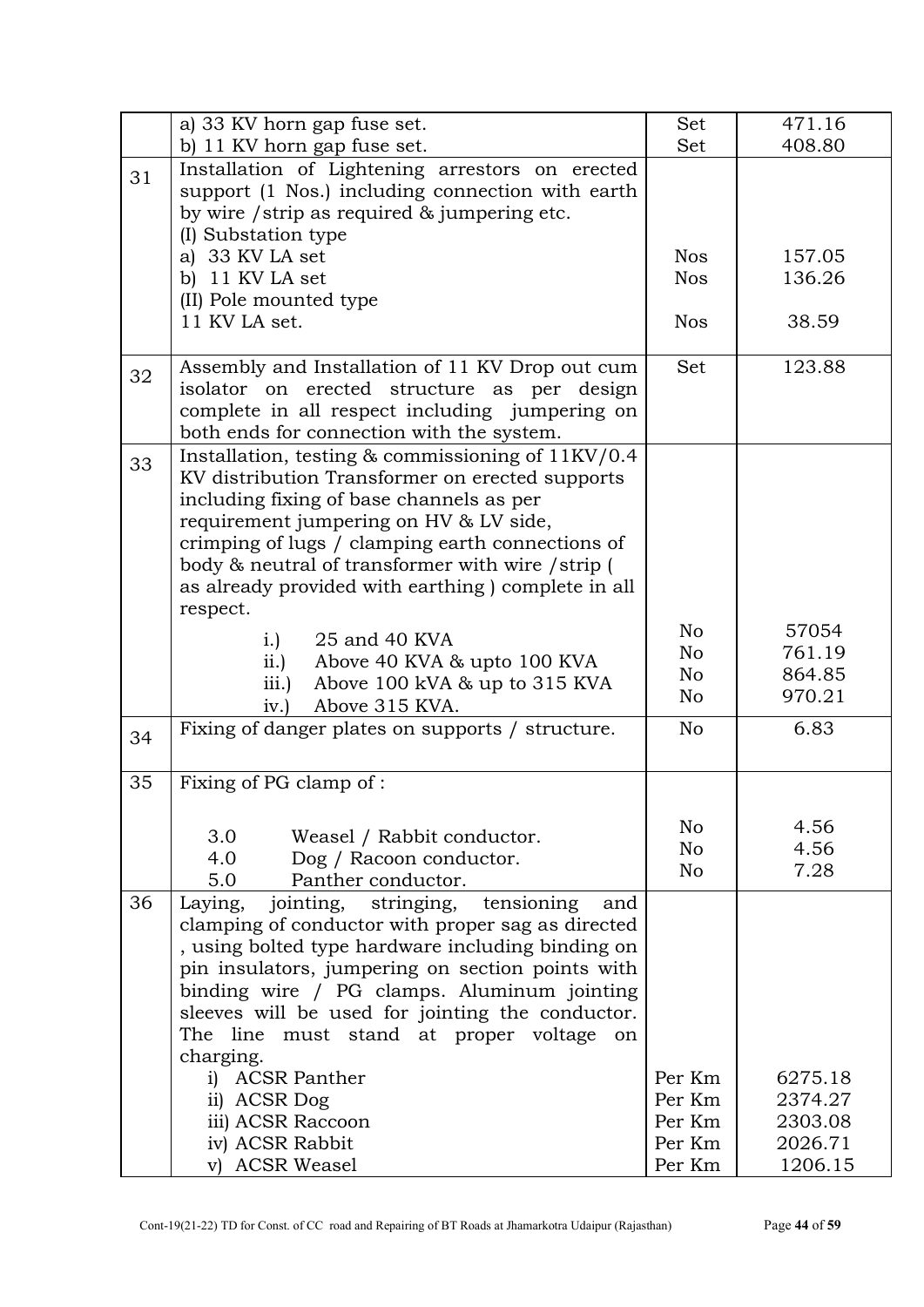| 37 | Drawing and stringing of GI 4 wire over the<br>guarding bracket for guarding of road crossing/<br>P&T crossing / Railway track crossing (for one<br>span only ) with cross GI wire laces at an interval<br>of two meter each or required as per location<br>using EYE bolt, nuts & bolts with washers etc<br>including binding. |                                      |                                       |
|----|---------------------------------------------------------------------------------------------------------------------------------------------------------------------------------------------------------------------------------------------------------------------------------------------------------------------------------|--------------------------------------|---------------------------------------|
|    | (A) For 4 wire stringing<br>a) 6 SWG with laces of 8 SWG<br>b) 8 SWG with laces of 10 SWG                                                                                                                                                                                                                                       | Span<br>Span                         | 776.43<br>633.89                      |
| 38 | Laying, jointing, stringing,<br>tensioning<br>and<br>clamping of GI earth wire continuously on<br>single/double pole by using earth clamps / nuts<br>and bolts and washers & earth reel etc. including<br>proper binding at each end.<br>i. GI earth wire 8SWG                                                                  | Per Km                               | 676.61                                |
|    | ii. GI earth wire 10 SWG                                                                                                                                                                                                                                                                                                        | Per Km                               | 626.78                                |
| 39 | Dawing of overhead ABC conductor<br>(Areal<br>bunched cable) on existing erected pole/support<br>including laying, jointing, stringing complete<br>a) $1CX25+25$ sqmm                                                                                                                                                           | Per Km<br>Per Km                     | 1899.41<br>2849.12                    |
|    | b) $3CX16+25$ sqmm<br>c) $3CX25+25$ sqmm                                                                                                                                                                                                                                                                                        | Per Km                               | 3323.97                               |
|    | d) $3CX50+35$ sqmm                                                                                                                                                                                                                                                                                                              | Per Km                               | 4178.71                               |
| 40 | Fixing of suspension clamp suitable for ABC cable                                                                                                                                                                                                                                                                               | Set                                  | 47.42                                 |
| 41 | Fixing of dead end clamp suitable for ABC cable                                                                                                                                                                                                                                                                                 | Set                                  | 47.42                                 |
| 42 | Joint inspection and patrolling of lines, feederwise<br>for identification of maintenance work to be<br>carried out.                                                                                                                                                                                                            | Per Km.                              | 69.69                                 |
| 43 | Resagging of conductor section<br>including<br>binding/re-binding of conductor and providing of<br>jumpers at the ends. (per Conductor)<br>a) with ACSR panther.<br>b) with ACSR Dog.<br>c) with ACSR Rabbit/Racoon.<br>d) with ACSR Weasel/AAC ANT.                                                                            | Per Km<br>Per Km<br>Per Km<br>Per Km | 1591.60<br>875.32<br>736.07<br>457.67 |
| 44 | Resagging of earth wire including removing and<br>fixing the wire in clamps. (per Conductor)<br>a) GI earth wire 8SWG<br>b) GI earth wire10 SWG                                                                                                                                                                                 | Per Km<br>Per Km                     | 238.80<br>218.86                      |
| 45 | Replacement of defective/damaged pin insulators,<br>including<br>binding<br>rebinding<br><sub>of</sub><br>wire<br>and<br>replacement of pin if required.<br>a) 33 Kv Pin Insulators.<br>b) 11 Kv Pin Insulators.<br>c)LT Pin Insulators.                                                                                        | Nos.<br>Nos.<br>Nos.                 | 23.87<br>17.90<br>9.90                |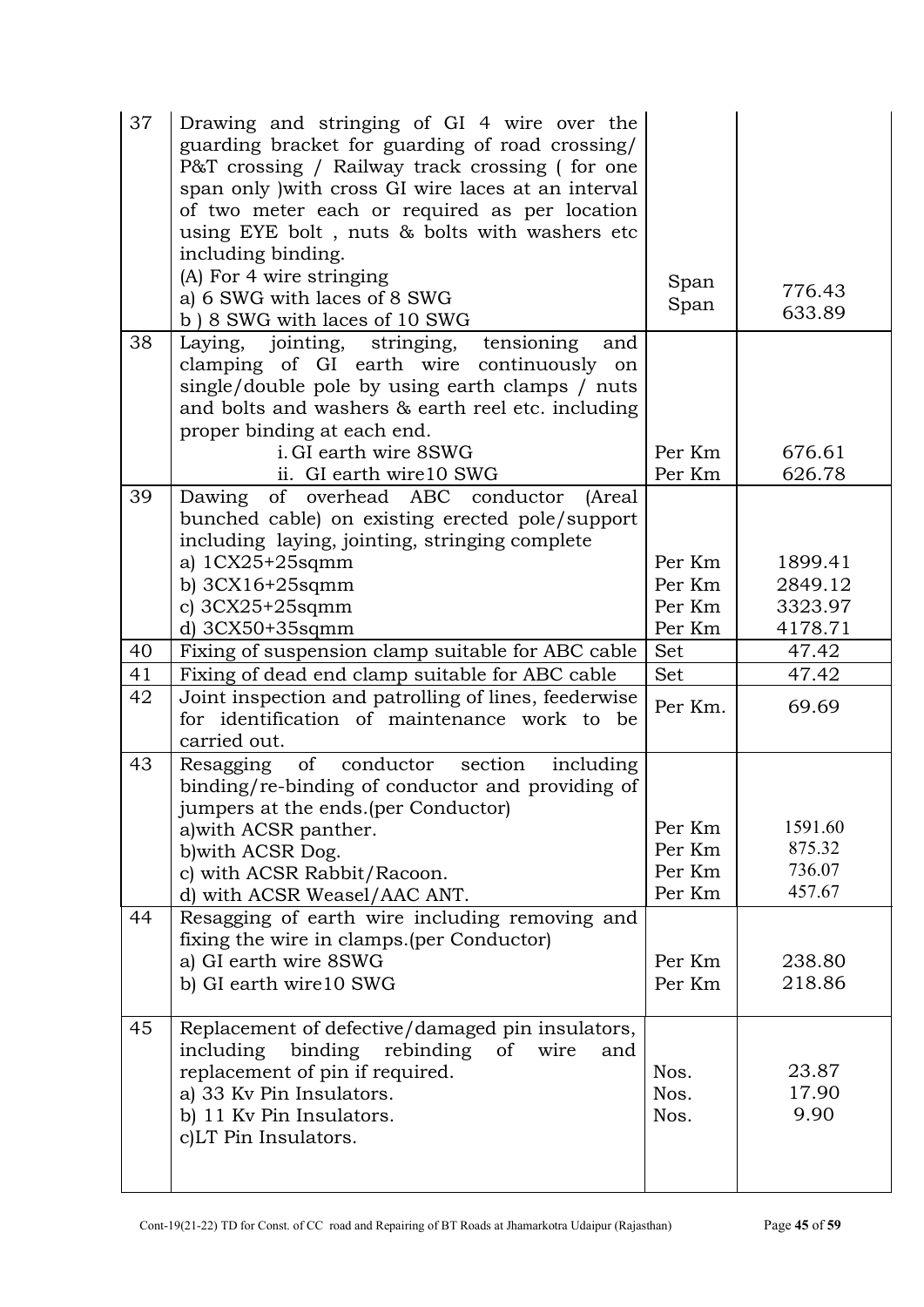| 46 | Replacement of defective/damaged 11 KV Disc                                         |            |         |
|----|-------------------------------------------------------------------------------------|------------|---------|
|    | insulators including removing/providing jumpers                                     |            |         |
|    | with line conductor                                                                 |            |         |
|    | a) with ACSR Dog.                                                                   | Nos.       | 294.39  |
|    | b) with ACSR Rabbit/Racoon.                                                         | Nos.       | 228.77  |
|    | c) with ACSR Weasel/AAC ANT.                                                        | <b>Nos</b> | 147.13  |
| 47 | Straightening of support/pole in alignment after                                    |            |         |
|    | removing the soil and checking the same with                                        |            |         |
|    | plumb line, refilling and ramming etc.PCC                                           |            |         |
|    | pole/MS rail/RS joist                                                               |            |         |
|    | a)9 Mtrs. Long & above.                                                             | Nos.       | 173.17  |
|    | b) up to 8 Mtrs Long.                                                               | Nos.       | 113.37  |
| 48 | Replacement of broken/damaged<br>poles<br>in                                        |            |         |
|    | between the line with excavation<br>of pit in                                       |            |         |
|    | alignment after checking the same with plumb                                        |            |         |
|    | line, refixing of cross arm bracket, top hampers,                                   |            |         |
|    | clamps, insulator sand binding/jumpering etc.                                       |            |         |
|    | and removal of broken pole.                                                         |            |         |
|    | a)33 Kv line support                                                                |            |         |
|    | 1. Double circuit/Lattice Tower.                                                    | Nos.       | 1991.49 |
|    | 2. Single Circuit.                                                                  | <b>Nos</b> | 1446.36 |
|    |                                                                                     |            |         |
|    | b)11 KV line Support                                                                | Nos.       | 1086.20 |
|    | 1)Double circuit.                                                                   | <b>Nos</b> |         |
|    | 2) Single Circuit                                                                   |            | 917.22  |
|    | c)LT line support                                                                   | Nos.       | 781.30  |
|    | 1)Double circuit.                                                                   |            |         |
|    | 2) Single Circuit                                                                   | <b>Nos</b> | 883.32  |
| 49 | Disconnection/Reconnection<br><sub>of</sub><br>cable/jumper/drop out fuse from pole | Per        | 37.30   |
| 50 |                                                                                     | conn.      |         |
|    | Installation and commissioning of the following                                     |            |         |
|    | type of new fixtures including wiring & required                                    |            |         |
|    | connections as required but without material                                        |            |         |
|    | a) HPMV/HPSV lighting fixtures                                                      | <b>Nos</b> | 164.62  |
|    | b) Halogen lamps/flood light fixtures                                               | <b>Nos</b> | 132.49  |
|    | c) Tube light fixtures                                                              | <b>Nos</b> | 94.37   |
| 51 | Maintenance of existing lighting fixtures including                                 |            |         |
|    | replacement of all defective spares & wire as                                       |            |         |
|    | required (without material)                                                         | <b>Nos</b> | 178.73  |
|    | a) HPMV/HPSV lighting fixtures                                                      | <b>Nos</b> | 102.37  |
|    | b) Halogen lamps/flood light fixtures                                               | <b>Nos</b> | 60.21   |
|    | c) Tube light fixtures                                                              |            |         |
|    | Note:- All spare parts/accessories required to be                                   |            |         |
|    | replaced will be provided by the RSMML                                              |            |         |
| 52 | mtc of 11KV isolators<br>Repair<br>including<br>$-\infty$                           | Set        | 277.32  |
|    | replacement of damaged post insulator G.O.                                          |            |         |
|    | jaws/blades, clamps & checking of operating                                         |            |         |
|    | with oiling/greasingfor<br>mechanism<br>smooth                                      |            |         |
|    | operation                                                                           |            |         |
|    |                                                                                     |            |         |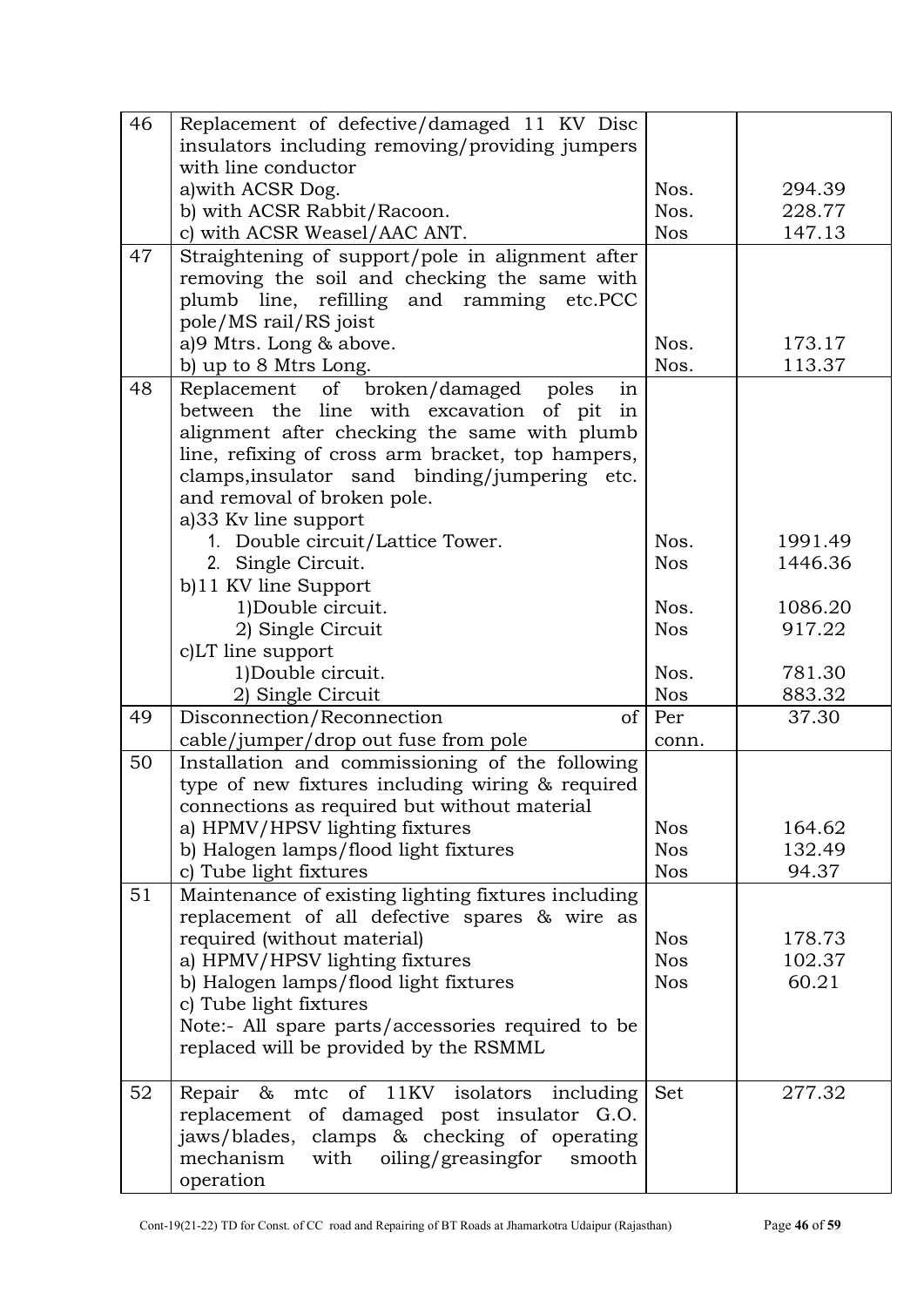| 53 | Replacement/fixing of complete 11kv isolators Set<br>/G.O. switch with all accessories including<br>labours                                                                                                                                                                                                                                                                                                                                                                                 |                                                                    | 830.03                                         |
|----|---------------------------------------------------------------------------------------------------------------------------------------------------------------------------------------------------------------------------------------------------------------------------------------------------------------------------------------------------------------------------------------------------------------------------------------------------------------------------------------------|--------------------------------------------------------------------|------------------------------------------------|
| 54 | General maintenance of distribution transformer<br>as under (cleaning of dust and oil scale deposit<br>outside the body of transformer, tightening of<br>nut-bolt, tightening of bushing rods, replacement<br>of jumper and fixing connectors, mtc of breather,<br>making of oil level etc)<br>a) Up to 40KVA transformer<br>b) Above 40KVA and up to 100KVA transformer<br>c) Above 100KVA and up to 315KVA transformer<br>d) Above 315KVA and up to 630KVA transformer<br>e) Above 630KVA | <b>Nos</b><br><b>Nos</b><br><b>Nos</b><br><b>Nos</b><br><b>Nos</b> | 184.15<br>277.32<br>368.43<br>441.26<br>530.35 |

Note: For item no 1 to 16, the dismantling charges will be same as the rates of erection charges and for item no 17 to 35, the dismantling charges will be 60 % of item rates of erection charges for item no 36 to 41, the dismantling charges will be 50 % of item rates of erection charges.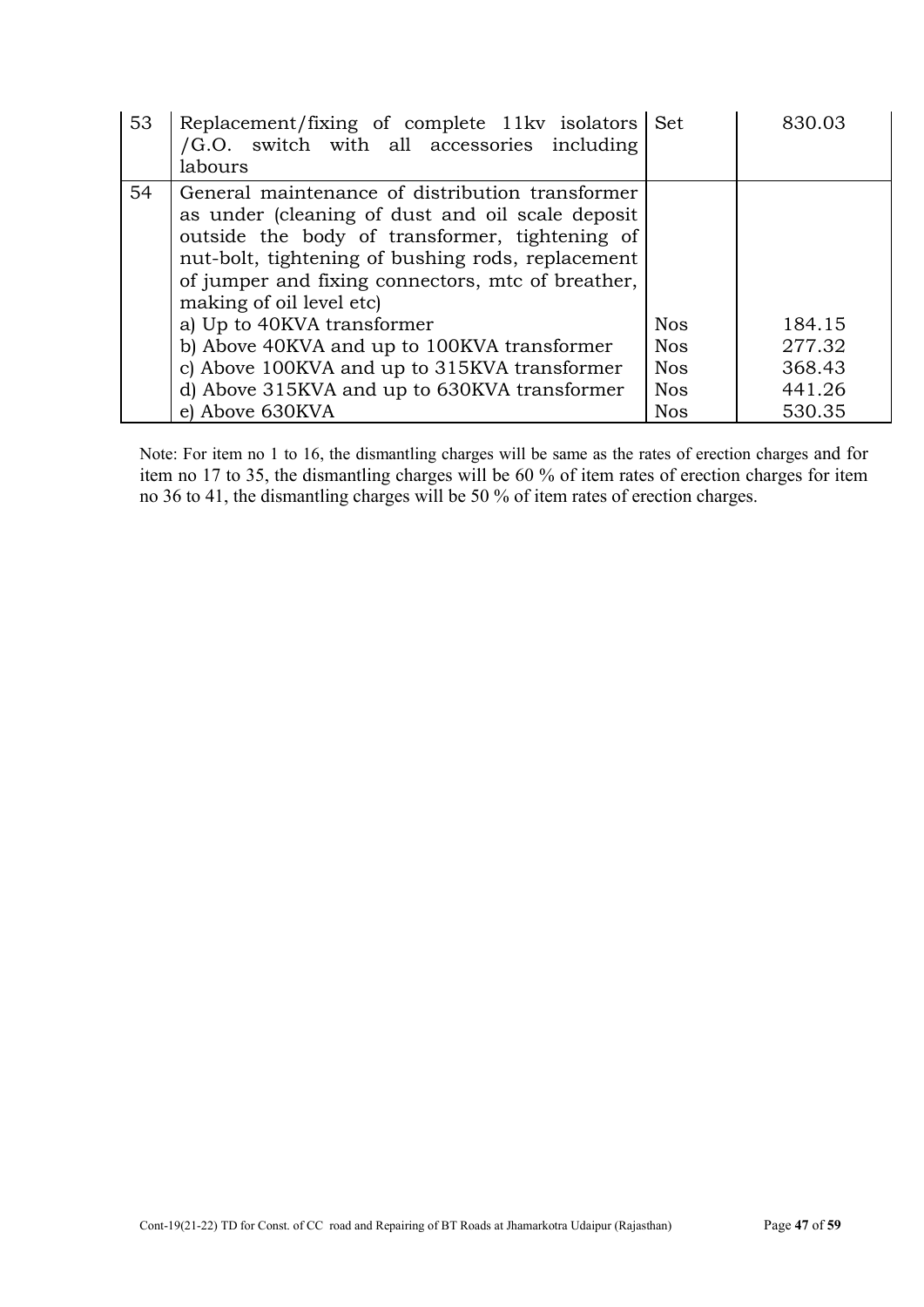# PROFORMA OF GUARANTEE BOND FOR SECURITY DEPOSIT

(To be issued by a PSU (except State Bank of India)/ ICICI/ Axis/ HDFC bank having its Branch office at Udaipur on non judicial stamp paper of value equal to  $(20.25\%$  (zero point twenty five percent) of BG amount subject to maximum of Rs.25000/-) or as applicable at the time of submission of BG. B.G\_\_\_\_\_\_\_\_\_ Dated\_\_\_\_\_\_\_\_\_ This Deed of Guarantee made between a bank, having its registered office at and its head office at and wherever the context so required include its successors and assignees (hereinafter called the Surety/Bank) AND Rajasthan State Mines and Minerals Limited, a company incorporated and registered under Indian companies Act,1956, having its registered office at C-89/90 Lal Kothi Scheme, Janpath, Jaipur and Corporate office at 4 Meera Marg, Udaipur and wherever its context so required includes its successors and assignees(hereinafter called 'the company). Whereas the Company having agreed to exempt M/s. \_\_\_\_\_\_\_\_\_\_\_\_\_\_\_\_ a company/partnership firm  $(address of registered/H.O.)$  where ever the context so require includes its successors and assignees (hereinafter called 'the Contractor) from the demand under the terms and conditions of letter of acceptance no.  $\qquad \qquad$  dated issued in favour of the Contractor and agreement dated **the contractor and agreement dated**  $\overline{\phantom{a}}$  entered into between RSMML and M/s. (Contractor), hereinafter called 'the said letter of acceptance /agreement' which expression shall also include any amendment, modification or variations thereof made in accordance with the provision thereof, of cash security deposit for the due fulfilment by the said letter of acceptance /agreement on production of unconditional and irrevocable Bank Guarantee for Rs. \_\_\_\_\_\_\_\_\_( Rs. being equivalent to \_\_\_\_\_\_\_\_\_\_\_\_\_\_\_\_\_\_\_\_\_\_\_% of Contract value of Rs.  $\overline{\phantom{a}}$  . The set of the set of the set of the set of the set of the set of the set of the set of the set of the set of the set of the set of the set of the set of the set of the set of the set of the set of the set o

Now this deed witnesseth that in consideration of said bank having agreed on the request of the Contractor to stand as surety for payment of Rs.  $\qquad \qquad$  as security deposit to the company subject to the following conditions.

- 1. We, Sank) do hereby undertake to pay to the company as amount not exceeding Rs. \_\_\_\_\_\_\_\_\_\_\_\_\_\_\_\_ against any loss or damage caused to or suffered or would be caused to or suffered by the company by reason of any breach by the said contractor of any of the terms and/or conditions contained in the Letter of Acceptance /Agreement The decision of the Company, as to any such breach having been committed and loss/damage suffered to shall be absolute and binding on us.
- 2. We, (bank) do hereby undertake without any reference to the Contractor or any other person and irrespective of the fact whether any dispute is pending between the Company and the Contractor before any court or tribunal or Arbitrator relating thereto, to pay the amount due and payable under this guarantee without any demur, and/or protest merely on the very first demand from the Company stating that the amount claimed is due by way of loss or damage caused to or suffered by or would be caused to or suffered by the Company by reason of any breach by the said contractor of any of the terms and condition contained in the said Letter of Acceptance /agreement by reason of the said contractor's failure to perform the convenants contained in said letter of acceptance /agreement. Any such demand made on the bank shall be conclusive absolute and unequivocal as regards the amount due and payable by the bank under this guarantee. However, bank's liability under this guarantee shall be restricted to an amount not exceeding Rs.
- $\overline{\phantom{a}}$ 3. We, (bank) further agree that the guarantee herein above contained shall remain in full force and effect during the period that would be taken for the performance of the agreement and that it shall continue to be enforceable till all the dues of the company under or by virtue of the agreement have been fully paid and its claim/s satisfied or discharged or till the company certifies that the terms and the conditions of the said Letter of Acceptance /agreement have been fully and properly carried out by the said contractor and accordingly discharges the guarantee, unless a demand or claim under this guarantee is made on the bank in writing on or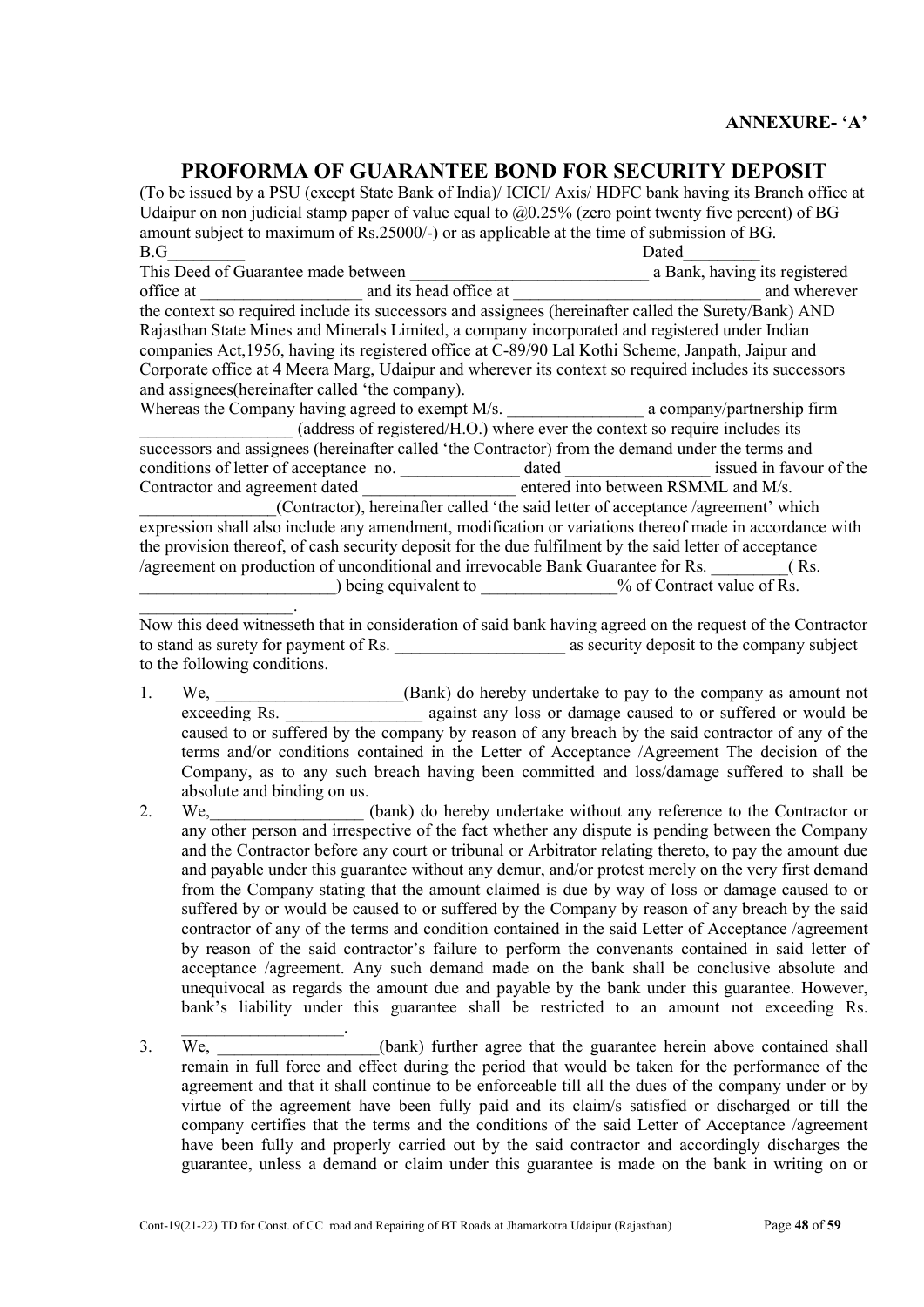before (scheduled completion date, plus six months), the bank shall be discharged from all liability under this guarantee thereafter unless otherwise further extended by the bank.

- 4. In order to give full effect to the guarantee herein contained the company shall be entitled to act as if, we(bank) are your principal debtor in respect of all your claims against the Contractor hereby guaranteed by us as aforesaid and we hereby expressly waive all our rights of suretyship and other rights, if any which are in any way inconsistent and/or contrary to the above or any other provision of this guarantee, the bank's guarantee to pay hereunder will not be determined or affected by your proceeding against the Contractor and the bank will be liable to pay the said sum as and when demanded by you merely on first demand being made on the bank by you and even before any legal or other proceedings taken against the contractor. Any letter of demand delivered at the bank's above branch/divisional office or Udaipur branch office under the signatures of the company's Financial Advisor and/or Head of SBU & PC - Rock Phosphate or any of the Directors shall deemed to be sufficient demand under this guarantee.
- 5. We, we (bank) further agree that the company shall have the fullest liberty without our consent and without affecting in any manner our obligation hereunder to vary any of the terms and conditions of the said Letter of Acceptance /agreement or to extend time of performance by the said Contractor from time to time or to postpone for any time or from time to time any of the powers exercisable by the Company against the said Contractor and to forbear or enforce any of the terms and conditions relating to the Letter of Acceptance /Agreement and we shall not be relieved from our liability by reason of any such variation or extension being granted to the said contractor or for any fore bearance act, or omissions on the part of the company or any indulgence of the Company to the said Contractor or by any such matter or things whatsoever which under the law relating to the sureties would but for this provisions have effect of so relieving us.
- 6. This guarantee herein contained would come into force from the date of issue and would not be affected by any change in the constitution of the contractor or ourselves or liquidation or winding up or dissolution or insolvency of the contractor nor shall it be affected by any change in company's constitution or by any amalgamation or any absorption thereof or therewith but shall ensure for and be available to and enforceable by absorbing or amalgamated company or concern till the payment or amount not exceeding Rs. \_\_\_\_\_\_\_\_\_\_\_\_\_\_\_\_\_\_\_\_\_\_\_\_\_\_ is made by the Bank.
- 7. The guarantee will not be discharged or affected if the Company holds/obtain any other security/guarantee/promissory note from any person and/or the contractor and this guarantee shall be in addition to any such guarantees.
- 8. We, Same (Bank) lastly undertake not to revoke this guarantee during this summary this summary this summary this summary this summary this summary this summary this summary this summary this summary this summary that is

currency except with the previous consent of the company in writing.

9. The bank has power to issue this guarantee in favour of the Company and the undersigned has full

powers to do so under power of Attorney dated granted to him by the bank.

10. For the purpose of enforcing legal rights in respect of this guarantee Udaipur courts in the state of Rajasthan alone shall have jurisdiction.

| IN WITNESSETH I, HEREBY                                                                                   | SON OF                                                     |          |
|-----------------------------------------------------------------------------------------------------------|------------------------------------------------------------|----------|
| (designation)                                                                                             | (branch) constituted attorney of the said bank have set my |          |
| signatures and bank seal on this guarantee which is being issued on non-judicial stamp of proper value as |                                                            |          |
| per Stamp Act prevailing in the state of                                                                  | executed at                                                | this the |
| day of                                                                                                    |                                                            |          |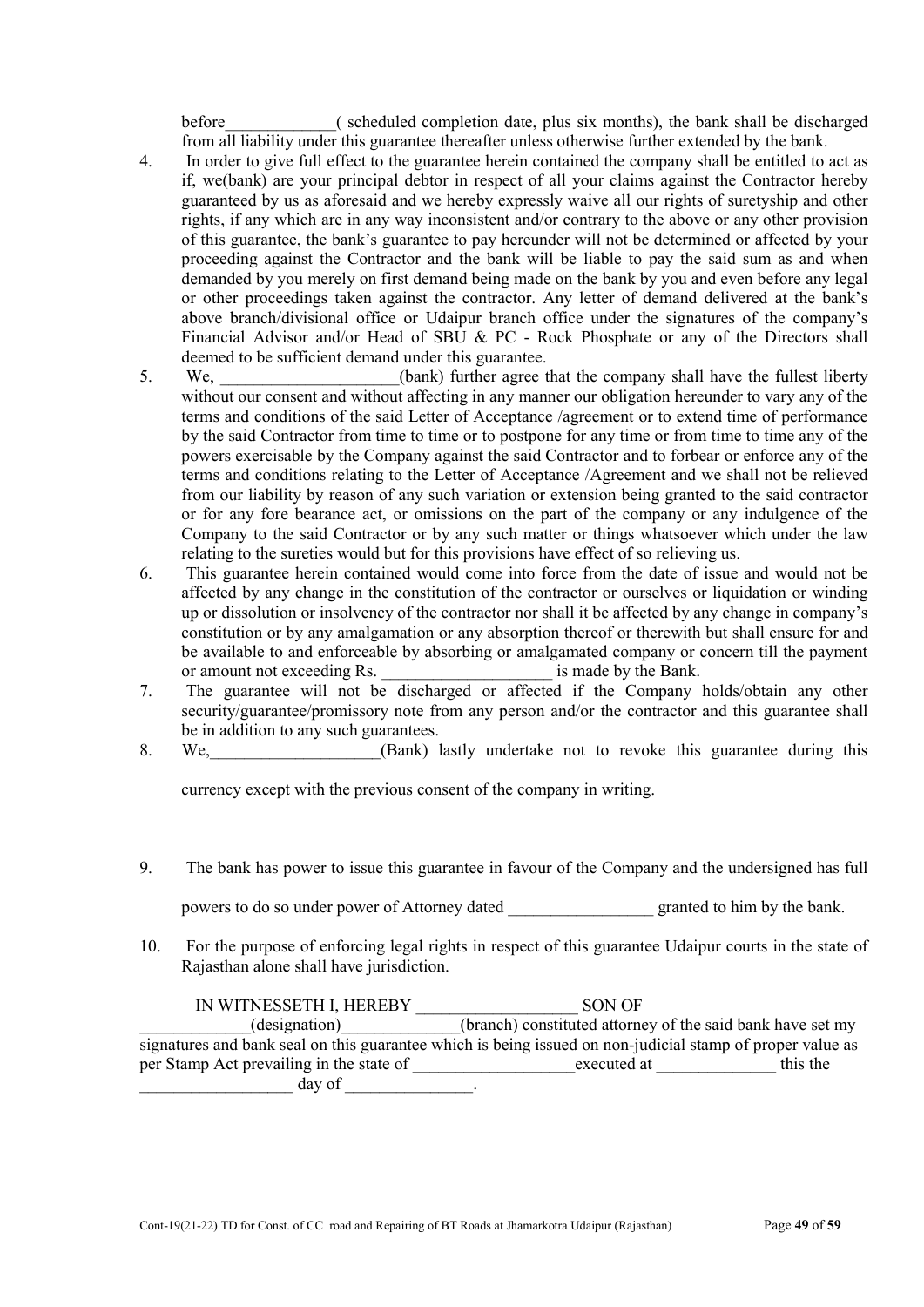# DECLARATION BY THE CONTRACTOR

- 1) I/we do hereby confirm and declare that they have independently inspected Jhamarkotra Mines and ascertained and obtained all relevant and necessary information, data, particulars, working conditions, facilities etc. and existing industrial environment.
- 2) I/we has also ascertained all such other information, whether technical/commercial or otherwise.
- 3) I/we has also assessed and satisfied our self as to the nature, condition, quantum, extent, scope and magnitude of the work, involved in the contract.
- 4) I/We do hereby agree and undertakes not to raise any dispute and/or objection at any stage on any ground whatsoever.

Dated: ----------

Place: ------

(Authorised Signatory) Name of the Designation/ Relationship of the authorised Signatory with the tenderer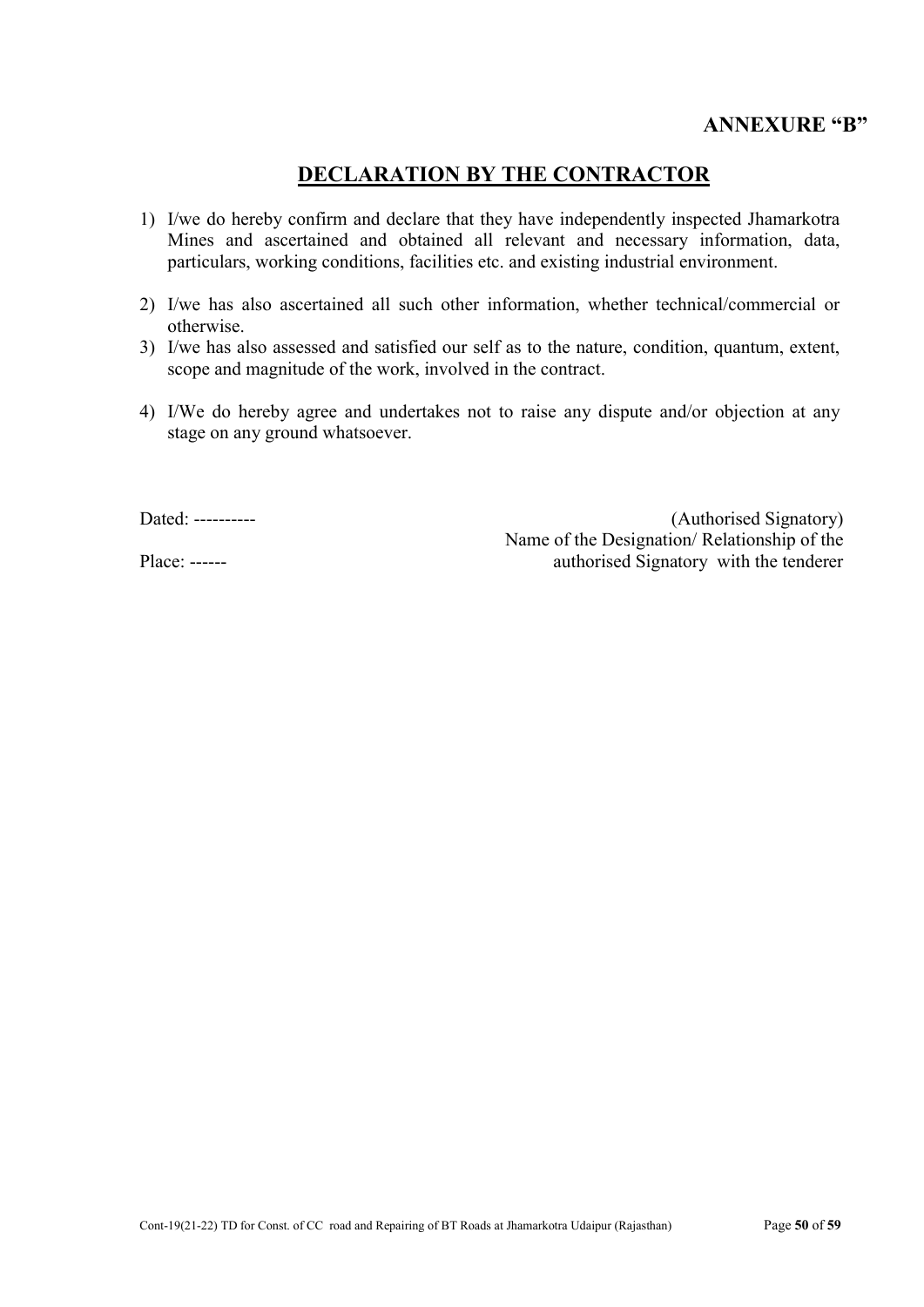# ANNEXURE "C"

# AFFIDAVIT

Affidavit for PF declaration in support of tender (to be typed on non-judicial stamp paper of Rs. 50/-) for those who do not have the PF registration no.

| $H_{\alpha\nu\alpha}$ hyperparticle and atota as under |  |  |  |
|--------------------------------------------------------|--|--|--|

Hereby take oath and state as under :

- 1. That I/We have submitted a tender for ………………………………………………………………….
- 2. That I/We have gone through the terms & conditions of the tender document.
- 3. That the provisions of the EPF & MP Act are not applicable on me/us (i.e.the above tenderer / contractor).
- 4. That in case during the currency of the contract, I/We come under the purview of the EPF & MP Act, then I/we will get myself/ourselves registered with the concerned PF Commissioners.

Deponent (Authorized signatory)

#### Verification

I, the above mentioned deponent make oath and state that my above statement is true and correct to my personal knowledge, and no part of it is wrong and that nothing material has been concealed. So help me god.

> Deponent (Authorised signatory)

(Authorised Signatory) Name of the Designation/ Relationship of the authorised Signatory with the tenderer

Dated: ----------

Place: ------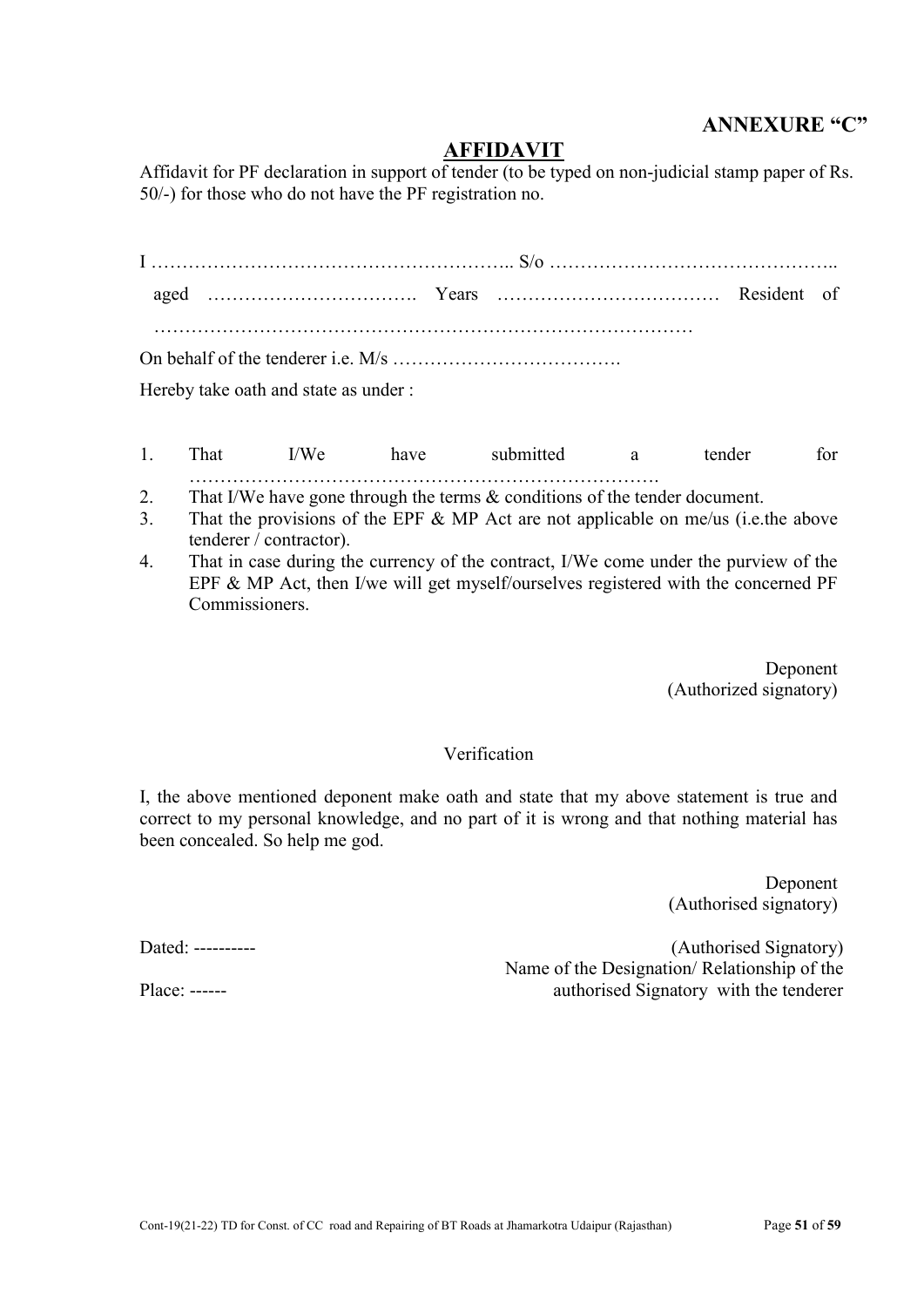# Undertaking

(on non judicial stamp paper worth Rs.50/-)

|           | Years,<br>resident                                                                                                                                                                                                                                                                                         |
|-----------|------------------------------------------------------------------------------------------------------------------------------------------------------------------------------------------------------------------------------------------------------------------------------------------------------------|
|           |                                                                                                                                                                                                                                                                                                            |
|           |                                                                                                                                                                                                                                                                                                            |
|           | and state as under:-                                                                                                                                                                                                                                                                                       |
| (1)       | I / We are not having or had any litigation with the RSMML/any other company<br>in relation to the work. In case of litigation with RSMM or any other company,<br>I/we hereby undertake that such litigation will not restrict me/us in smooth<br>execution of tendered work.                              |
| (2)       | I/We have not been banned /suspended /de-listed by RSMML.                                                                                                                                                                                                                                                  |
| (3)       | I/We declare that I/We have not mentioned any exception /deviation of the tender<br>conditions in our offer                                                                                                                                                                                                |
| (4)       | I/We declare that price bid is in prescribed performa $\&$ no conditions are attached<br>to it. Even if any conditions /s found, those would be ignored at the risk $\&$ cost of<br>us $\&$                                                                                                                |
| (5)       | That we are registered under MSMED Act $&$ registration number of the firm is                                                                                                                                                                                                                              |
| (6)       | I/We do hereby declare that I/We have fully read and understood the purpose and<br>contents of all the terms and conditions of this contract, nature, quantum, contract<br>period and scope of work of the tender document and all terms & conditions of this<br>tender and these are acceptable to we/us. |
| (7)       | I/We do hereby declare that I/We have fully read and understood the provision of<br>Rajasthan Transparency in public procurement Rules 2013 and all terms&<br>conditions mentioned therein are acceptable to we/us.                                                                                        |
|           | Signature of Tenderer (s)                                                                                                                                                                                                                                                                                  |
|           | (Authorised Signatory)                                                                                                                                                                                                                                                                                     |
| With seal |                                                                                                                                                                                                                                                                                                            |
| Place:    |                                                                                                                                                                                                                                                                                                            |
| Date:     |                                                                                                                                                                                                                                                                                                            |

and EMD.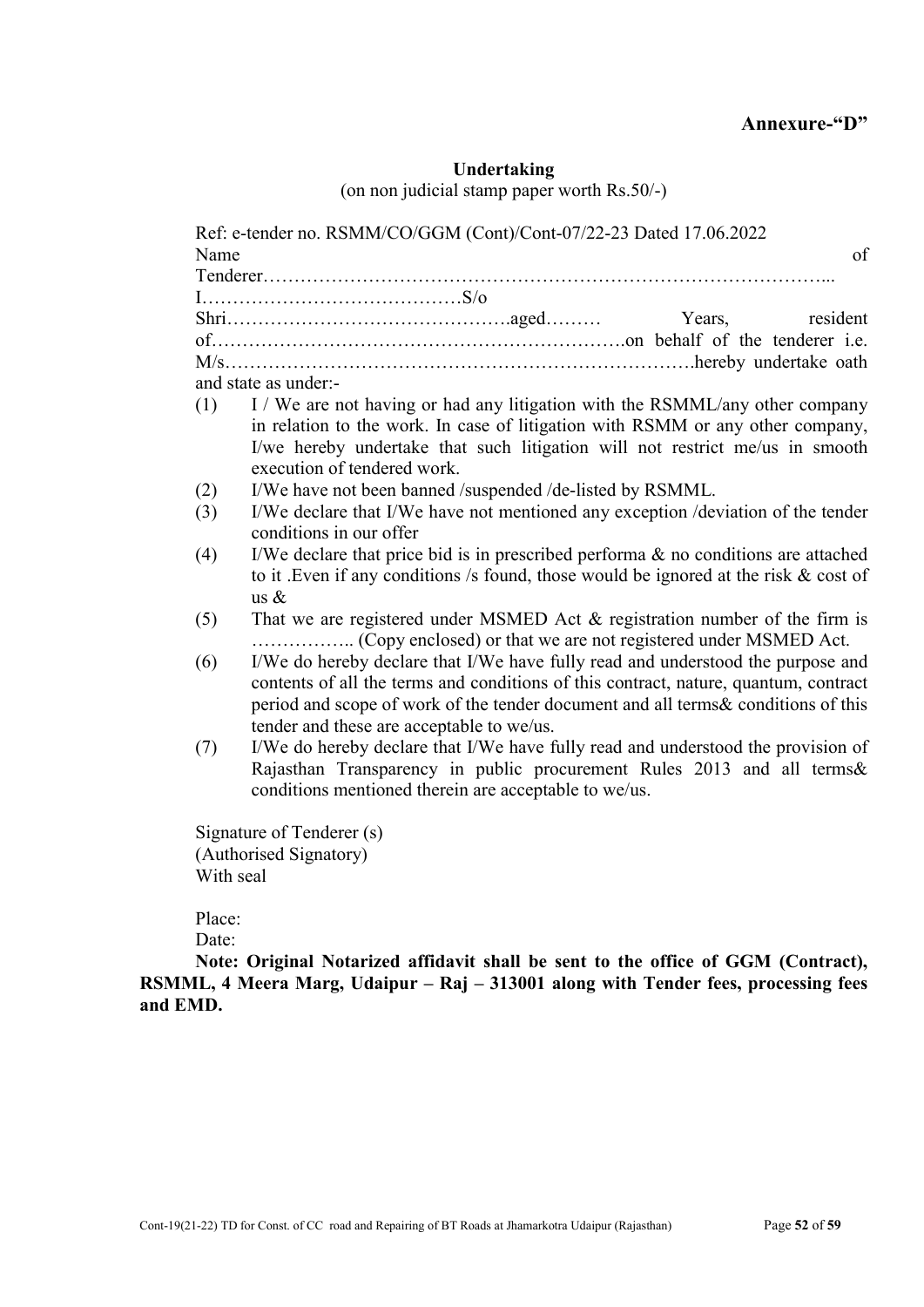#### Annexure-"E"

#### Compliance with the Code of integrity and No Conflict of Interest

Any person participating in a procurement process shall:

- (a) not offer any bribe, reward or gift or any material benefit either directly or indirectly in exchange for an unfair advantage in procurement process or to otherwise influence the procurement process.
- (b) not misrepresent or omit that misleads or attempts to mislead so as to obtain a financial or other benefit or avoid an obligation.
- (c) not indulge in any collusion, Bid rigging or anti competitive behavior to impair the transparency, fairness and progress of the procurement process;
- (d) not misuse any information shared between the procuring Entity and the Bidders with an intent to gain unfair advantage in the procurement process;
- (e) not indulge in any coercion including impairing or harming or threatening to do the same, directly or indirectly, to any party or to its property to influence the procurement process.
- (f) not obstruct any investigation or audit of a procurement process.
- (g) disclose conflict of interest, if any; and
- (h) disclose any previous transgressions with any Entity in India or any other country during the last three years or any debarment by any other procuring entity.

#### Conflict of Interest:

The Bidder participating in a bidding process must not have a Conflict of Interest.

A Conflict of Interest is considered to be a situation in which a party has interests that could improperly influence that party's performance of official duties or responsibilities, contractual obligations, or compliance with applicable laws and regulations.

- i. A Bidder may be considered to be in Conflict of Interest with one or more parties in a bidding process if, including but not limited to:
- a . have controlling partners/shareholders in common; or
- b. receive or have received any direct or indirect subsidy from any of them; or
- c. have the same legal representative for purposes of the Bid; or
- d. have a relationship with each other, directly or through common third parties, that puts them in a position to have access to information about or influence on the Bid of another bidder, or influence the decisions of the Procuring Entity regarding the bidding process; or
- e. the Bidder participates in more than one Bid in a bidding process. Participation by a Bidder in more than one Bid will result in the disqualification of all Bids in which the Bidder is involved. However, this does not limit the inclusion of the same subcontractor, not otherwise participating as a Bidder, in more than one Bid; or
- f. the Bidder or any of its affiliates participated as a consultant in the preparation of the design or technical specifications of the Goods. Works or Services that are the subject of the Bid; or
- g. Bidder or any of its affiliates has been hired (or is proposed to be hired) by the Procuring Entity as engineer-in-charge/consultant for the contract.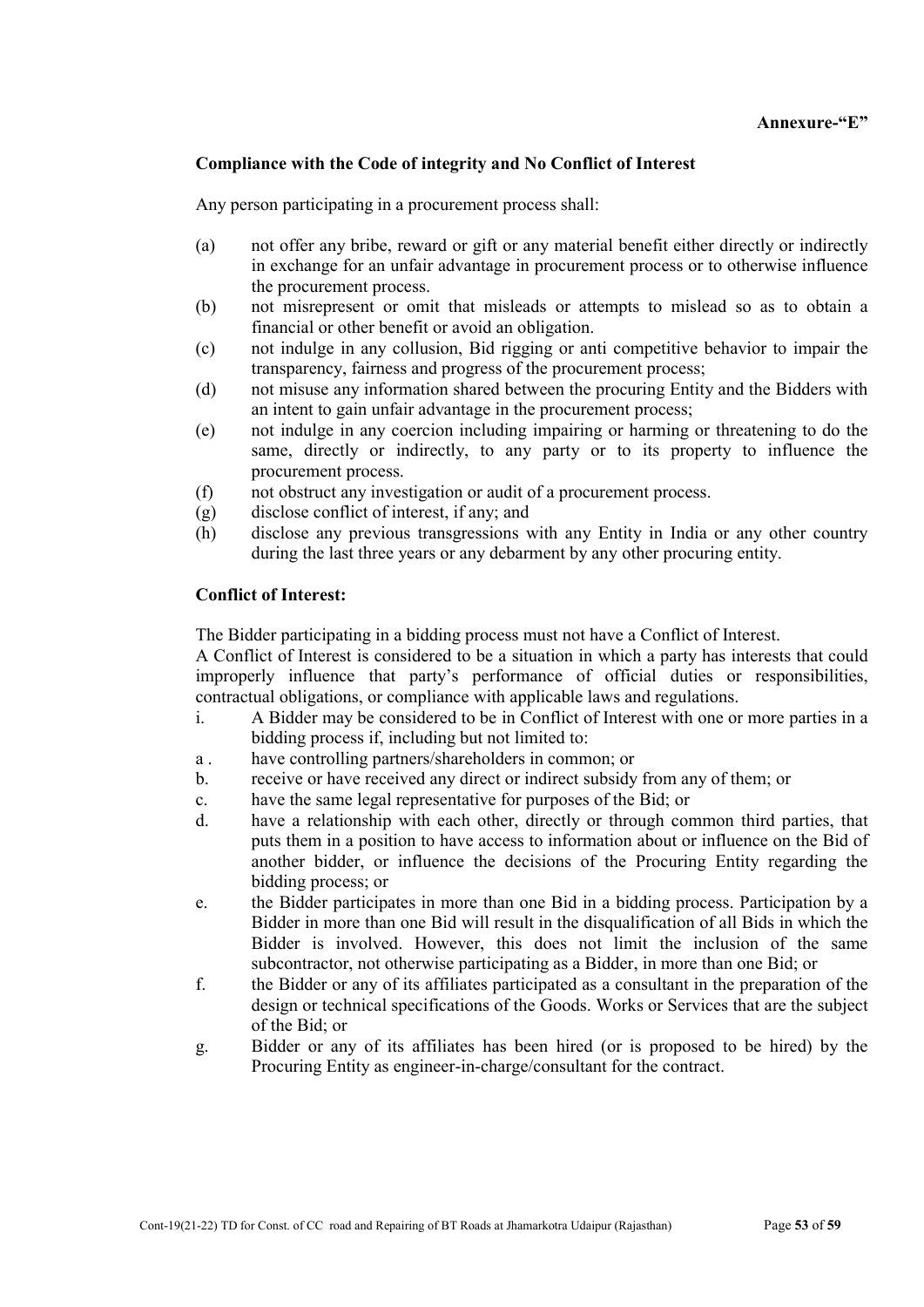#### Declaration by the Bidder regarding Qualifications

#### Declaration by the Bidder

In relation to my/our Bid submitted to ……………………. For procurement of ………………………. in response to their Notice Inviting Bids No. ……………… ……. Dated ………….. I/We hereby declare under Section 7 of Rajasthan Transparency in Public Procurement Act, 2012, that:

- 1. I/we possess the necessary professional, technical, financial and managerial resources and competence required by the Bidding Document issued by the Procuring Entity.
- 2. I/we have fulfilled my/our obligation to pay such of the taxes payable to the Union and the State Government or any local authority as specified in the Bidding Document.
- 3. I/we are not insolvent, in receivership, bankrupt or being wound up, not have my/our affairs administered by a court or a judicial officer, not have my/our business activities suspended and not the subject of legal proceedings for any of the foregoing reasons.
- 4. I/we do not have, and our directors and officers not have, been convicted of any criminal offence related to my/our professional conduct or the making of false statements or misrepresentations as to my/our qualifications to enter into a procurement contract within a period of three years preceding of commencement of this procurement process, or not have been otherwise disqualified pursuant to debarment proceedings;
- 5. I/we do not have a conflict of interest as specified in the Act, Rules and the Bidding Document, which materially affects fair competition;

Date: Signature of bidder Place: Name: Designation: Address: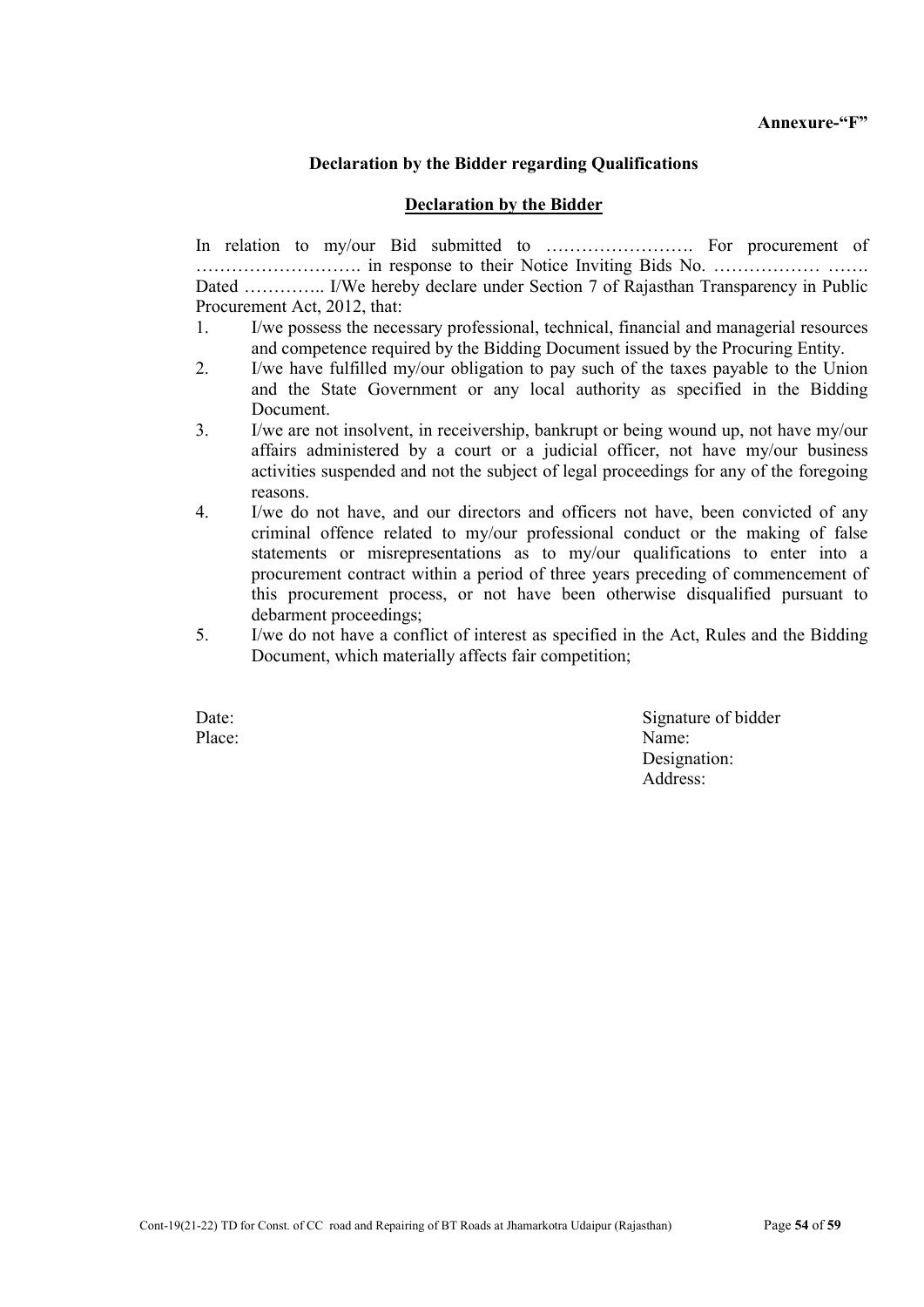Annexure-"G"

The designation and address of the First Appellate Authority is –

Principal Secretary to the Government of Rajasthan, Department of Mines & Petroleum, Secretariat, Jaipur

The designation and address of the Second Appellate Authority is – Principal Secretary to the Government of Rajasthan, Department of Finance, Secretariat, Jaipur

#### (1) Filing an appeal

If any Bidder or prospective bidder is aggrieved that any decision, action or omission of the Procuring Entity is in contravention to the provisions of the Act or the Rules or the Guidelines issued thereunder, he may file an appeal to First Appellate Authority, as specified in the Bidding Document within a period of ten days from the date of such decision or action, omission, as the case may be, clearly giving the specific ground or grounds on which he feels aggrieved:

Provided that after the declaration of a Bidder as successful the appeal may be filed only by a Bidder who has participated in procurement proceedings:

Provided further that in case a Procuring Entity evaluates the Technical Bids before the opening of the Financial Bids, an appeal related to the matter of Financial Bids may be filed only by a Bidder whose Technical Bid is found to be acceptable.

- (2) The officer to whom an appeal is filed under para (1) shall deal with the appeal as expeditiously as possible and shall endeavour to dispose it of within thirty days from the date of appeal.
- (3) If the officer designated under para (1) fails to dispose of the appeal filed within the period specified in para (2), or if the Bidder or prospective bidder or the Procuring Entity is aggrieved by the order passed by the First Appellate Authority, the Bidder or prospective bidder or the Procuring Entity, as the case may be, may file second appeal to Second Appellate Authority specified in the Bidding Document in this behalf within fifteen days from the expiry of the period specified in para (2) or of the date of receipt of the order passed by the First Appellate Authority, as the case may be.

#### (4) Appeal not to lie in certain cases

No appeal shall lie against any decision of the Procuring Entity relating to the following matters, namely:-

- (a) determination of need of procumbent;
- (b) provisions limiting participation of Bidders in the bid process;
- (c) the decision of whether or not to enter into negotiations;
- (d) cancellation of a procurement process;
- (e) applicability of the provisions of confidentiality.

#### (5) Form of Appeal

(a) An appeal under para (1) or (3) above shall be in the annexed Form along with as many copies as there are respondents in the appeal.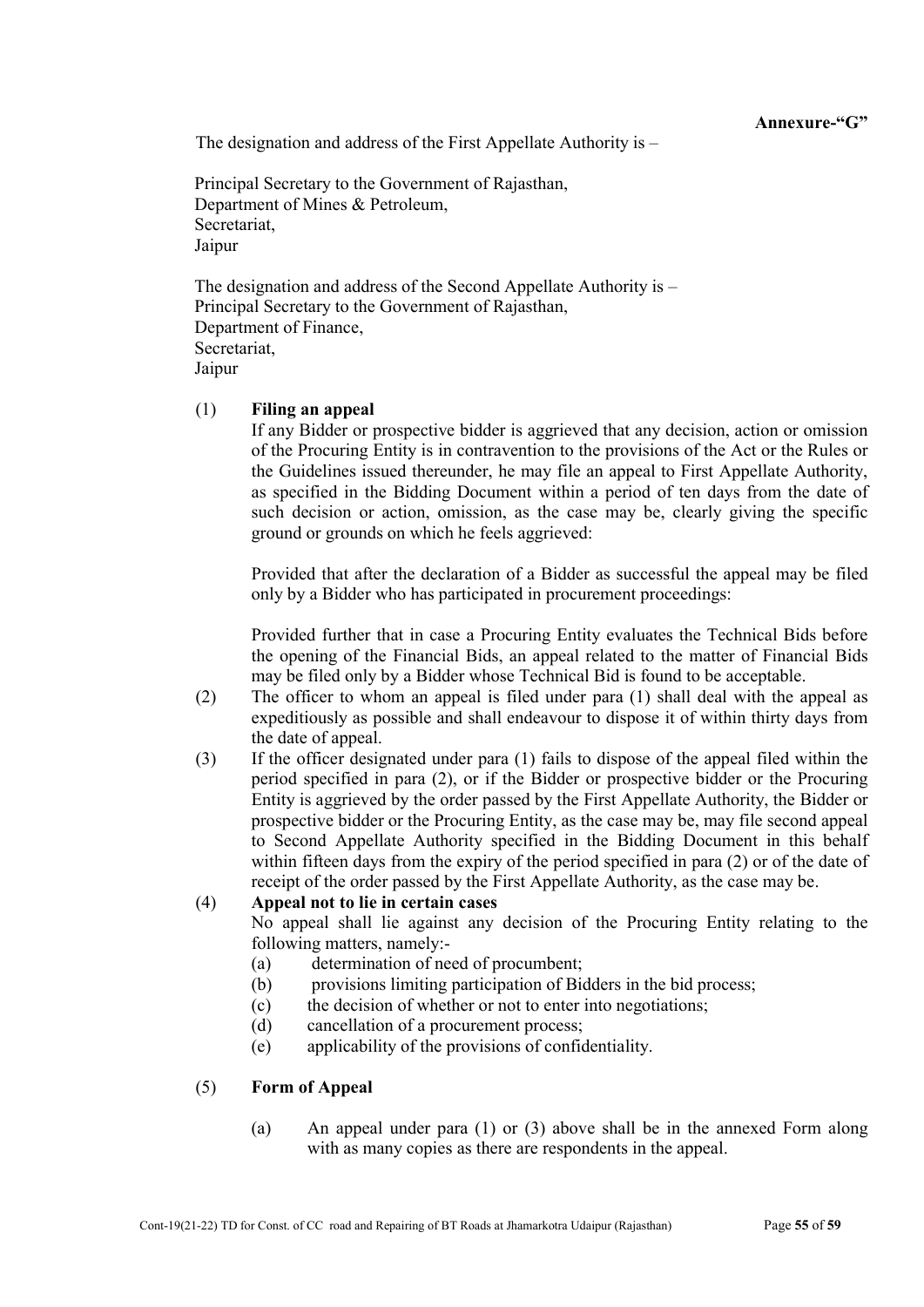- (b) Every appeal shall be accompanied by an order appealed against, if any, affidavit verifying the facts stated in the appeal and proof of payment of fee.
- (c) Every appeal may be presented to First Appellate Authority or Second Appellate Authority, as the case may be, in person or through registered post or authorized representative.

#### (6) Fee for filing appeal

- (a) Fee for first appeal shall be rupees two thousand five hundred and for second appeal shall be rupees ten thousand, which shall be non refundable.
- (b) The fee shall be paid in the form of bank demand draft or banker's cheque of Scheduled Bank in India payable in the name of Appellate Authority concerned.

#### (7) Procedure for disposal of appeal

- (a) The first Appellate Authority or Second Appellate Authority as the case may be, upon filing of appeal, shall issue notice accompanied by copy of appeal, affidavit and document, if any, to the respondents and fix date of hearing.
- (b) On the date fixed for hearing, the First Appellate Authority or Second Appellate Authority, as the case may be, shall:-
	- (i) hear all the parties to appeal present before him; and
	- (ii) peruse or inspect documents, relevant records or copies thereof relating to the matter.
- (c) After hearing the parties, perusal or inspection of documents and relevant records or copies thereof relating to the matter, the Appellate Authority concerned shall pass an order in writing and provide the copy of order to the parties to appeal free of cost.
- (d) The order passed under sub-clause(c) above shall also be placed on the State Public Procurement Portal.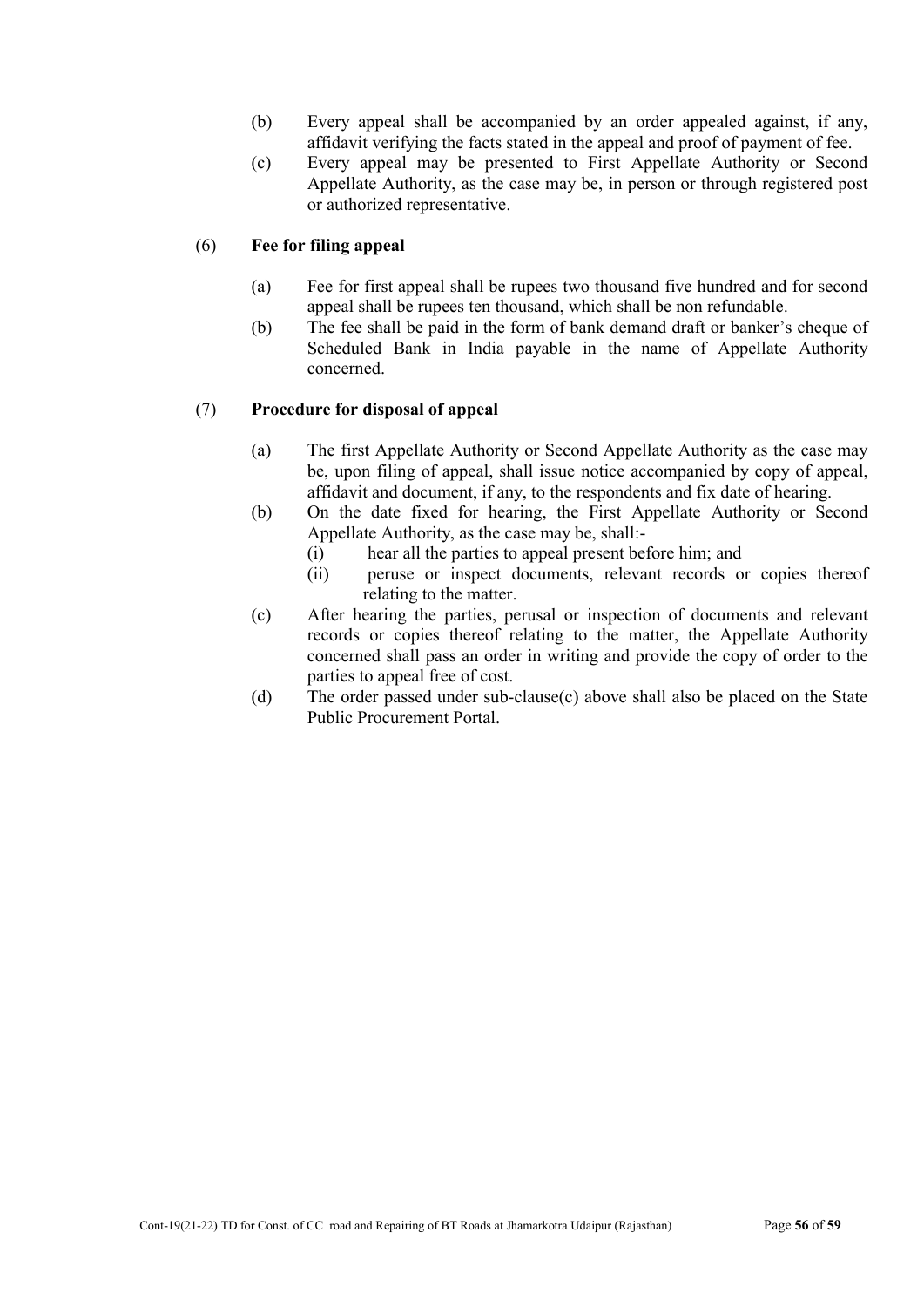#### Form No.1

#### (see rule 83)

#### Memorandum of Appeal under the Rajasthan Transparency in Public Procurement Act, 2012

Appeal No. ………………. of ……………………………. Before the …………………………….(first/second Appellate Authority)

- 1. Particular of appellant:
	- (i) Name of the appellant:
	- (ii) Official address, if any:
	- (iii) Residential address:
- 2. Name and address of the respondent(s):
	- (i)
	- (ii)
	- (iii)
- 3. Number and date of the order appealed against and name and designation of the officer/authority who passed the order (enclosed copy, or a statement of a decision, action or omission of the Procuring Entity in contravention to the provisions of the Act by which the appellant is aggrieved:
- 4. If the Appellant proposes to be represented by a representative, the name and postal address of the representative:
- 5. Number of affidavits and documents enclosed with the appeal:
- 6. Ground of appeal :

………………………………………………………..(Supported by an affidavit)

| 7. Prayer:            |
|-----------------------|
|                       |
|                       |
|                       |
| Appellant's Signature |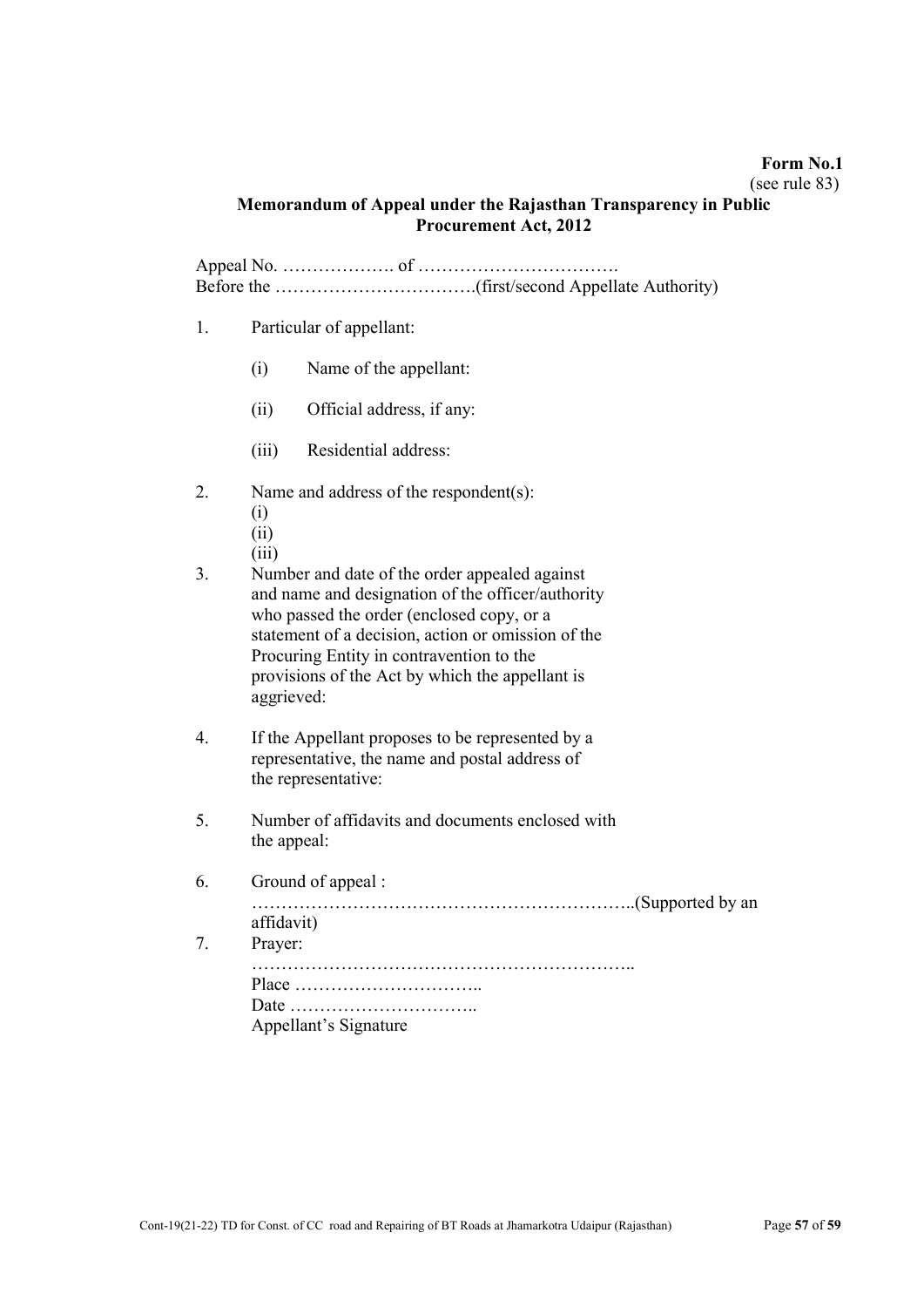#### Additional Conditions of Contract

#### 1. Correction of arithmetical errors

Provided that a Financial Bid is substantially responsive, the Procuring Entity will correct arithmetical errors during evaluation of Financial Bids on the following basis:

- i. if there is a discrepancy between the unit price and the total price that is obtained by multiplying the unit price and quantity, the unit price shall prevail and the total price shall be corrected, unless in the opinion of the Procuring Entity there is an obvious misplacement of the decimal point in the unit price, in which case the total price as quoted shall govern and the unit price shall be corrected.
- ii. ii. if there is an error in a total corresponding to the addition or subtraction of subtotals, the subtotals shall prevail and the total shall be corrected; and
- iii. iii. if there is a discrepancy between words and figures, the amount in words shall prevail, unless the amount expressed in words is related to an arithmetic error, in which case the amount in figures shall prevail subject to (i) and (ii) above.

If the Bidder that submitted the lowest evaluated Bid does not accept the correction of errors, its Bid shall be disqualified and its Bid Security shall be forfeited or its Bid Securing Declaration shall be executed.

#### 2. Procuring Entity's Right to Vary Quantities

- (i) At the time of award of contract, the quantity of Goods, works or services originally specified in the Bidding Document may be increased or decreased by a specified percentage, but such increase or decrease shall not exceed twenty percent, of the quantity specified in the Bidding Document. It shall be without any change in the unit prices or other terms and conditions of the Bid and the conditions of contract.
- (ii) If the Procuring Entity does not procure any subject matter of procurement or procures less than the quantity specified in the Bidding Document due to change in circumstances, the Bidder shall not be entitled for any claim or compensation except otherwise provided in the Conditions of Contract.
- (iii) In case of procurement of Goods or services, additional quantity may be procured by placing a repeat order on the rates and conditions of the original order. However, the additional quantity shall not be more than 25% of the value of Goods of the original contract and shall be within one month from the date of expiry of last supply. If the Supplier fails to do so, the Procuring Entity shall be free to arrange for the balance supply by limited Bidding or otherwise and the extra cost incurred shall be recovered from the supplier.